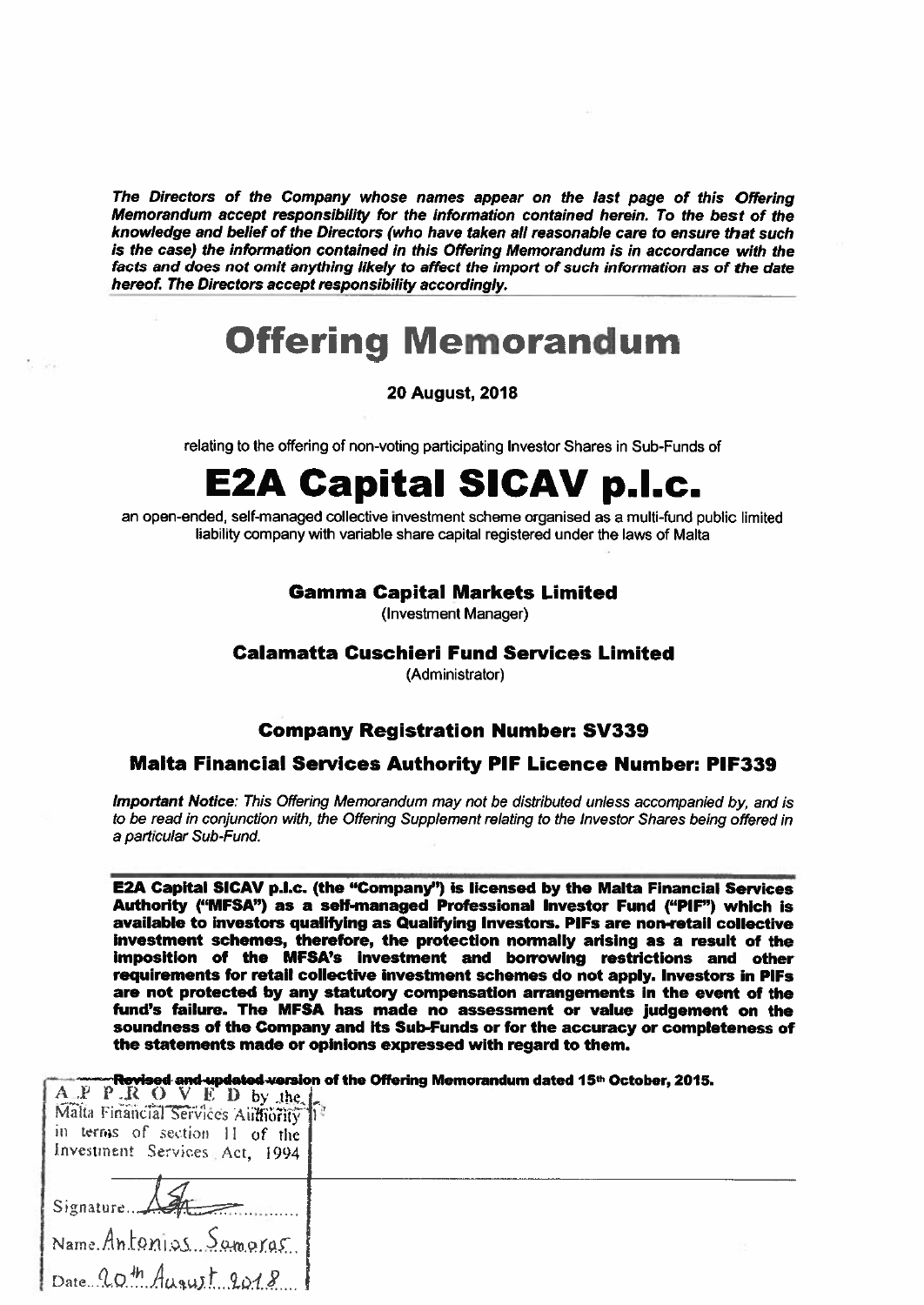# <span id="page-1-0"></span>IMPORTANT NOTICES

#### Restricted Offer

This Offering Memorandum does not constitute, and may not be used for the purposes of an offer or solicitation to anyone in any jurisdiction in which such offer or solicitation is not authorised, or to any person to whom it is unlawful to make such offer or solicitation. The distribution of this Offering Memorandum and the offering of Investor Shares in certain jurisdictions are restricted. Persons to whose attention this Offering Memorandum may come are required to inform themselves about, and to observe such restrictions. Prospective investors should inform themselves as to: (a) the legal requirements within their own jurisdictions for the purchase, holding or disposal of Investor Shares, (b) any foreign exchange restrictions which may affect them, and (c) the income and other tax consequences which may apply in their own jurisdictions relevant to the purchase, holding or disposal of Investor Shares. The Directors may from time to time declare other categories of persons who do not qualify under applicable laws to purchase Investor Shares.

#### Authorised Persons

No person is authorised to give any information or to make any representation in connection with the issue of Investor Shares which is not contained or referred to in this Offering Memorandum, the Offering Supplement(s) or the documents referred to herein. Neither the delivery of this Offering Memorandum and/or the Offering Supplement(s) nor the offer, issue or sale of Investor Shares shall constitute a representation that the information given in this Offering Memorandum and/or the Offering Supplement(s) is correct as of any time subsequent to the date hereof.

# Reliance on Offering Memorandum/ Offering Supplements

The Investor Shares are offered solely on the basis of the information and representations contained in this Offering Memorandum and the Offering Supplement(s) and any further information given or representations made by any person may not be relied upon as having been authorised by the Company or its Directors. Neither the delivery of this Offering Memorandum, the Offering Supplement(s) nor the offer, issue or sale of Investor Shares shall constitute a representation that the information given in this Offering Memorandum and/or the Offering Supplement(s) is correct as of any time subsequent to the date hereof. No person receiving a copy of this Offering Memorandum and/or the Offering Supplement(s) in any territory may treat the same as constituting an invitation to him unless, in the relevant territory, such an invitation could lawfully be made to him without compliance with any registration or other legal requirements. It is the responsibility of any person wishing to acquire Investor Shares to fully observe all the laws of the relevant territory in connection therewith, including obtaining any governmental or other consents which may be required or observing any other formalities needing to be observed in such territory.

Founder Shares are not being offered for subscription pursuant to this Offering Memorandum.

#### Licensed in Malta

The Company is licensed by the MFSA under the ISAct as a Professional Investor Fund targeting Qualifying Investors and is constituted as a multi-fund public limited company with variable share capital under the Companies Act.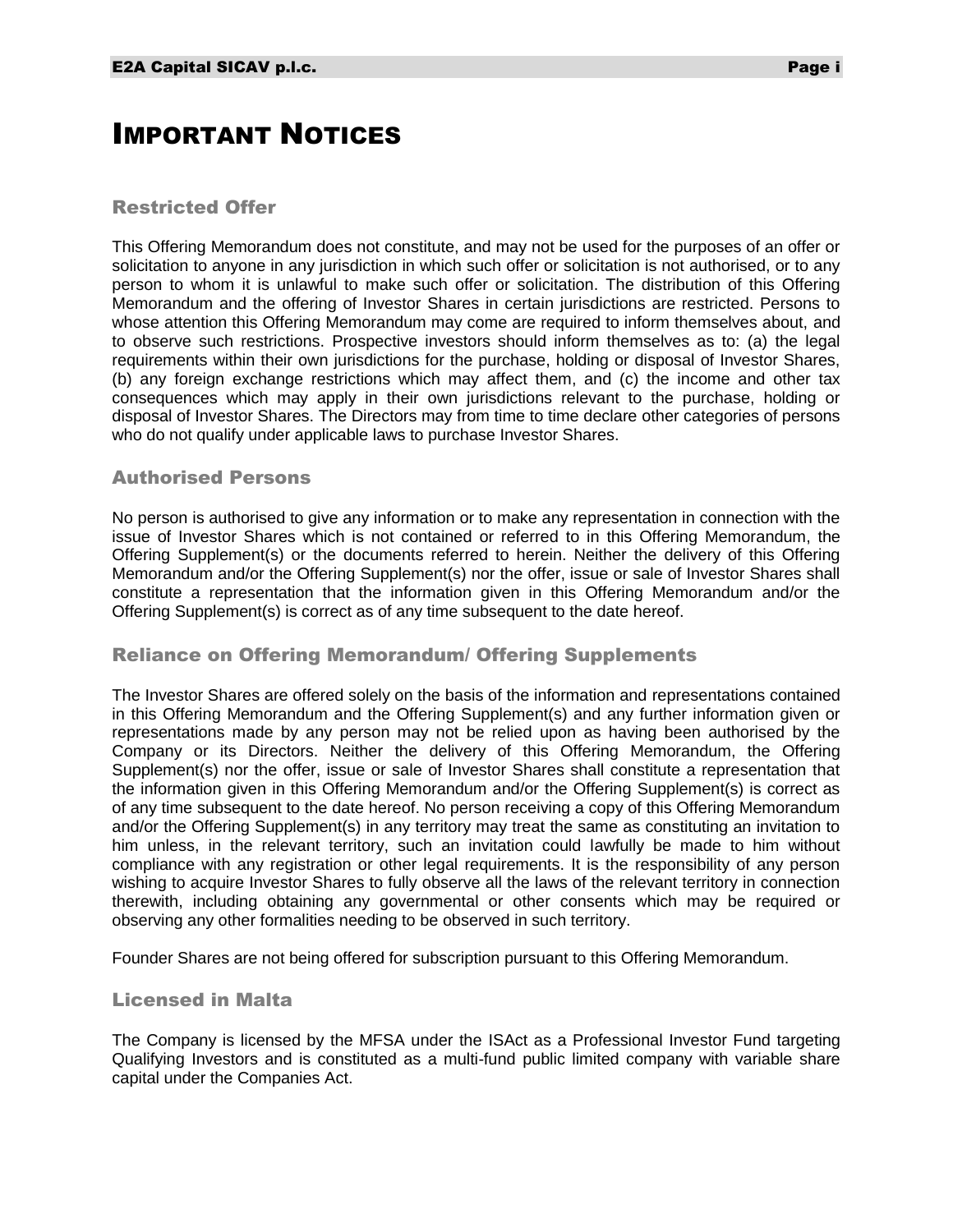## AIFM Directive

On 22 July, 2013 the majority of the provisions of Directive 2011/61/EU of the European Parliament and the Council on alternative investment fund managers ("AIFM Directive") came into force. The AIFM Directive applies to: (i) alternative investment fund managers ("AIFMs") and (ii) internally managed alternative investment funds ("Self-Managed AIFs") based in the EU and prohibits these from managing any alternative investment fund ("AIF") and marketing shares in AIFs (including Self-Managed AIFs) to investors in the EU unless appropriately authorized in terms of the AIFM Directive. The Company qualifies as a Self-Managed AIF in terms of the AIFM Directive.

The Company qualifies for and has availed itself of an exemption from the obligation to apply for full AIFM Directive authorization under Article 3(1)(a) of the AIFM Directive ("De Minimis Exemption"). As a De Minimis Self-Managed AIF, the Company is not subject to the provisions of the AIFM Directive in its management of the portfolio of the Sub-Funds and the protections for investors provided by the AIFM Directive may therefore not be available to investors in the Sub-Funds. Similarly this Offering Memorandum may not include all the disclosures required pursuant to the AIFM Directive. The Company is obliged to regularly provide the MFSA with information in relation to its assets under management ("AuM") as well as to notify the MFSA of occasional breaches of the AuM thresholds entitling it to the De Minimis Exemption.

It is the intention of the Directors of the Company to strive to remain within the De Minimis Exemption indefinitely such that the Company continues to qualify as a De Minimis Self Managed AIF. In the event that full AIFM Directive authorization is required in future it should be noted that the responsibilities of the Company and certain arrangements regarding the operation of the Company including the terms of appointment by the Company of certain service providers including the Custodian and the Administrator may need to change. Further, the Company and its Sub-Funds may in the circumstances need to satisfy various additional obligations which may create significant compliance costs that would be ultimately be borne by the Company and its Sub-Funds.

# Qualifying Investors

This offer is an offer only to the person to whom a copy of this document has been furnished and on the basis that the person falls within the definition of a Qualifying Investor as defined in this Offering Memorandum.

The Company is not authorised and does not intend to offer Investor Shares to the general public.

# Restrictions on Distribution

#### Malta

On the basis of Article 89(c) of the Companies Act, Chapter 386 of the Laws of Malta, the Company is not subject to the provisions relating to the requirement to issue a prospectus under the Companies Act.

#### **Switzerland**

Shares may be offered in Switzerland exclusively to "Qualified Investors" as defined by Article 10 § 3 of the Collective Investment Scheme Act ("CISA") and Article 6 of the Collective Investment Scheme Ordinance ("CISO") ("Qualified Investors"). The Company has not been and will not be registered with the Swiss Financial Market Supervisory Authority ("FINMA"). This Offering Memorandum and/or any other offering materials relating to the Shares may be made available in Switzerland solely to Qualified Investors.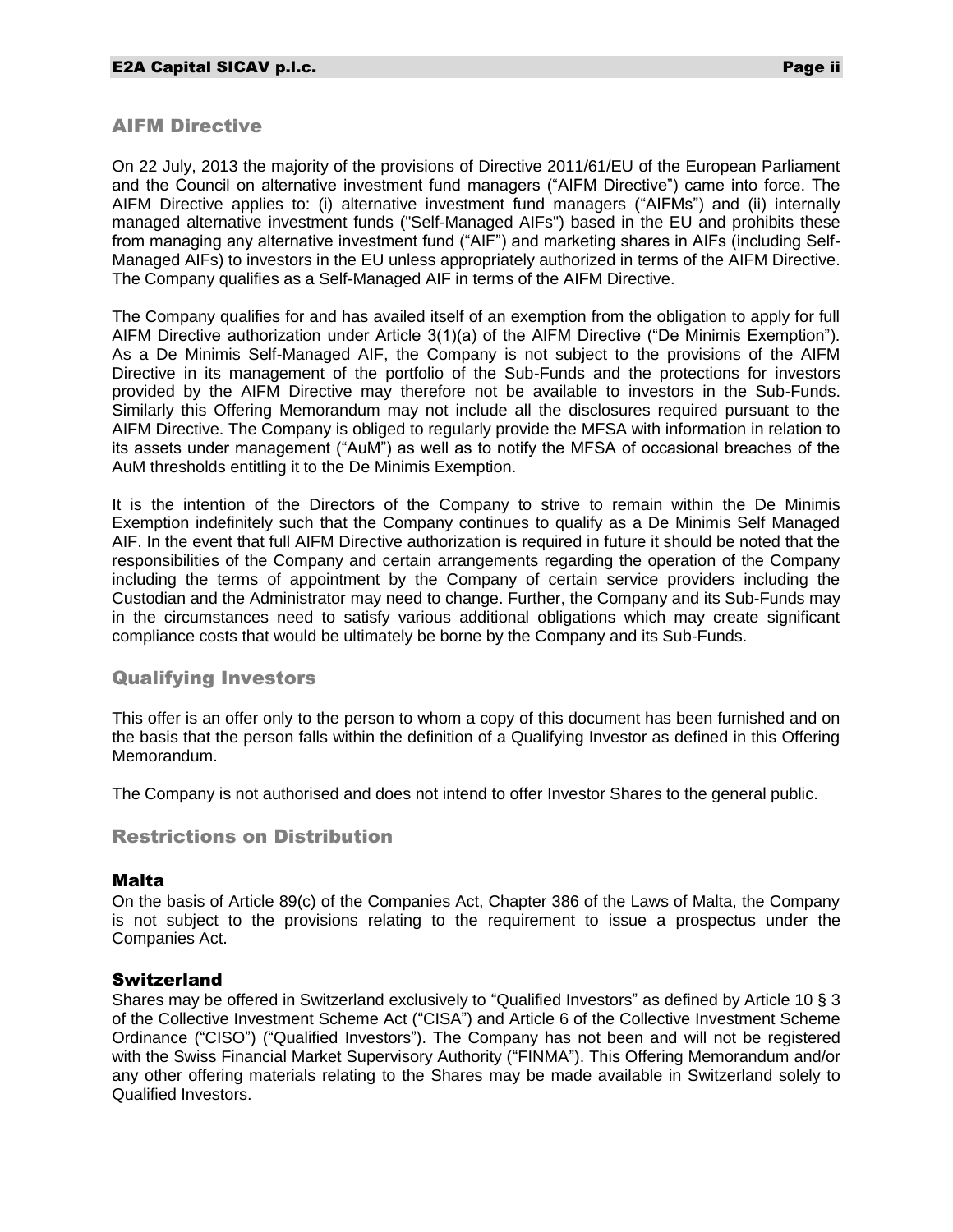#### **Information for Swiss based Qualified Investors**

- The domicile of the Company is Malta.
- The representative of the Company in Switzerland is: OpenFunds Investment Services AG Selnaustrasse 5, CH-8001 Zurich Tel +41 44 500 3108, Fax +41 44 500 3106, [www.open-funds.ch](http://www.open-funds.ch/) (the "Swiss Representative").

The statutory documents of the Company such as the Offering Memorandum, the Memorandum and Articles, the annual and semi-annual reports and/or any other legal documents as defined in Article 15 of the CISA in conjunction with Article 13a of the CISO may be obtained free of charge from the Representative.

The place of performance and jurisdiction for Shares offered or distributed in or from Switzerland are the registered office of the Representative.

The paying agent in Switzerland is: Banca Zarattini & Co. SA Via Pretorio 1, 6900 Lugano Tel : +41 91 260 8585, fax +41 91 260 8590, [www.zarattini.ch](http://www.zarattini.ch/) (the "Paying Agent").

Subscriptions and redemptions of Shares as well as distributions may be made through the Paying Agent. A handling commission of CHF400 per transaction will be charged by the Paying Agent and deducted from the subscription or redemption amount paid or received. If a subscription or redemption is made through the Paying Agent, instructions and money must be received by the Paying Agent at least 24 hours before the appropriate dealing cut-off time.

Publications to Swiss investors in respect of the Shares of the Company are effected on the electronic platform www.fundinfo.com.

The disclaimer on OpenFunds Investment Services AG acting as Swiss Representative has been drawn up in the English language. In case of any discrepancy between the English text version and any translation thereof, the English version shall prevail and be regarded as the binding one.

#### **Remuneration of Distributors, Retrocessions and Rebates**

This section is based on the "Guidelines on Duties Regarding the Charging and Use of Fees and Costs (Transparency Guidelines)" issued by SFAMA on 22 May 2014, entered into force on 1 June 2014, as may be amended from time to time, and deemed as a minimum standard by FINMA on 6 June 2014 (the "Guidelines").

For the purposes of these Guidelines, retrocessions are deemed to be payments and other soft commission paid by fund management companies, SICAVs and SICAFs and other type of fund structures and their agents (all defined as "Financial Intermediaries") for distribution activities in respect of fund units.

The Financial Intermediaries may pay retrocessions as remuneration for distribution activity in respect of Fund units in or from Switzerland to the distributors and sales partners listed below: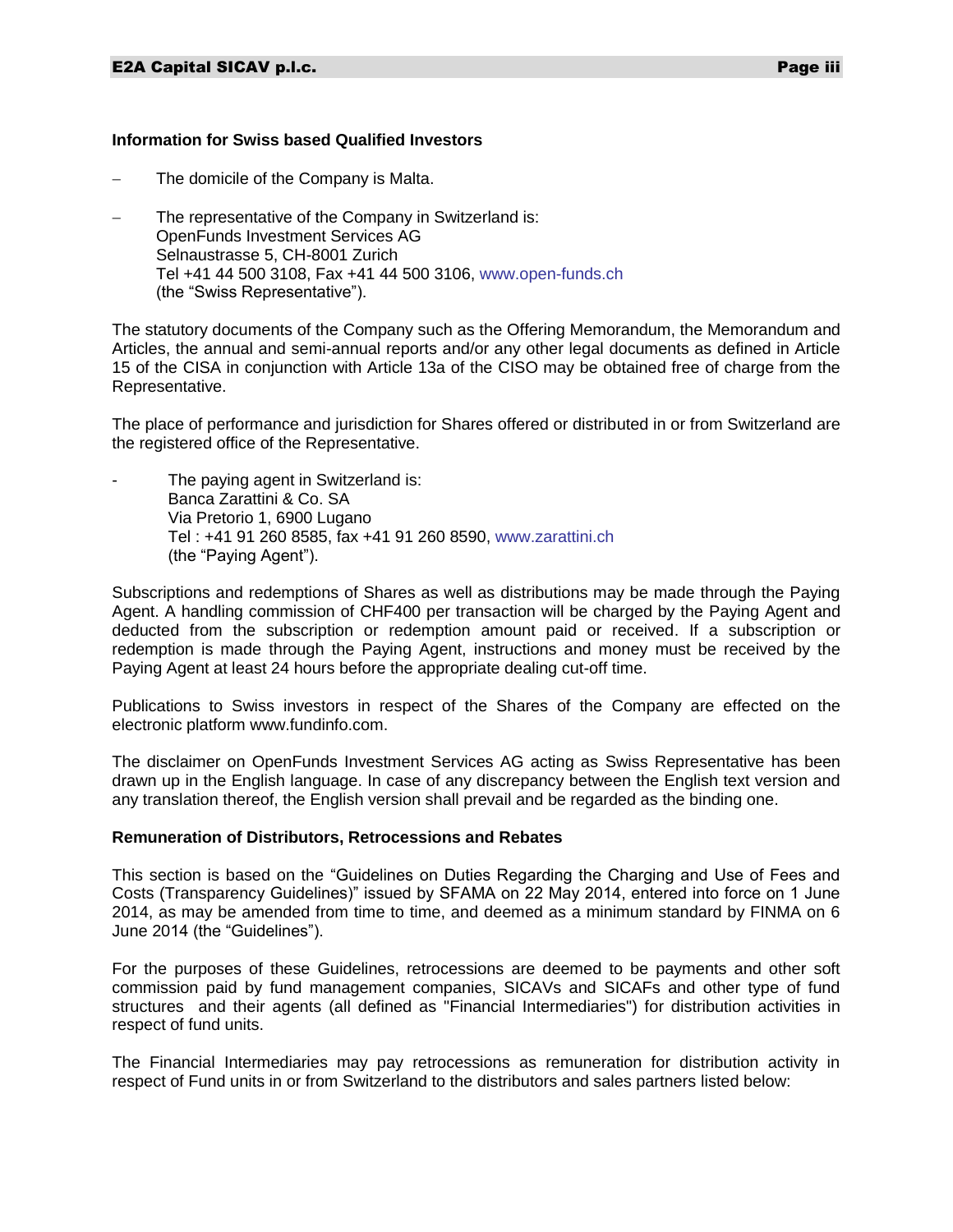- distributors subject to authorization as defined in Article 19§ 1bis of the CISA (Swiss or foreign distributors regulated in their home jurisdiction);
- distributors that are not required to obtain an authorization as defined under Article 19§ 1bis of the CISA and Article 8 of the CISO (financial intermediaries regulated by FINMA, banks, insurances, fund managers and representatives);
- sales partners who place shares in funds/sub-funds with their customers exclusively through a written commission-based asset management mandate (independent asset managers), i.e. the customer has to be transparently informed that the sales partner is receiving retrocessions from the Company and/or the Investment Manager and/or the Distributor.

This remuneration may be deemed payment for the following services in particular:

 introduction to potential investors; relationship management of existing investors, support for marketing material and roadshows;

Retrocessions are not deemed to be rebates even if they are ultimately passed on, in full or in part, to the investors. The recipients of the retrocessions must ensure transparent disclosure and inform investors, unsolicited and free of charge, about the amount of remuneration they may receive for distribution. On request, the recipients of retrocessions must disclose the amounts they actually receive for distributing the collective investment schemes of the investors concerned.

#### **Rebates**

For the purposes of the present Guidelines, rebates are defined as payments by the Financial Intermediaries directly to investors from a fee or cost charged to the fund with the purpose of reducing the said fee or cost to a contractually agreed amount.

In respect of distribution in or from Switzerland, the Financial Intermediaries do not pay any rebates to reduce the fees or costs incurred by the investor and charged to the Company.

### Information Available to all Investors

Prospective purchasers and their representatives, if any, are invited to ask questions of and to obtain additional information from the Investment Manager concerning the investment, the terms and conditions of the Offering and other matters (including additional information to verify the accuracy of the information in this Offering Memorandum). A copy of the Offering Memorandum and Supplements thereto are available from the Administrator and the Investment Manager.

# Right to Refuse Any Subscription Agreement

The Company may reject a Subscription Agreement for any reason and is not obliged to disclose the reason, or reasons, for rejecting any Subscription Agreement.

# No Application to List Investor Shares on any Stock Exchange

No application has been made for a listing on any stock exchange for any of the Investor Shares of the Company or for the grant of permission for any Investor Shares in the Company to be traded on any other exchange. Notwithstanding, the Directors may, following the launch of a Sub-Fund, list one or more Classes of Investor Shares of that Sub-Fund on any stock exchange.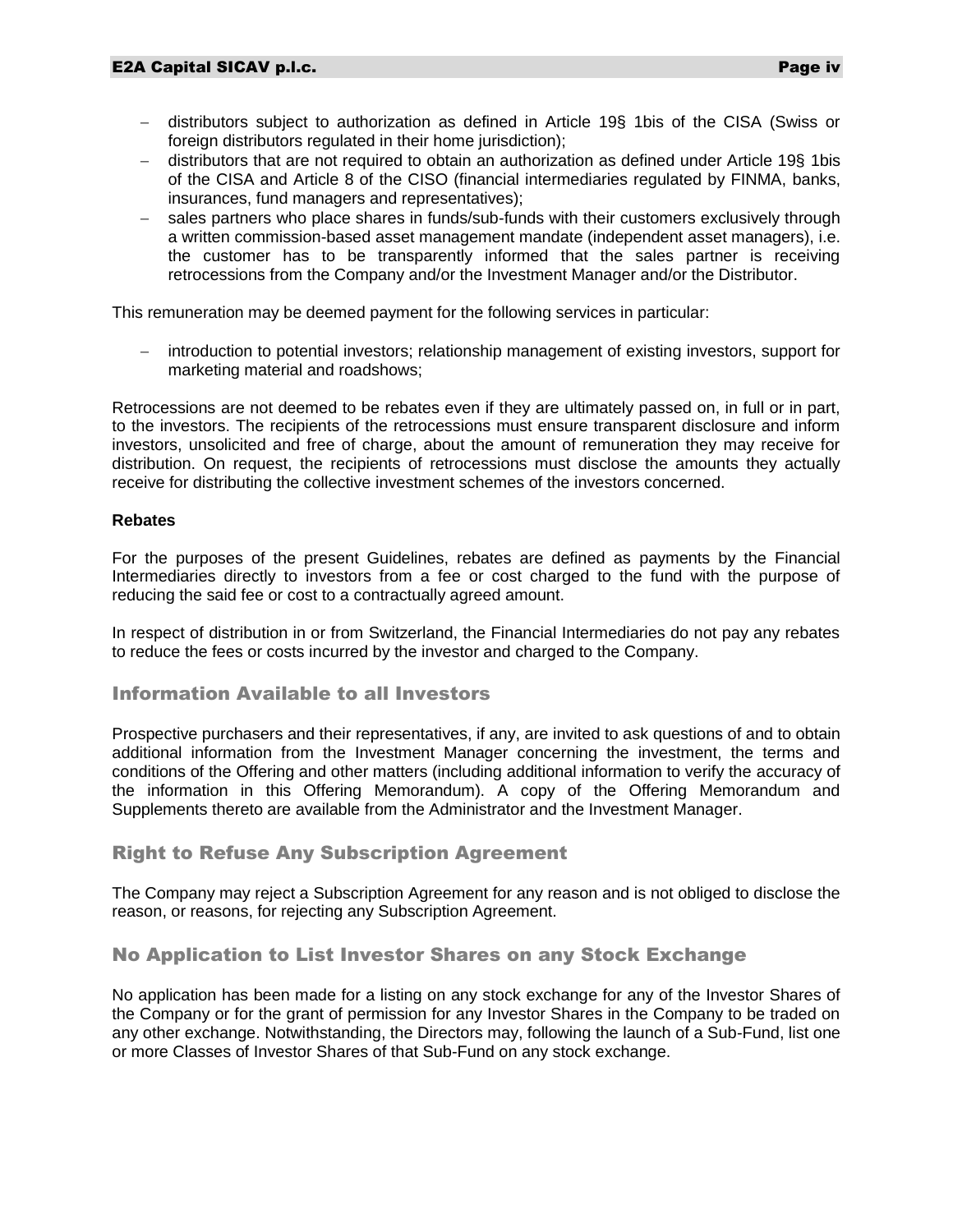# Applicable Law

This Offering Memorandum, the Offering Supplements and any statements made therein are based on and subject to Maltese law.

#### Investment Risk

Investment in the Company and its Sub-Funds carries substantial risk. Investment in the Company and its Sub-Funds is only suitable for those investors who qualify as Qualifying Investors as defined in this Offering Memorandum. There can be no assurance that the Company's investment objective (or those of any Sub-Fund) will be achieved and investment results may vary substantially over time. Prospective investors should be aware that the value of investments, as reflected in the Net Asset Value per Share, can go down as well as up and the attention of investors is drawn to "Section 3 | Risk Factors" hereof. Prospective investors should carefully consider whether an investment in Investor Shares is suitable for them in the light of their circumstances and financial resources and should consult persons who are authorised to provide advice on this kind of investment.

**INVESTMENT IN THE COMPANY AND THE SUB-FUNDS IS ONLY SUITABLE FOR QUALIFYING INVESTORS AS DEFINED IN THIS OFFERING MEMORANDUM. PROSPECTIVE INVESTORS SHOULD BE AWARE THAT THE VALUE OF INVESTMENTS, AS REFLECTED IN THE NAV PER SHARE, CAN GO DOWN AS WELL AS UP AND THE ATTENTION OF INVESTORS IS DRAWN TO RISK FACTORS BELOW. IF YOU ARE IN ANY DOUBT ABOUT THE CONTENTS OF THIS OFFERING MEMORANDUM AND/OR THE OFFERING SUPPLEMENT IN RESPECT OF A SUB-FUND OR YOU ARE CONSIDERING SUBSCRIBING FOR INVESTOR SHARES, YOU SHOULD CONSULT YOUR FINANCIAL ADVISOR.**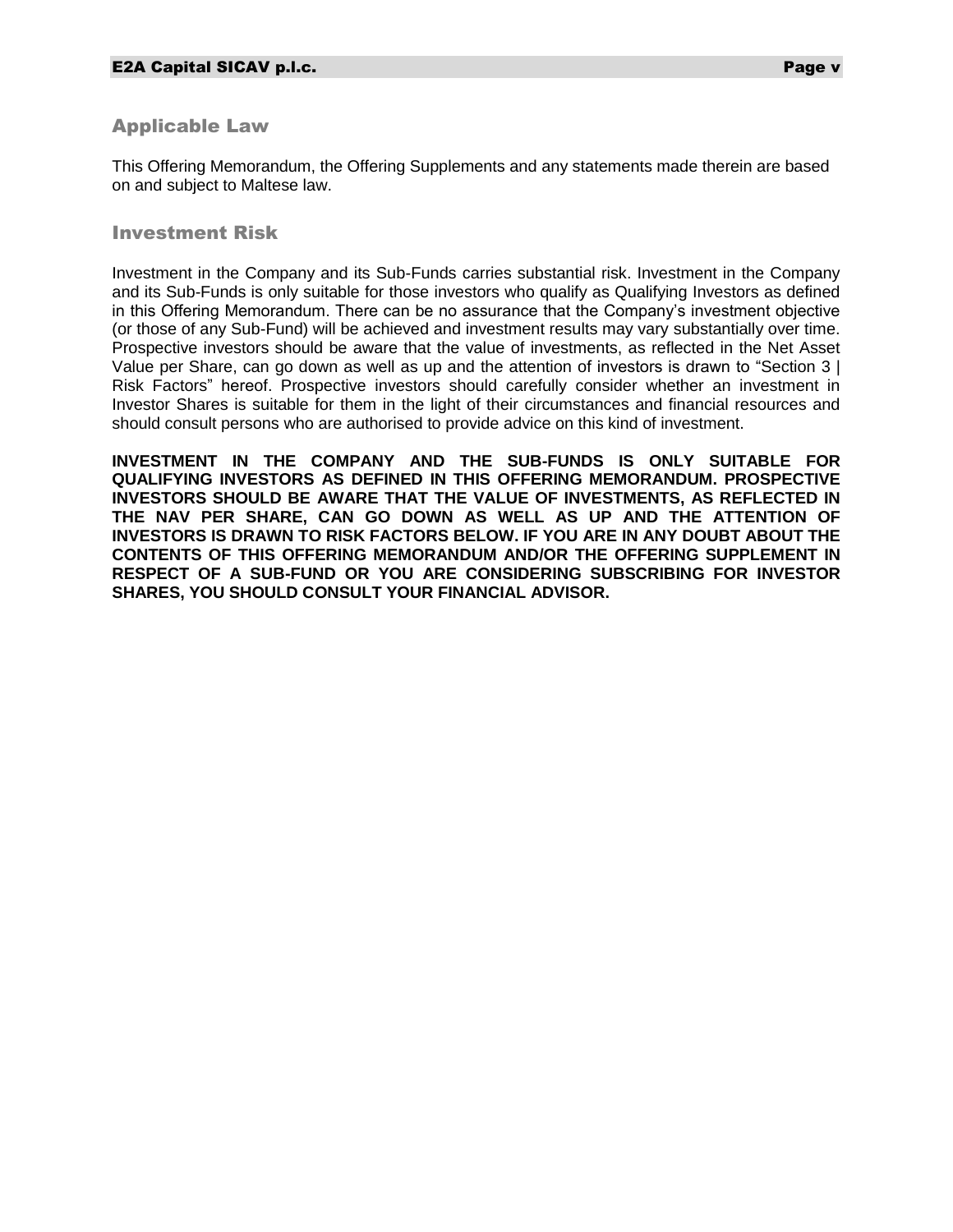# **TABLE OF CONTENTS**

# Page

| Section 4   The Investment Committee and the Investment Manager30 |  |
|-------------------------------------------------------------------|--|
|                                                                   |  |
|                                                                   |  |
|                                                                   |  |
|                                                                   |  |
|                                                                   |  |
|                                                                   |  |
|                                                                   |  |
|                                                                   |  |
|                                                                   |  |
|                                                                   |  |
|                                                                   |  |
|                                                                   |  |
|                                                                   |  |
|                                                                   |  |
|                                                                   |  |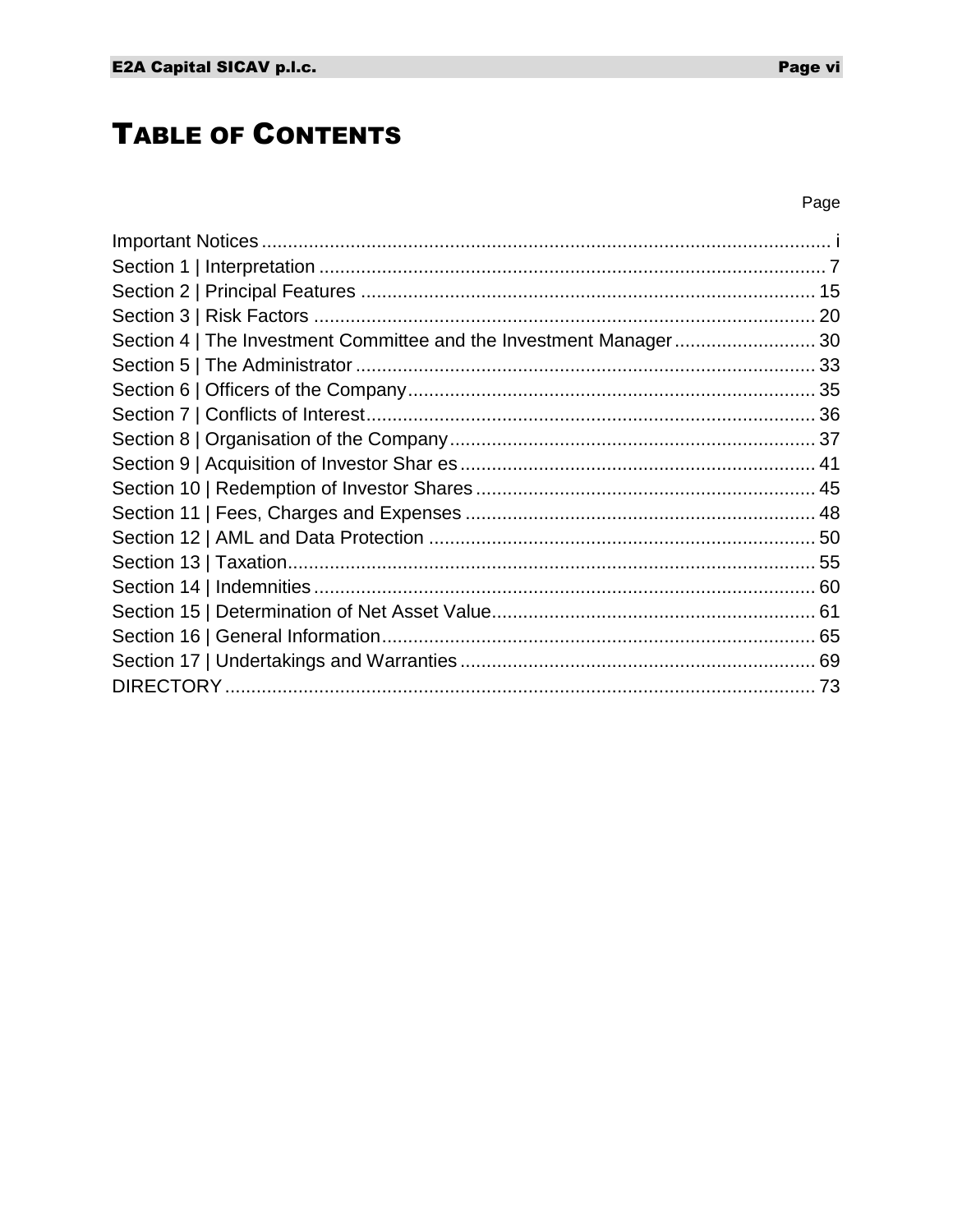# <span id="page-7-0"></span>Section 1 | INTERPRETATION

# **Definitions**

The following words shall, unless the context otherwise requires or implies, have the meanings set opposite them when used in this Offering Memorandum:

| <b>Accounting Currency</b>    | Euro €.                                                                                                                                                                                                                                                                                                                                                                                   |  |  |  |  |
|-------------------------------|-------------------------------------------------------------------------------------------------------------------------------------------------------------------------------------------------------------------------------------------------------------------------------------------------------------------------------------------------------------------------------------------|--|--|--|--|
| <b>Accounting Period</b>      | Unless otherwise determined by the Directors, a financial<br>period of the Company commencing in the case of the first<br>such period on the date of the registration of the Company<br>and terminating on the 31 <sup>st</sup> December, 2015 and in any other<br>case thereafter commencing on the 1 <sup>st</sup> January and ending<br>on 31 <sup>st</sup> December in the same year. |  |  |  |  |
| <b>Administrator</b>          | Calamatta Cuschieri Fund Services Limited or such other<br>person occupying the post of administrator of the Company<br>from time to time.                                                                                                                                                                                                                                                |  |  |  |  |
| <b>Auditors</b>               | PricewaterhouseCoopers or such other person occupying<br>the post of auditor of the Company from time to time.                                                                                                                                                                                                                                                                            |  |  |  |  |
| <b>Base Currency</b>          | The currency in which a particular class of Investor Shares is<br>denominated. In relation to any particular Sub-Fund, see the<br>related Offering Supplement for details.                                                                                                                                                                                                                |  |  |  |  |
| <b>Benchmarks Regulation</b>  | Regulation (EU) 2016/1011 of the European Parliament and<br>of the Council of 8 June 2016 on indices used as<br>benchmarks in financial instruments and financial contracts<br>or to measure the performance of investment funds and<br>amending Directives 2008/48/EC and 2014/17/EU and<br>Regulation (EU) No 596/2014.                                                                 |  |  |  |  |
| <b>Board</b>                  | The Board of Directors of the Company or its delegates.                                                                                                                                                                                                                                                                                                                                   |  |  |  |  |
| <b>Business Day</b>           | Any day that is a normal business day and not a national or<br>bank holiday in Malta or such other day as the Directors may<br>from time to time determine.                                                                                                                                                                                                                               |  |  |  |  |
| <b>CHF / Fr / Swiss Franc</b> | currency of the Swiss<br>Confederation<br>The lawful<br>(Switzerland).                                                                                                                                                                                                                                                                                                                    |  |  |  |  |
| <b>Closing Date</b>           | The date on which the Initial Offering Period for a particular<br>Sub-Fund ends. The Closing Date for each Sub-Fund will be<br>set forth in the related Offering Supplement.                                                                                                                                                                                                              |  |  |  |  |
| <b>Companies Act</b>          | The Companies Act (Cap. 386, Laws of Malta).                                                                                                                                                                                                                                                                                                                                              |  |  |  |  |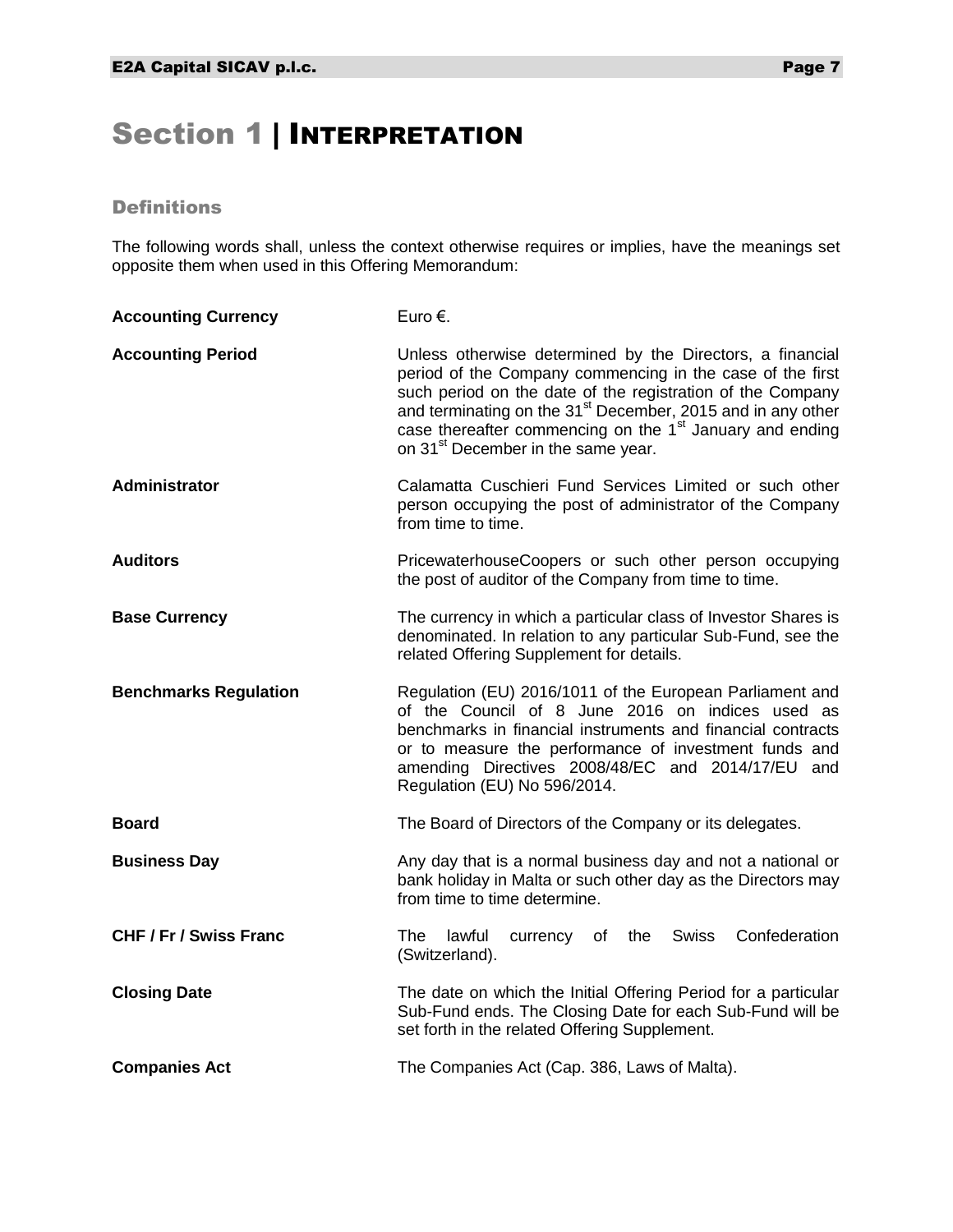| Company                            | E2A Capital SICAV p.l.c.                                                                                                                                                                                                                                                                                                  |
|------------------------------------|---------------------------------------------------------------------------------------------------------------------------------------------------------------------------------------------------------------------------------------------------------------------------------------------------------------------------|
| <b>Company Secretary</b>           | E2S Monitoring Ltd. or such other person occupying the post<br>of secretary of the Company from time to time.                                                                                                                                                                                                             |
| <b>Data Protection Legislation</b> | The data protection and information privacy laws of Malta,<br>including the Data Protection Act (Cap. 440, laws of Malta)<br>and any subsidiary and replacement legislation, including<br>regulation (EU) 2016/679 known as the General Data<br>Protection Regulation ("GDPR"), which comes into force on<br>25 May 2018. |
| <b>Dealing Day</b>                 | Any Business Day that is a Subscription Day and/or a<br>Redemption Day.                                                                                                                                                                                                                                                   |
| <b>Directors</b>                   | The directors of the Company.                                                                                                                                                                                                                                                                                             |
| EUR / $\epsilon$ / Euro            | The currency of the participating member states of the<br>European Union that have adopted a single currency in<br>accordance with the Treaty on European Union of 7 <sup>th</sup><br>February, 1992.                                                                                                                     |
| <b>Executing Broker</b>            | Such executing brokers that may be appointed by the<br>Company from time to time responsible for amongst others<br>the execution of orders and the safekeeping of the assets of<br>the Company entrusted to them.                                                                                                         |
| <b>FATF</b>                        | The Financial Action Task Force.                                                                                                                                                                                                                                                                                          |
| <b>Founder Shares</b>              | Ordinary voting non-participating shares with no nominal<br>value in the Company.                                                                                                                                                                                                                                         |
| <b>GBP / £ / Pound Sterling</b>    | The lawful currency of the United Kingdom.                                                                                                                                                                                                                                                                                |
| <b>Initial Offering Period</b>     | The period during which Investor Shares in any Sub-Funds<br>are offered at the Initial Offering Price. In relation to any<br>particular Sub-Fund, see the related Offering Supplement for<br>details.                                                                                                                     |
| <b>Initial Offering Price</b>      | The price at which Investor Shares may be purchased during<br>the Initial Offering Period. In relation to any particular Sub-<br>Fund, see the related Offering Supplement for details.                                                                                                                                   |
| <b>Investment Advisor</b>          | Such investment advisor that may be appointed by the<br>Investment Manager from time to time.                                                                                                                                                                                                                             |
| <b>Investment Advisory Fee</b>     | The investment advisory fee which may be payable by the<br>Investment Manager to the Investment Advisor.                                                                                                                                                                                                                  |
| <b>Investment Committee</b>        | The committee set up by the Directors responsible for the<br>management of the assets of the Company and the Sub-<br>Funds.                                                                                                                                                                                               |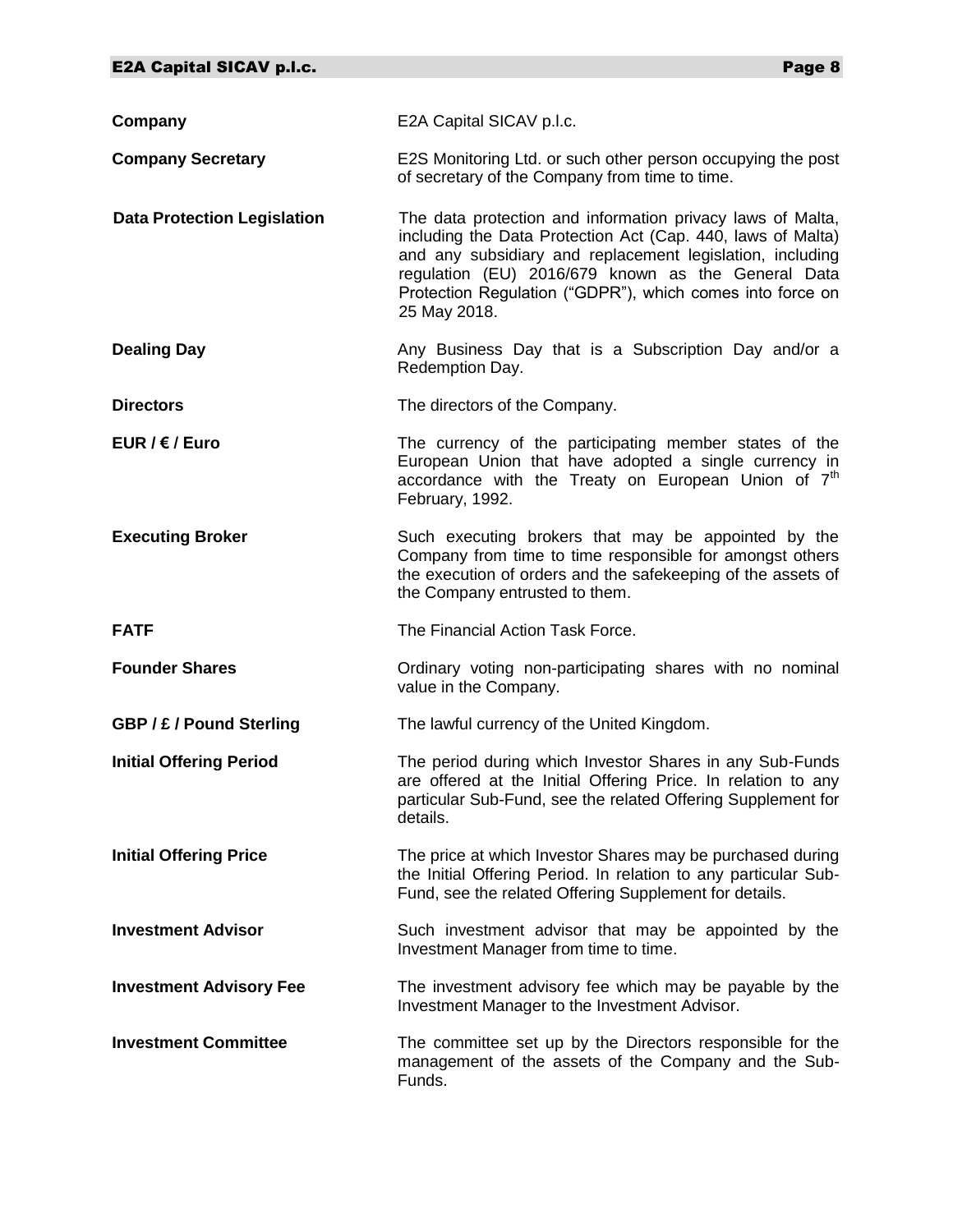| <b>Investment Distributor</b>          | Such investment distributor or distributors that may be<br>appointed by the Company and/ or the Investment Manager<br>from time to time.                                                                                                                 |
|----------------------------------------|----------------------------------------------------------------------------------------------------------------------------------------------------------------------------------------------------------------------------------------------------------|
| <b>Investment Management Fee</b>       | The investment management fee which may be payable by<br>the Company to the Investment Manager, as set forth in the<br>relevant Offering Supplement.                                                                                                     |
| <b>Investment Manager</b>              | Gamma Capital Markets Limited.                                                                                                                                                                                                                           |
| <b>Investor Shares</b>                 | Non-voting participating shares of no par value in the capital<br>of the Company, which may be divided into different classes<br>and which classes may, alone or together with other classes<br>of Investor Shares, constitute Sub-Funds of the Company. |
| <b>ISAct</b>                           | The Investment Services Act (Cap. 370, Laws of Malta).                                                                                                                                                                                                   |
| <b>Memorandum and Articles</b>         | The Memorandum and Articles of Association of the<br>Company.                                                                                                                                                                                            |
| <b>MFSA</b>                            | The Malta Financial Services Authority and/or any successor<br>competent authority under the ISAct exercising supervisory<br>and regulatory powers over the Company.                                                                                     |
| <b>MFSA Rules</b>                      | Any rules, licensing conditions, guidelines or guides issued<br>by the MFSA in terms of the ISAct and which may be<br>applicable to the Company and its Sub-Funds.                                                                                       |
| <b>Minimum Additional Subscription</b> | Following the initial subscription, the minimum amount or<br>value of Investor Shares that must be subscribed by the<br>same Shareholder in the same Sub-Fund. In relation to any<br>particular Sub-Fund, see the related Offering Supplement.           |
| <b>Minimum Holding</b>                 | The minimum amount or value of Investor Shares that must<br>be held in the Company and/or a Sub-Fund by any investor<br>at all times. In relation to any particular Sub-Fund, see the<br>related Offering Supplement.                                    |
| <b>Minimum Initial Subscription</b>    | The minimum amount or value of Investor Shares that must<br>be invested in a Sub-Fund by any investor on first becoming<br>a Shareholder. In relation to any particular Sub-Fund, see<br>the related Offering Supplement.                                |
| <b>Minimum Redemption</b>              | The minimum amount or value of Investor Shares that may<br>be redeemed. In relation to any particular Sub-Fund, see the<br>related Offering Supplement.                                                                                                  |
| <b>NAV</b>                             | The Net Asset Value of a Sub-Fund.                                                                                                                                                                                                                       |
| <b>NAV Per Share</b>                   | The NAV attributable to a class of Investor Shares of a Sub-<br>Fund divided by the number of Investor Shares in issue in<br>that class.                                                                                                                 |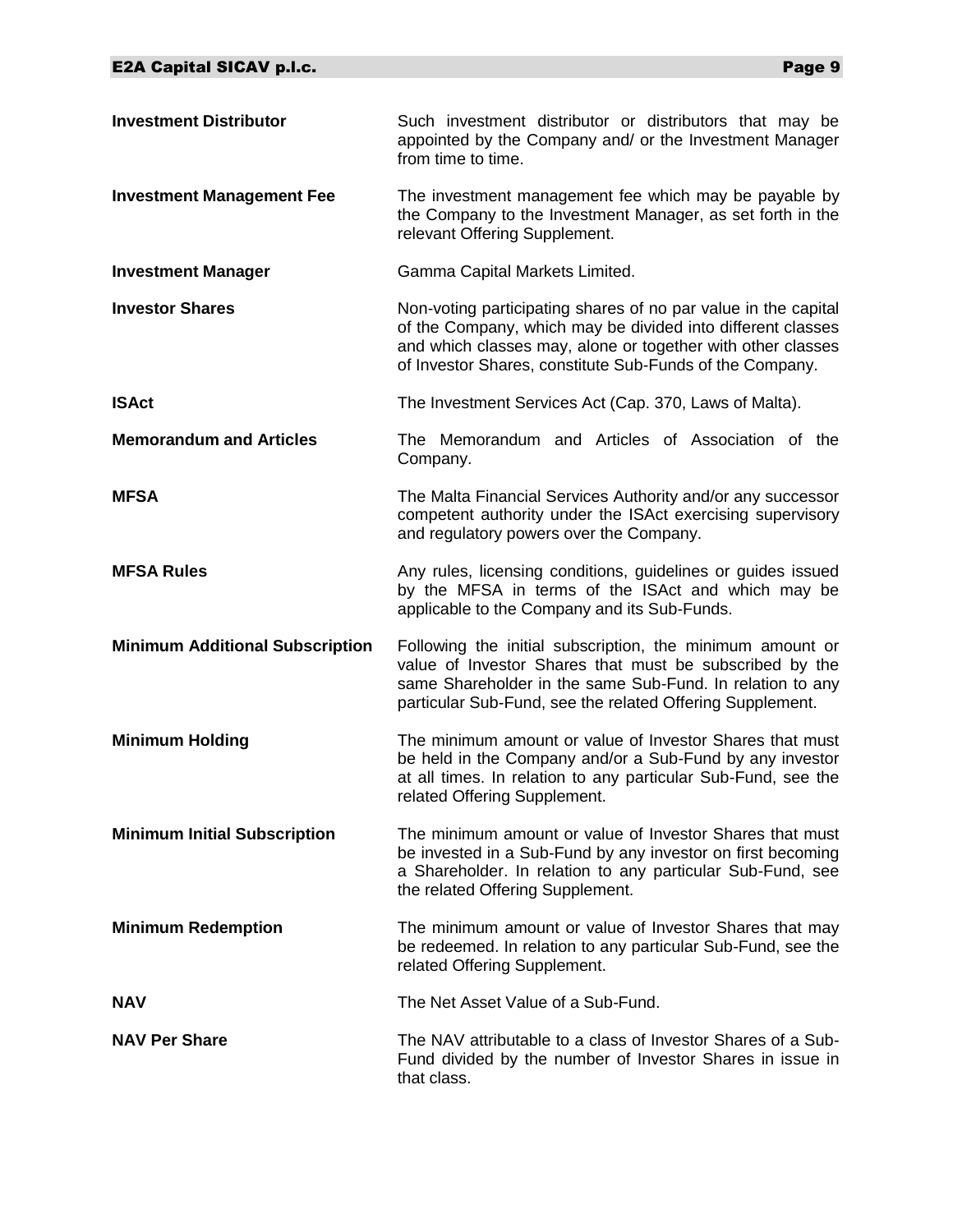| <b>OECD</b>                | The                                                                                                                                                                         | Organisation for Economic<br>Development.                |          |             | Co-operation                                                                                                                                                                                                     | and |
|----------------------------|-----------------------------------------------------------------------------------------------------------------------------------------------------------------------------|----------------------------------------------------------|----------|-------------|------------------------------------------------------------------------------------------------------------------------------------------------------------------------------------------------------------------|-----|
| <b>Offering</b>            |                                                                                                                                                                             | Sub-Fund, in the related Offering Supplement.            |          |             | The offering of Investor Shares for subscription as described<br>in this Offering Memorandum and, in relation to a particular                                                                                    |     |
| <b>Offering Memorandum</b> | including                                                                                                                                                                   | all<br>Supplement which may be issued from time to time. | relevant | appendices, | All constituent parts of this Offering Memorandum,<br>amendments,<br>supplements and exhibits thereto, as the same may, from<br>time to time be consolidated, together with any Offering                         |     |
| <b>Offering Period</b>     | details.                                                                                                                                                                    |                                                          |          |             | The period during which Investor Shares in a Sub-Fund will<br>be made available at the Offering Price. In relation to any<br>particular Sub-Fund, see the related Offering Supplement for                        |     |
| <b>Offering Price</b>      |                                                                                                                                                                             | Fund, see the related Offering Supplement.               |          |             | The price at which Investor Shares may be purchased after<br>the Closing Date. This will be the NAV per Share at the last<br>preceding Valuation Day. In relation to any particular Sub-                         |     |
| <b>Offering Supplement</b> |                                                                                                                                                                             | same may from time to time be consolidated.              |          |             | An offering document in relation only to Investor Shares in a<br>particular Sub-Fund of the Company, including all relevant<br>appendices, amendments and exhibits thereto, if any, as the                       |     |
| <b>Officers</b>            | auditor.                                                                                                                                                                    |                                                          |          |             | In relation to the Company, includes a director, manager or<br>company secretary of the Company but does not include the                                                                                         |     |
| <b>Performance Fee</b>     | The performance fee, if any, which may be payable to the<br>Investment Manager. In relation to any particular Sub-Fund,<br>see the related Offering Supplement for details. |                                                          |          |             |                                                                                                                                                                                                                  |     |
| <b>Qualifying Investor</b> | A potential investor who meets one or more of the following<br>criteria:                                                                                                    |                                                          |          |             |                                                                                                                                                                                                                  |     |
|                            | (1)                                                                                                                                                                         | expressed in other currencies);                          |          |             | a body corporate which has net assets in excess of<br>€750,000 (or its equivalent expressed in other<br>currencies) or which is part of a group which has net<br>assets in excess of €750,000 (or its equivalent |     |
|                            | (2)                                                                                                                                                                         | equivalent expressed in other currencies);               |          |             | an unincorporated body of persons or association<br>which has net assets in excess of€750,000 (or its                                                                                                            |     |
|                            | (3)                                                                                                                                                                         | other currencies);                                       |          |             | a trust where the net value of the trust's assets is in<br>excess of €750,000 (or its equivalent expressed in                                                                                                    |     |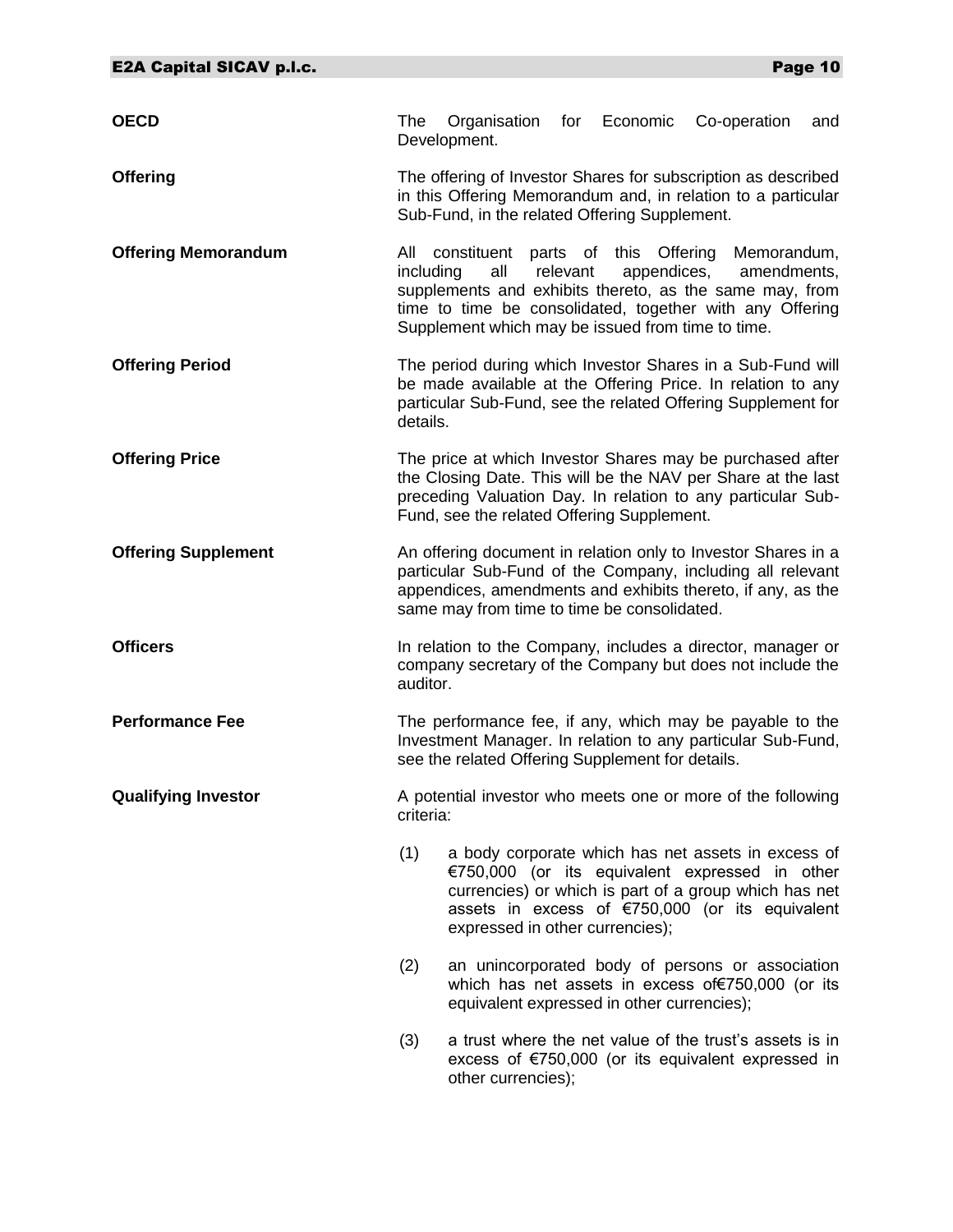|                          | (4)  | an individual, or in the case of a body corporate, the<br>majority of its board of directors or in the case of a<br>partnership its general partner who has reasonable<br>experience in the acquisition and/or disposal of :-      |
|--------------------------|------|------------------------------------------------------------------------------------------------------------------------------------------------------------------------------------------------------------------------------------|
|                          |      | - funds of a similar nature or risk profile to that of; or                                                                                                                                                                         |
|                          |      | - property of the same kind as the property, or a<br>substantial part of the property,                                                                                                                                             |
|                          |      | of the Sub-Fund in question;                                                                                                                                                                                                       |
|                          | (5)  | an individual whose net worth or joint net worth with<br>that person's spouse, exceeds €750,000 (or its<br>equivalent expressed in other currencies);                                                                              |
|                          | (6)  | a senior employee or Director of service providers to<br>the Company;                                                                                                                                                              |
|                          | (7)  | a relation or close friend of the holders of the Founder<br>Shares limited to a total of 10 persons;                                                                                                                               |
|                          | (8)  | an entity with (or which are part of a group with) $€3.75$<br>million (or its equivalent in other currencies) or more<br>under discretionary management, investing on its own<br>account;                                          |
|                          | (9)  | an entity which qualifies as a Professional Investor<br>Fund promoted to Qualifying or Qualifying Investors in<br>terms of the MFSA Rules; or                                                                                      |
|                          | (10) | an entity (body corporate or partnership) wholly<br>owned by persons or entities satisfying any of the<br>criteria listed above which is used as an investment<br>vehicle by such persons or entities.                             |
| <b>Redemption Day</b>    |      | A Business Day on which requests for the redemption of<br>Investor Shares which have been accepted by the Company<br>will be effected. In relation to any particular Sub-Fund, see<br>the related Offering Supplement for details. |
| <b>Redemption Notice</b> |      | Subject to the discretion of the Directors to accept other<br>forms of notice, the notice a specimen of which is available<br>from the Administrator which has to be submitted to the                                              |

**Redemption Price** The price at which Investor Shares accepted for redemption will be redeemed. This will be the NAV per Share at the last preceding Valuation Day. In relation to any particular Sub-Fund, see the related Offering Supplement.

its Investor Shares.

Company by a Shareholder wishing to redeem all or some of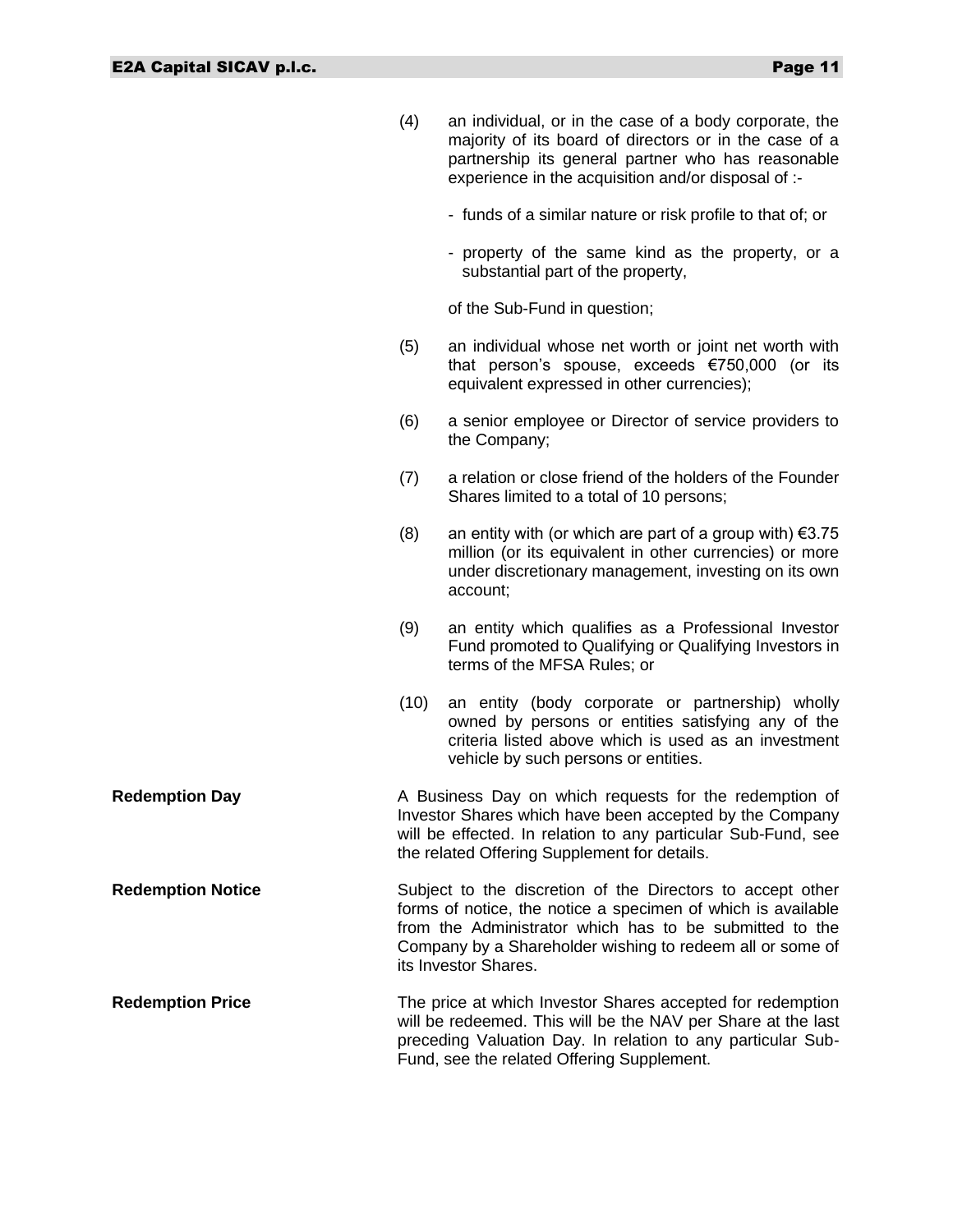| <b>Redemption Proceeds</b>           | The Redemption Price multiplied by the number of Investor<br>Shares being redeemed by the redeeming Shareholder, net<br>of any applicable charges as may be stated in the related<br>Offering Supplement.                                                                                                |
|--------------------------------------|----------------------------------------------------------------------------------------------------------------------------------------------------------------------------------------------------------------------------------------------------------------------------------------------------------|
| <b>Remitting Bank</b>                | The bank or financial institution from which a subscriber's<br>subscription monies are sent to the Company.                                                                                                                                                                                              |
| <b>Shareholder</b>                   | A registered holder of Investor Shares.                                                                                                                                                                                                                                                                  |
| <b>Shares</b>                        | means a share in the Company without any nominal value<br>assigned to it having the rights provided for under the<br>Memorandum and Articles and shall include both the<br>Founder Shares and the Investor Shares.                                                                                       |
| <b>Sub-Fund</b>                      | The class or classes of Investor Shares which the Directors<br>may from time to time declare to constitute a Sub-Fund<br>being a separate patrimony of assets and liabilities to be<br>maintained and invested in accordance with the Investment<br>Objectives and Policies applicable to such Sub-Fund. |
| <b>Sub-Investment Manager</b>        | Such sub-investment manager appointed by the Investment<br>Manager from time to time.                                                                                                                                                                                                                    |
| <b>Sub-Investment Management Fee</b> | The sub-investment management fee which may be payable<br>by the Investment Manager to the Sub-Investment Manager.                                                                                                                                                                                       |
| <b>Subscriber</b>                    | A person who has completed and submitted a Subscription<br>Agreement for Investor Shares in a Sub-Fund of the<br>Company.                                                                                                                                                                                |
| <b>Subscription Agreement</b>        | The form, a specimen of which is available from the<br>Administrator, which has to be submitted to the Company by<br>a prospective investor for the purposes of subscribing to<br><b>Investor Shares.</b>                                                                                                |
| <b>Subscription Day</b>              | A Business Day on which the Company will issue new<br>Investor Shares to Subscribers who have been accepted. In<br>relation to any particular Sub-Fund, see the related Offering<br>Supplement for details.                                                                                              |
| USD / \$ / United States Dollars     | The lawful currency of the United States of America.                                                                                                                                                                                                                                                     |
| <b>Valuation Day</b>                 | The Business Day immediately preceding a Subscription<br>Day or Redemption Day and/or such other Business Day as<br>the Directors may from time to time determine and/or such<br>other Business Day as may be specified in the related<br>Offering Supplement in respect of a Sub-Fund.                  |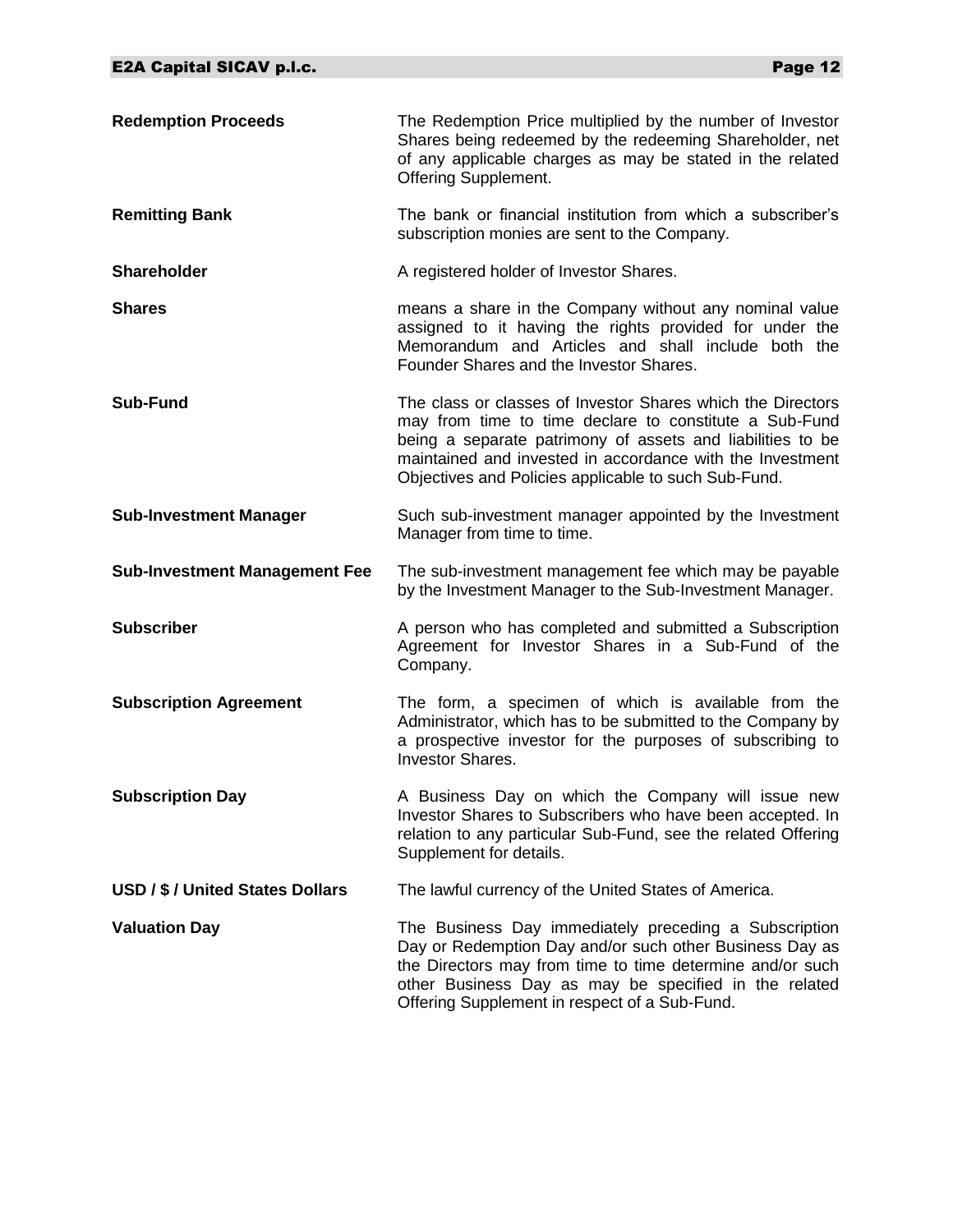# Rules of Construction

For the purposes of this Offering Memorandum, unless the context otherwise requires or implies:

- (a) words importing the **singular** include the plural and vice versa;
- (b) words which are **gender** neutral or gender specific include each gender;
- (c) other **parts of speech and grammatical forms** of a word or phrase defined in the Offering Memorandum has a corresponding meaning;
- (d) an expression importing a **natural person** includes a company, partnership, joint venture, association, corporation or other body corporate and a government agency;
- (e) a reference to "**includes**" means to include without limitation;
- (f) a reference to a **law** is a reference to that law as amended, consolidated or replaced;
- (g) a reference to a **document** includes all amendments or supplements to that document, or replacements or novations of it;
- (h) a reference to a **Section**, **Part**, **Paragraph** or **Appendix** refers to a Section, Part, Paragraph or Appendix of this Offering Memorandum;
- (i) a reference to a **entity** in the Offering Memorandum (as the context requires) includes that entity's successors and permitted assigns;
- (j) a reference to **redeem** shall include repurchase;
- (k) a reference to acts done by a Sub-Fund is a reference to the Company acting in respect of that Sub-Fund in view of the fact that a Sub-Fund does not have a separate and distinct legal personality from that of the Company; and
- (l) all references to **currencies** shall include any successor currency.

#### Structure of this Document

Due to the structure of the Company and the fact that several classes of Investor Shares in the Sub-Funds may be offered, the Company has issued this Offering Memorandum which includes general information in connection with the Company and several Offering Supplements, one for each Sub-Fund.

The Offering Memorandum covers all the matters which are generally relevant and/or common to the Sub-Funds. The Offering Supplements contain specific information directly related to a Sub-Fund and the classes of Investor Shares constituting that Sub-Fund. Each Offering Supplement forms an integral part of this Offering Memorandum.

In the case of the Company constituting a new Sub-Fund, a new Offering Supplement, dedicated to the particulars of that Sub-Fund, will be issued.

An investor will be provided by the Company with both the Offering Memorandum and the relevant Offering Supplement for the specific Sub-Fund. Any Offering Supplement should be read in conjunction with this Offering Memorandum.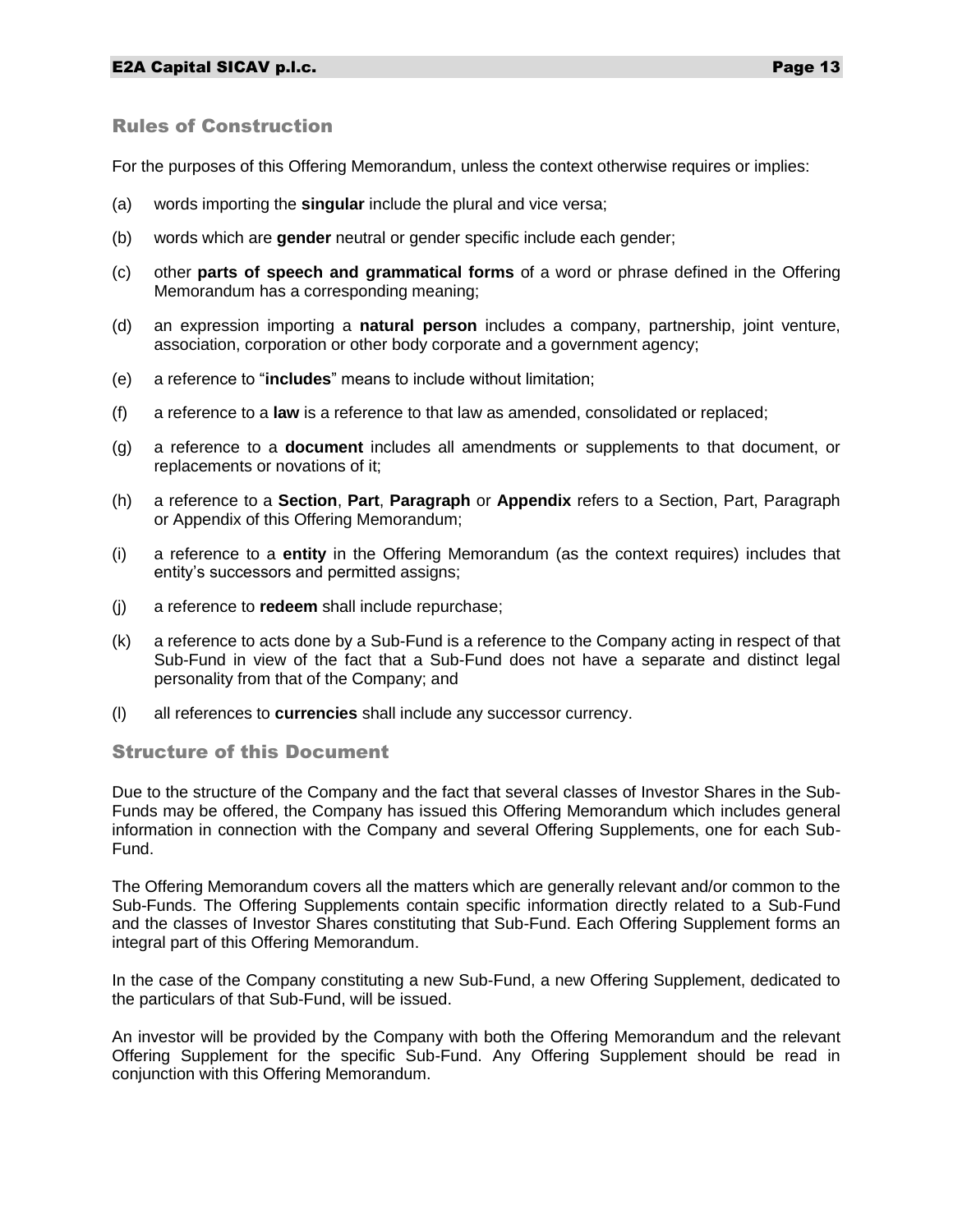An Offering Supplement may modify, supplement or exclude any terms or conditions stated in this Offering Memorandum in relation to a particular Sub-Fund as well as include terms and conditions which, although not included in this Offering Memorandum, shall apply to the related Sub-Fund. In the event of any incompatibility between the Offering Memorandum and any Offering Supplement, the latter shall prevail with respect to the related Sub-Fund.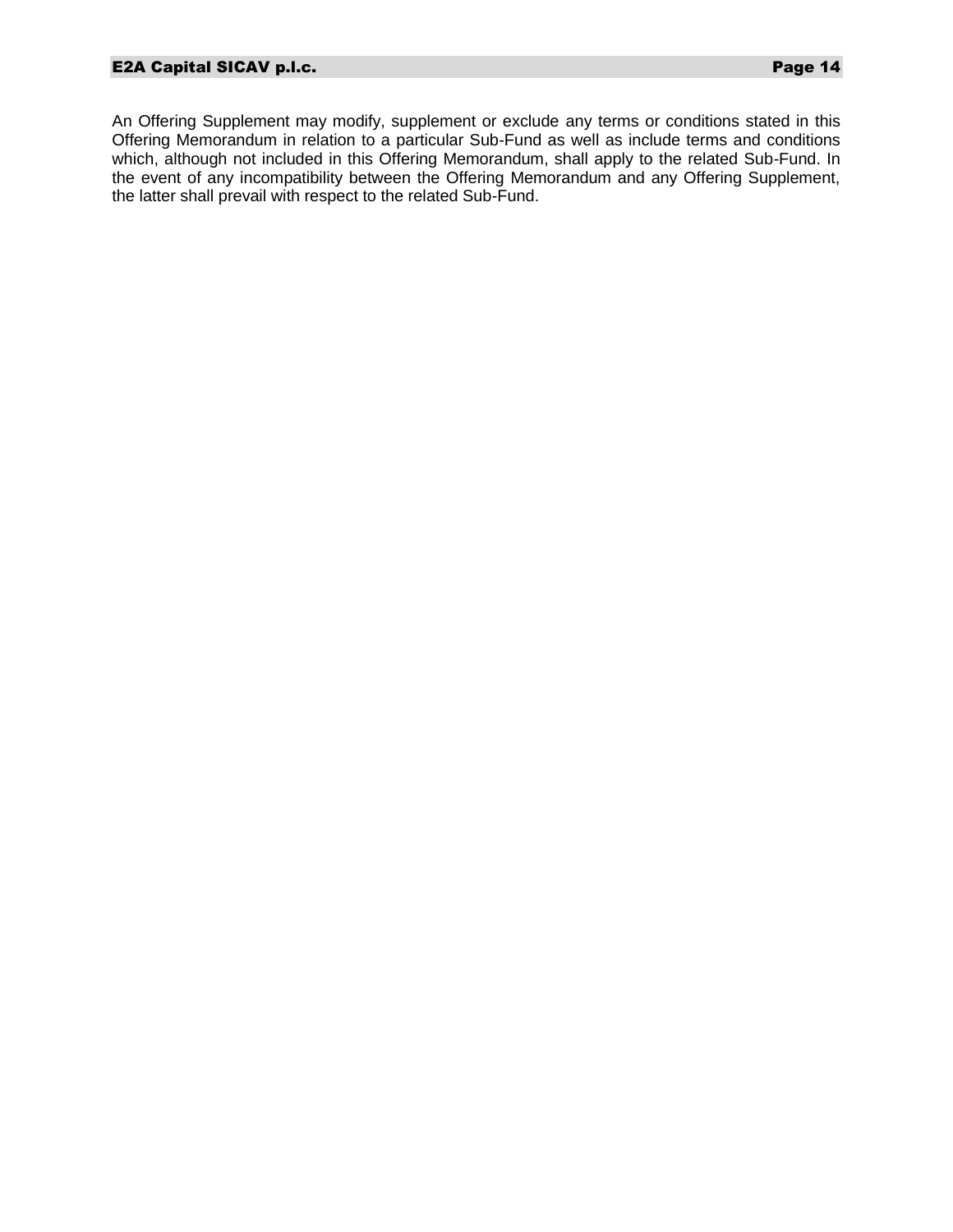# <span id="page-15-0"></span>Section 2 | PRINCIPAL FEATURES

The following should be read in conjunction with the full text of this Offering Memorandum and is qualified in its entirety by and subject to the detailed information contained elsewhere in this document.

#### Company Structure

**E2A Capital SICAV p.l.c.** is a self-managed collective investment scheme established as a multifund investment company with variable share capital (SICAV) incorporated with limited liability under the laws of Malta and licensed by the MFSA under the ISAct as a Professional Investor Fund targeting Qualifying Investors. The day to day management of the assets of the Company and its Sub-Funds will be undertaken through the Investment Committee and the Investment Manager.

The Company may establish Sub-Funds, whether comprised of a single class or multiple classes of Investor Shares, which constitute segregated patrimonies.

At the date hereof the Company has established the following Sub-Funds:

- Global Allocation Sub-Fund
- Asia Merchant Capital III Sub-Fund
- PCF Balanced Allocation Sub-Fund

The investment objectives, policies, restrictions and other features of each Sub-Fund are outlined in the relevant Offering Supplement.

In future, new Sub-Funds may be established and others may be closed. An up-to-date list of the Sub-Funds available for investment can be obtained from the Company, the Investment Manager or the Administrator.

#### Management of the Company

Since the Company operates as a self-managed PIF in terms of the MFSA Rules, the management of its business and activities will be carried out internally through an Investment Committee appointed by the Board of Directors of the Company. The Directors are also generally responsible for the safekeeping of the assets of the Company and the proper administration of the Company. The Company has however delegated various functions, including safekeeping, administration, registrar services and the day to day portfolio management. The Board has in this regard engaged the Executing Brokers, the Administrator and the Investment Manager.

#### **The Investment Committee**

The Board of Directors retains overall responsibility for the implementation of the investment objective of the Company in respect of each Sub-Fund, directing the investment management of its assets and in the management and monitoring of risk. In this regard, the Board has established and receives support from the Investment Committee. Details of the Investment Committee appointed in respect of a Sub-Fund are set out hereunder and in the Offering Supplement relating to that Sub-Fund.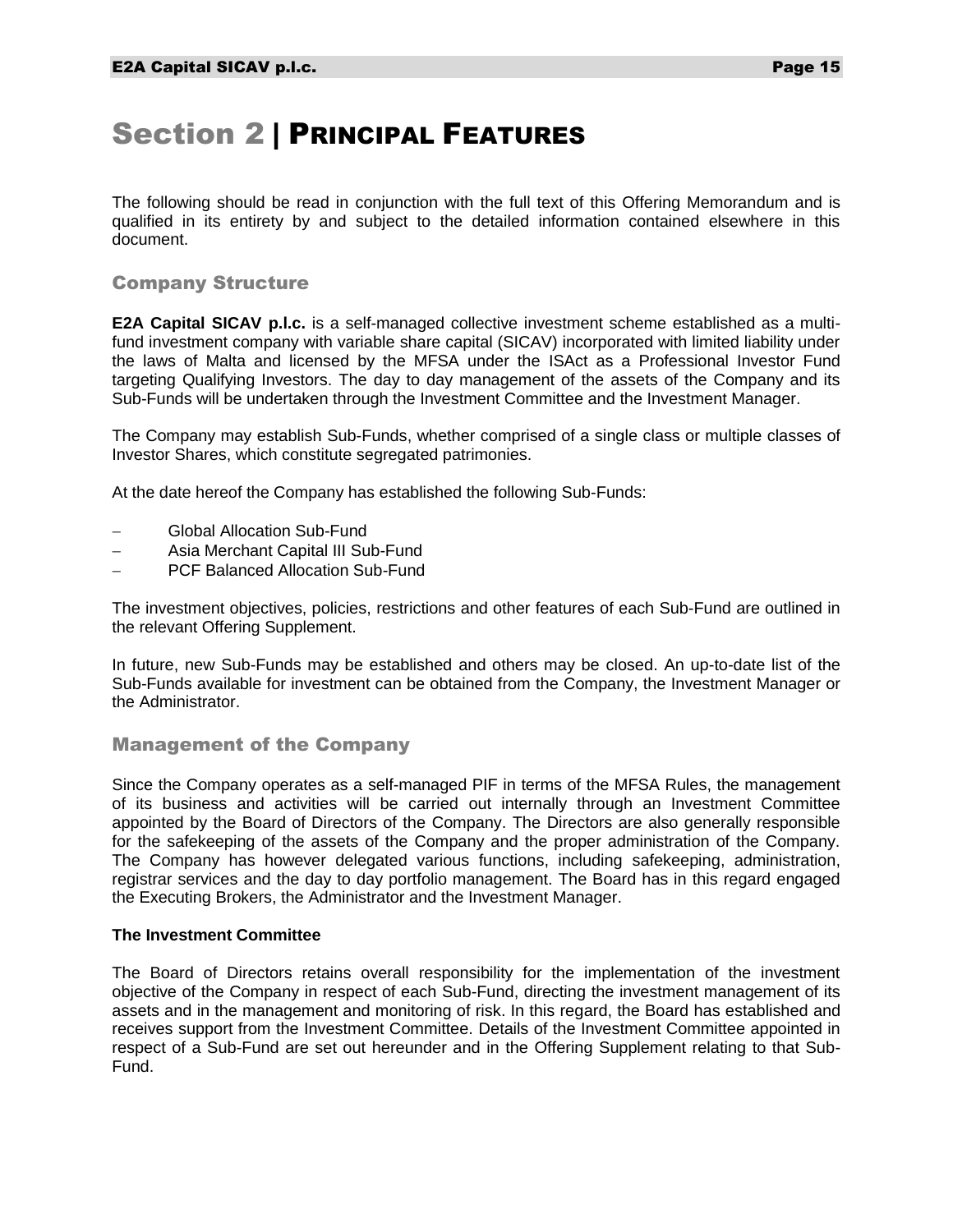#### **The Investment Manager**

The Board has also appointed the Investment Manager to undertake the day to day management of the assets of the Company and its Sub-Funds. The Investment Manager shall act in accordance with the investment objectives, policies and restrictions of the Sub-Fund concerned, as well as any other conditions, including the strategic investment parameters set by the Investment Committee and that may have been specifically communicated to it. Without prejudice to the aforementioned, the Investment Manager will have full discretion in the manner, method and timing of investments and transactions with respect to the assets of the Company and its Sub-Funds.

#### Segregated Assets

The Company is structured with segregated liability between its Sub-Funds pursuant to Maltese law and accordingly, the assets of one Sub-Fund will not generally be available to meet the liabilities of another.

Under Maltese law, the creditors of that Sub-Fund whose liabilities exceed its assets shall have no claim or right of action against the assets of the other Sub-Funds and of the Company and the legal status of each Sub-Fund as having segregated assets and liabilities from each of the other Sub-Funds should be respected in any proceedings under the Companies Act related to either the dissolution and consequential winding-up of the Company or its reconstruction. Furthermore such proceedings instituted under the Companies Act should apply in the same way to each Sub-Fund as though it were a distinct legal entity and with such modifications as are necessary in view of the fact that a Sub-Fund is not a company. Any such proceedings in relation to any one Sub-Fund should not have any effect on the assets of any other Sub-Fund or of the Company.

The Directors will hold or cause to be held such separate accounts, records, statements and other documents as may be necessary to evidence the liabilities and assets of each Sub-Fund as distinct and separate from the assets and liabilities of all the other Sub-Funds. If classes of Investor Shares are issued in the same Sub-Fund, all assets and liabilities of each such class of Investor Shares would form part of the total assets and liabilities of the Sub-Fund of which such a class of Investor Shares forms part.

Notwithstanding the foregoing, the Company is a single legal entity which may operate or have assets held on its behalf or be subject to claims in other jurisdictions which may not necessarily recognise such segregation and in such circumstances the assets of one Sub-Fund may be exposed to the liabilities of another. There is no guarantee that the courts of any jurisdiction outside Malta will respect the limitations on liability associated with segregated account companies.

#### New Classes of Investor Shares

The Company may issue new classes of Investor Shares which may be constituted as segregated Sub-Funds or new classes of Investor Shares within existing Sub-Funds, which may designated in various currencies. The assets of the said Sub-Funds may be managed utilising different strategies or methodologies, or by investing in different markets.

This Offering Memorandum is to be at all times accompanied by an Offering Supplement for the Sub-Fund which is the subject of the Offering. Offerings in other Sub-Funds may be made again in the future. Information about Sub-Funds other than the ones referred to herein may be obtained from the Company, the Investment Manager or the Administrator.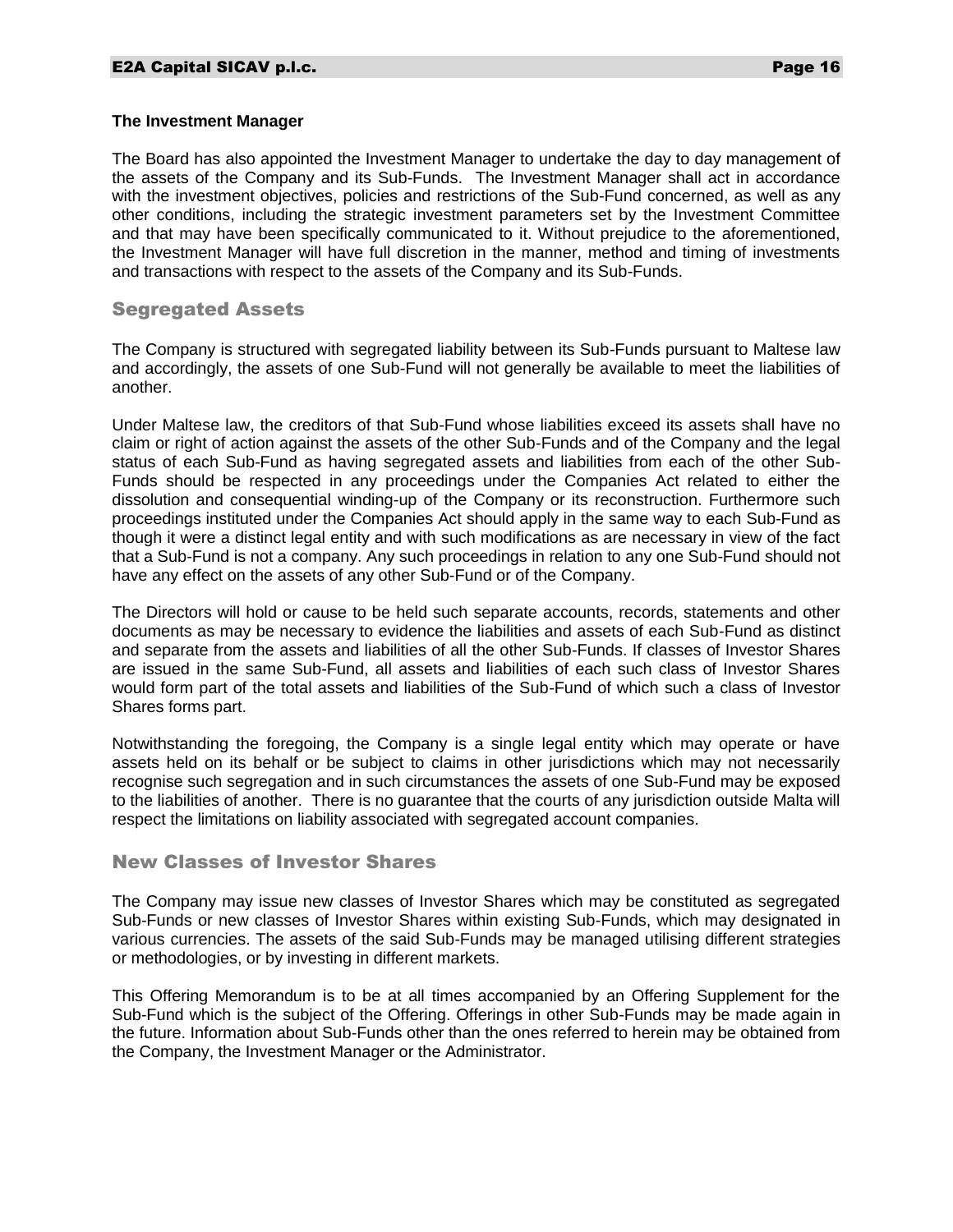# Investment Objective and Policies

The investment objective and policies of a Sub-Fund are set out in the Offering Supplement in respect of that Sub-Fund.

There is no guarantee that the investment objective will be met.

# Investment Restrictions, Borrowing and Leverage

Save as may be specifically stated in the Offering Supplement applicable to any particular Sub-Fund, there shall be no restriction in the manner and extent to which a Sub-Fund may deploy, pledge or otherwise give as security, its assets, or assume liabilities, borrow or otherwise engage in leverage, in pursuit of its specific investment objective. A Sub-Fund may also borrow money to meet requests for the redemption of its Investor Shares.

# Alterations to the Investment Objective, Policies and Restrictions

Subject to the below requirements, the Directors may, at their sole discretion, alter the Investment Objective, Policies and Restrictions of a Sub-Fund.

Any alteration to the Investment Objective shall be notified to the holders of the Investor Shares in that Sub-Fund by mail at least thirty (30) Business Days before such alterations to the Investment Objective are to come into effect. These changes will only become effective after all redemption requests received during such notice period have been satisfied.

Any material alterations to the Investment Policies and Restrictions of a Sub-Fund shall be notified to the holders of the Investor Shares in that Sub-Fund before such material alterations are to come into effect.

# Cross Sub-Fund Investment

Subject to any additional restrictions stated in the Offering Supplement applicable to any particular Sub-Fund or in MFSA Rules, a Sub-Fund shall be permitted to invest in Shares of other Sub-Funds of the Company ("**Cross-Sub-Fund Investment**") under the following conditions and restrictions:

- (a) a Sub-Fund may not invest more than fifty percent (50%) of its assets in any one other Sub-Fund of the Company;
- (b) a Sub-Fund which is the subject of a Cross-Sub-Fund Investment may not invest back into a Sub-Fund which invested in it;
- (c) the Investment Manager will, to the extent of the Cross-Sub-Fund Investment, only charge one Investment Management Fee (but excluding any Performance Fees) and one subscription or redemption fee; and
- (d) to the extent applicable, Shares held by another Sub-Fund will not have any voting rights or be counted when thresholds for consent of Investor Shareholders. For the purpose of ensuring compliance with any applicable capital requirements, cross-investments will be counted once.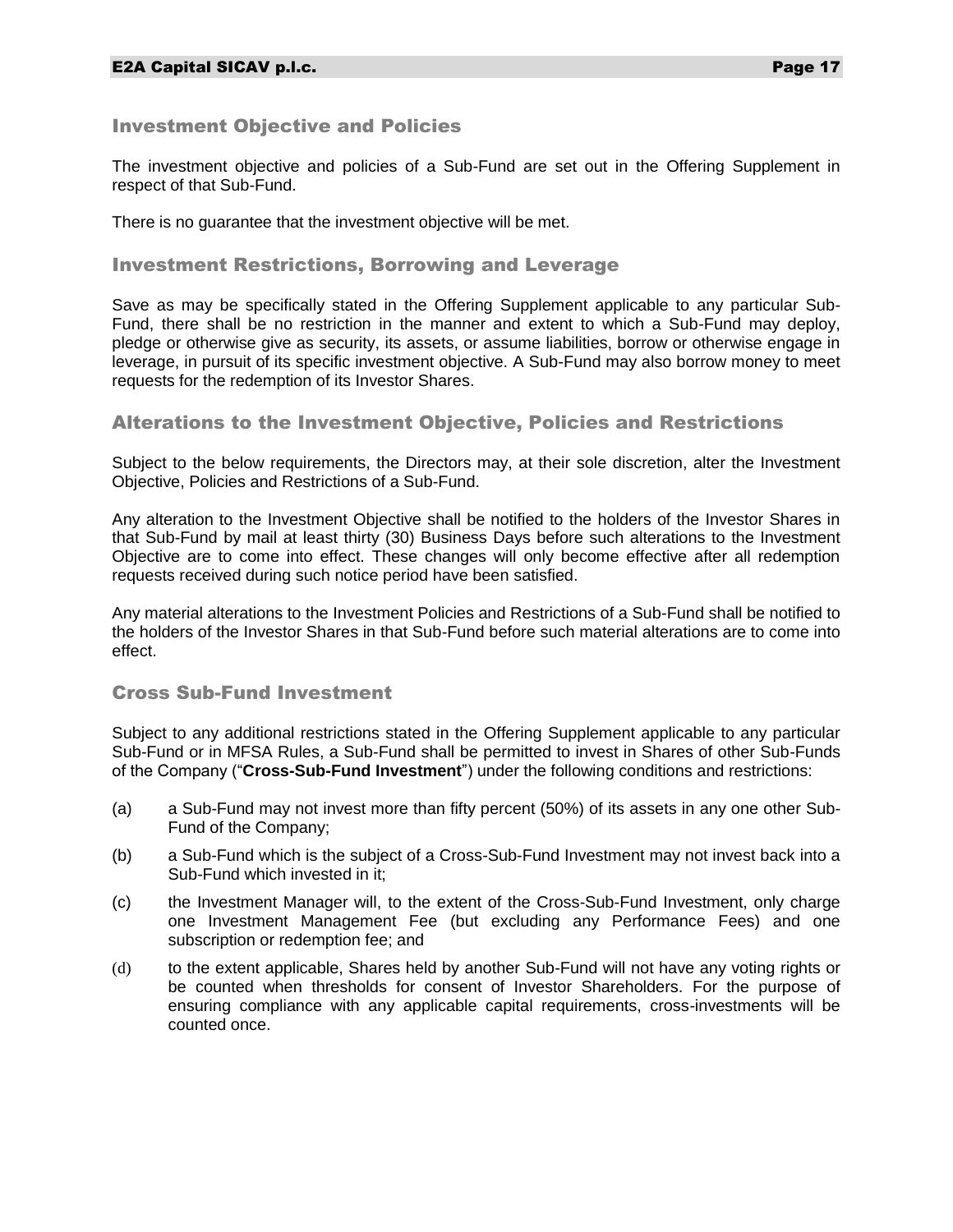# Redemption

Redemptions of Investor Shares may be made on any Redemption Day, at the Redemption Price, if a valid Redemption Notice is received by the Company at the office of the Administrator with such prior notice and other conditions as may be stated in the related Offering Supplement.

Redemption requests received after such date will be processed on the next following Redemption Day, provided that the Directors may accept, at their sole discretion, a shorter notice. Redemption Proceeds due will be paid out as soon as practicable after final calculation of the Redemption Price on the relevant Valuation Day and after receipt of the proceeds of the sale of any investments sold to fund the redemption.

# Publication of Net Asset Value

Information regarding the NAV per Share, as determined on each Valuation Day, will ordinarily be made available at the office of the Administrator.

# Minimum Initial Subscription and Minimum Holding

Subject to the discretion of the Directors to permit a lesser investment where deemed appropriate or unless otherwise stated in the related Offering Supplement, Subscribers and/or Shareholders are required to observe the Minimum Initial Subscription and the Minimum Holding requirements details of which will be set out in the related Offering Supplement.

The Minimum Holding requirement applies at all times to all Shareholders; however, no obligations shall arise upon a Shareholder should the total value of its relevant holdings decline to less than the Minimum Holding as a result of any fluctuation in the value of any of the underlying assets.

#### Minimum Additional Subscription and Minimum Redemption

Subject to the Minimum Holding requirement and subject to the discretion of the Directors to permit a lesser additional subscriptions or redemptions where deemed appropriate or unless otherwise stated in the related Offering Supplement, Shareholders are required to observe the Minimum Additional Subscription and the Minimum Redemption requirements details of which will be set out in the related Offering Supplement.

#### European Benchmarks Regulation

The Company will, where relevant, work with the applicable benchmark administrator for each benchmark used by a Sub-Fund to confirm that the benchmark administrators are, or intend to procure that they are, included in the register maintained by ESMA under the Benchmarks Regulation.

Furthermore, where relevant, a plan has been adopted or will be adopted by the Company to address the contingency of a benchmark used by a Sub-Fund changing materially or ceasing to be provided in accordance with the Benchmarks Regulation.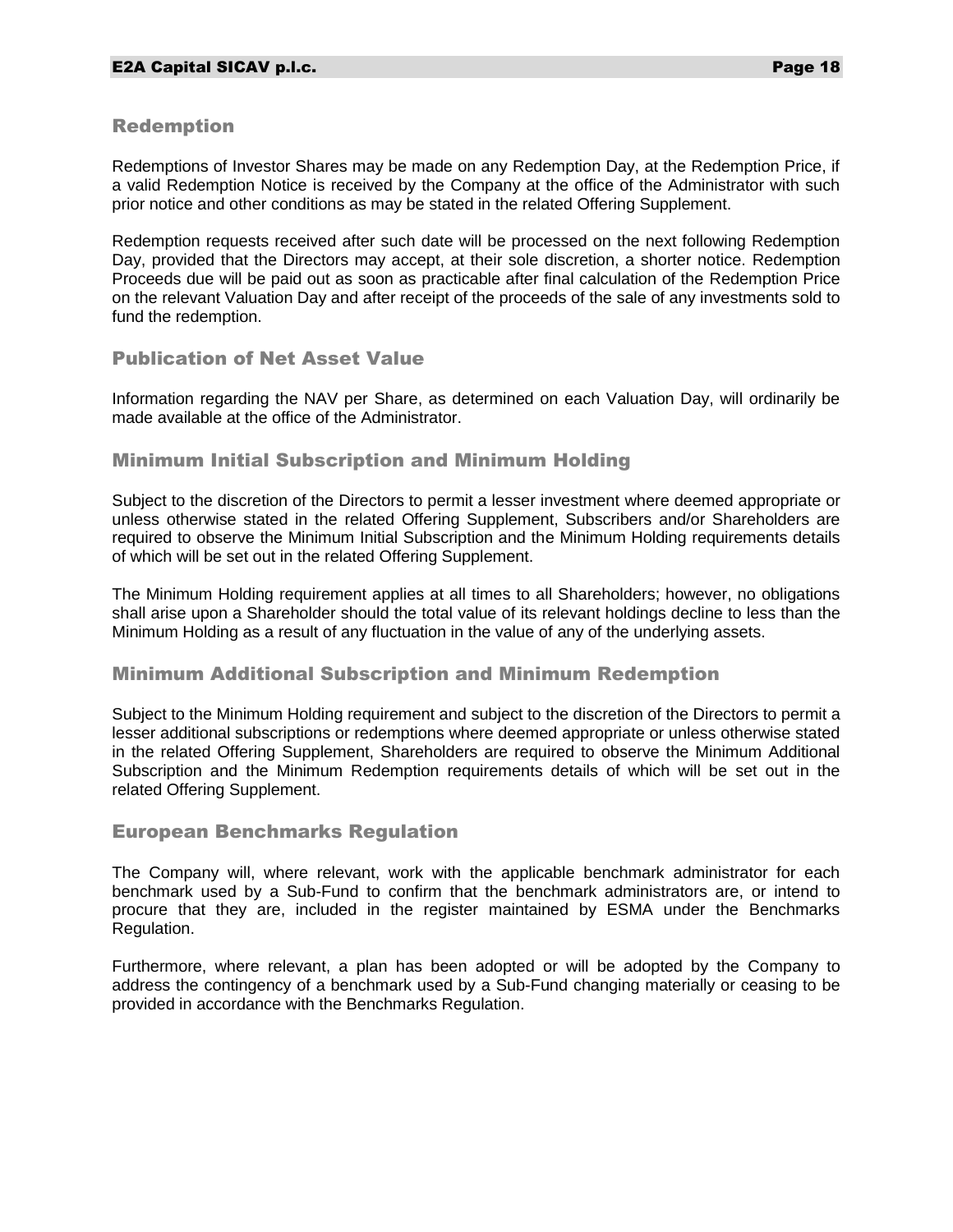# Accounting Currency

For the purposes of the compilation of the annual financial statements of the Company, the reporting currency for the Company shall be the Accounting Currency. The accounts of each Sub-Fund may be maintained in the Base Currency of a class of Investor Shares constituting that Sub-Fund.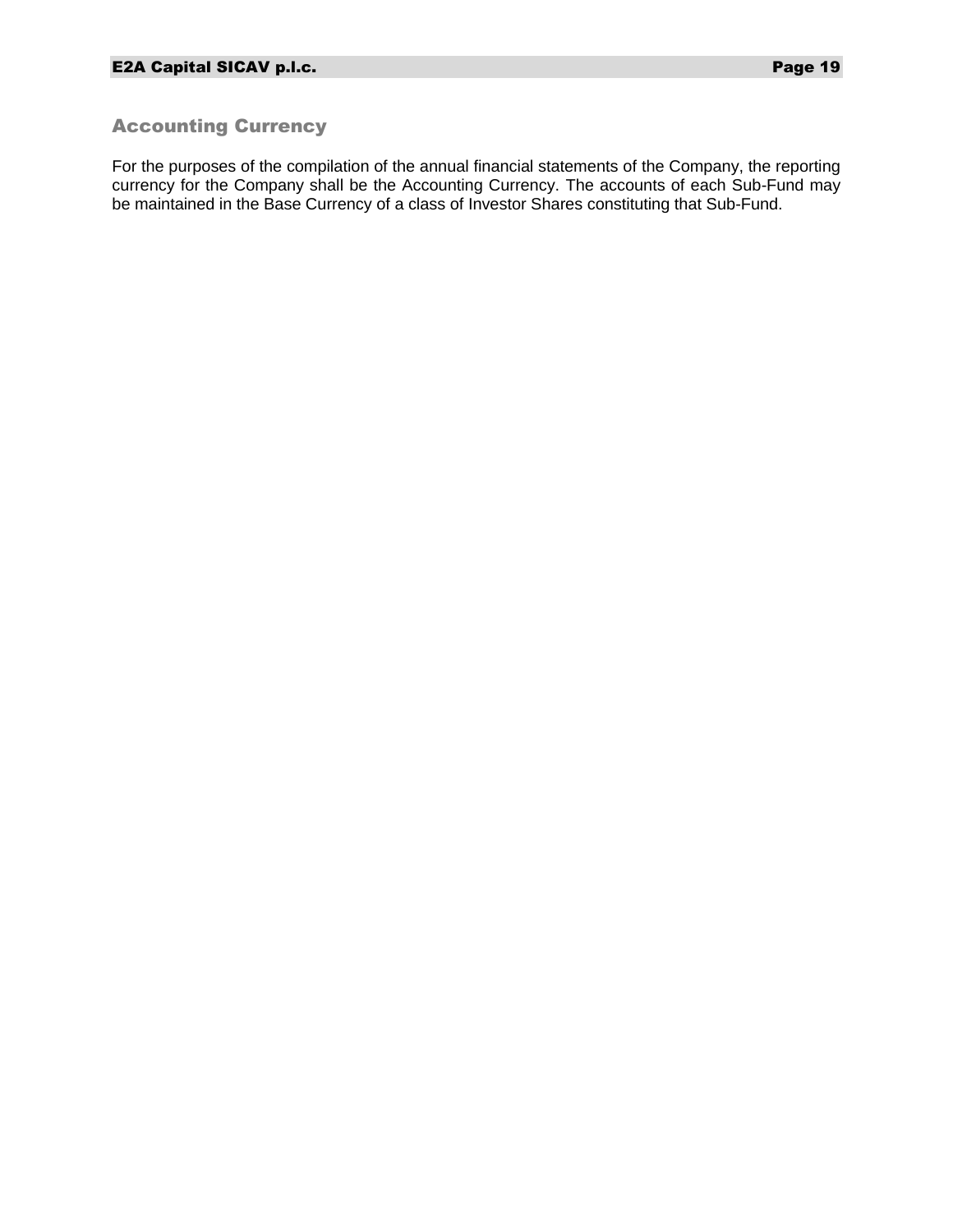# <span id="page-20-0"></span>Section 3 | RISK FACTORS

In evaluating the potential and suitability of an investment in one or more Sub-Funds of the Company, careful consideration should be given by prospective investors to the following risk factors which relate to the management of the Sub-Funds and the underlying markets in which the Sub-Funds' assets will be invested.

An Offering Supplement may also supplement the below list of risk factors with additional risks particular to an investment in the relevant Sub-Fund.

The summary below describes in general terms some of the risk factors that need to be considered in connection with an investment in the Company and its Sub-Funds. These risk factors should be regarded as general information and may not be a complete list of all relevant risk factors. It is accordingly recommended that, besides carefully considering the risk factors below, prospective investors also consult their own advisors on any legal, tax and financial issues that are relevant to their specific situation before investing in the Company and its Sub-Funds.

The attention of prospective investors is also drawn to the notice on the cover page of this Offering Memorandum regarding the fact that the Company and its Sub-Funds are licensed as a Professional Investor Fund targeting Qualifying Investors and are therefore subject to a lower level of supervision and regulatory oversight by the MFSA than retail collective investment schemes.

# General Risks of Investing

An investment in the Company and its Sub-Funds is subject to all risks incidental to investment in securities and other assets which the Company and its Sub-Funds may own. These factors include without limitation, changes in government rules and fiscal and monetary policies, changes in laws and political and economic conditions throughout the world and changes in general market conditions. There can be no guarantee that any profits will be realised by the Company or a Sub-Fund and, therefore, by the Shareholders.

#### Risks of Multi-Fund Structure

The Company can establish an unlimited number of separate Sub-Funds each represented by one or more classes of Investor Shares. In terms of regulations issued under the Companies Act, a Shareholder's interest will be limited to the assets and liabilities represented by the class of Investor Shares in which the Shareholder invests. Investors should, however, be aware that in the event a claim is made against the Company, if the assets attributable to a Sub-Fund in respect of which the claim is made are insufficient to cover such claim, then the creditor may if, a non-Maltese court refuse to apply the protection afforded to Shareholders under Maltese law, nonetheless be allowed by such non-Maltese court to have recourse to the assets attributable to other Sub-Funds.

The Directors are not aware of any such existing or contingent liabilities. Furthermore it is the standard requirement of the Company that any persons dealing with the Company expressly acknowledge the fact that they have no recourse against the Company and the Sub-Funds except to the extent of the assets of the Sub-Fund in relation to which they have had dealings.

The Directors are not aware of any instances where the treatment of segregated assets under Maltese law, as described above, has been successfully challenged, against the Company and any Sub-Funds, in Malta or in any jurisdiction where the Investor Shares have been distributed.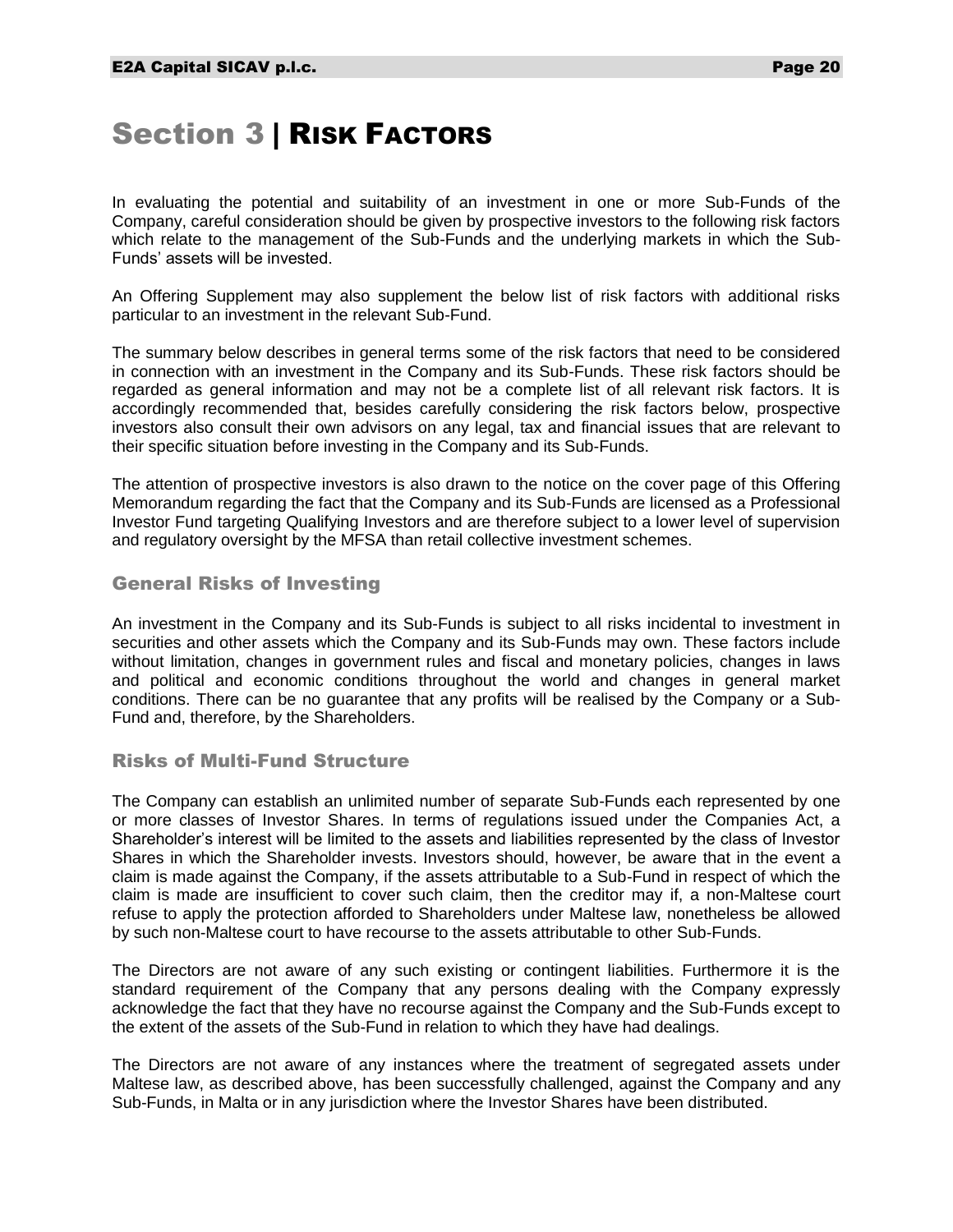# Limited Transferability

Since the Directors may decline to register a transfer of Investor Shares at their sole and absolute discretion, Shareholders may not be able to sell their investments and therefore, would have to utilise the Company's redemption or repurchase programme, which itself may be subject to restrictions – see "Section 10 | Redemption of Investor Shares".

#### Illiquidity of Investor Shares

There will be no secondary market for the Investor Shares, and consequently, Shareholders can dispose of the Investor Shares only by means of redemption or by transferring Investor Shares to a third party. There is no assurance that, in order to meet redemptions, a Sub-Fund will be able to liquidate its portfolio without losses. These losses might have an adverse effect on the NAV of the relevant Sub-Fund and thus on the Redemption Proceeds that will be received by the redeeming investor. In the event of unsettled market conditions, or if for any reason Sub-Fund is unable to liquidate its investments or is otherwise obliged to suspend dealings in its Investor Shares, the Company may be unable to redeem Investor Shares.

Kindly also refer to "Section 10 | Redemption of Investor Shares" which provides detailed provisions on deferral of redemption arrangements, redemptions in specie, temporary suspension in redemptions and on suspension of redemptions requests.

These arrangements have a direct effect on the liquidity of the Investor Shares.

#### Substantial Redemptions

Substantial redemptions of Investor Shares could require a Sub-Fund to liquidate positions more rapidly than would otherwise be desirable, which could adversely affect the value of the Investor Shares. Substantial redemptions might also cause the liquidation of the Company and/or a Sub-Fund.

Illiquidity in certain markets could also make it difficult for a Sub-Fund of the Company to liquidate positions on favourable terms, thereby resulting in a decrease in the value of the assets. In these circumstances, the non-redeeming Shareholders will bear a disproportionate risk of any decline in the value, liquidity and quality of a Sub-Fund's assets subsequent to the redemptions.

In any of the circumstances described above, the Company may defer, suspend or limit the redemption of Investor Shares in such Sub-Fund – see "Section 10 | Redemption of Investor Shares".

#### Compulsory Redemptions

The Company reserves the right to require a Shareholder to redeem its total shareholding, within one (1) Business Day of a notice of intent to do so in the event that the holding of Investor Shares by the Shareholder concerned may result in regulatory, pecuniary, legal, taxation or material administrative disadvantage for the Company or the Shareholders as a whole, if such Shareholder ceases to qualify as a Qualifying Investor or, if on any Valuation Day, the total value of the Investor Shares held by the Shareholder is less than the Minimum Holding for the Company or a Sub-Fund. Such compulsory redemptions will take place at the prevailing Redemption Price on the day that such redemption takes place. Should the Company exercise this right, it will not be liable for any loss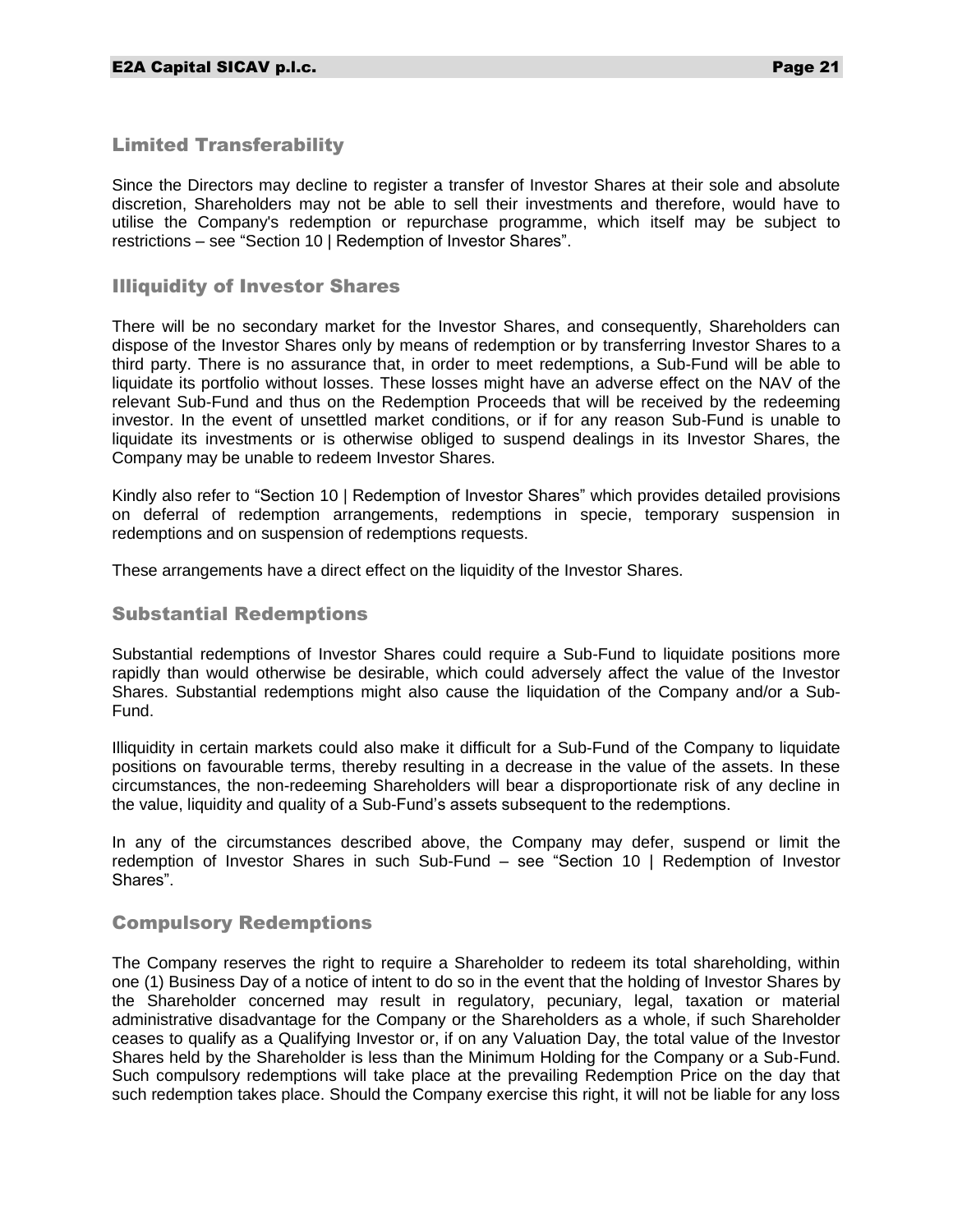that an investor may suffer as a result of such compulsory redemption. The Company reserves the right not to give any reason for such an action.

### Indemnities

The Company's Directors and Officers, the members of the Investment Committee, the Investment Manager, the Investment Advisor, the Sub-Investment Manager, the Executing Broker and the Administrator and each of their directors, officers, employees and agents may be indemnified in certain circumstances. As a result, there is a risk that the Company's assets will be used to indemnify such persons, companies or their employees or satisfy their liabilities as a result of their activities in relation to the Company or a Sub-Fund.

#### Interest Rate Changes

Interest rate risk includes, but is not limited to:

- (a) the risk that debt obligations will decline in value because of changes in interest rates. Generally, debt securities will decrease in value when interest rates rise and increase in value when interest rates decline. The value of a Sub-Fund's investments may fluctuate with the level of prevailing interest rates from time to time.
- (b) the risk that the cost of any borrowing by the Company, or by a Sub-Fund, on which interest is payable at a variable rate will increase if the relevant rate of interest moves higher. Conversely, assets which earn interest at a variable rate will suffer a decline in income if the relevant rate of interest declines.

# Confidential Information

The Investment Committee and/ or the Investment Manager may, in connection with its other business activities, acquire material non-public confidential information that may restrict the Investment Committee and/ or the Investment Manager from purchasing assets or selling assets for itself or its clients (including the Company) or otherwise using such information for the benefit of its clients or itself.

#### Credit Risk

Some of the assets held by a Sub-Fund may derive an important part of their value from the credit quality of an issuer or an underlying entity. In the eventuality of a credit event related to that issuer or related entity, such as a bankruptcy, obligation acceleration, obligation default, failure to pay, repudiation, moratorium or restructuring, or in the eventuality of a general deterioration of credit conditions, the Sub-Funds could be subject to important losses on credit related positions.

In addition, with regards to the credit risk of the Company towards the potential investors or Shareholders, monies subscribed in advance of a Subscription Day and held pending investment on the Subscription Day, or proceeds of redemptions held pending payment to investors, may be viewed by the courts as assets of the Company in the event of the insolvency of the Company prior to that relevant Dealing Day.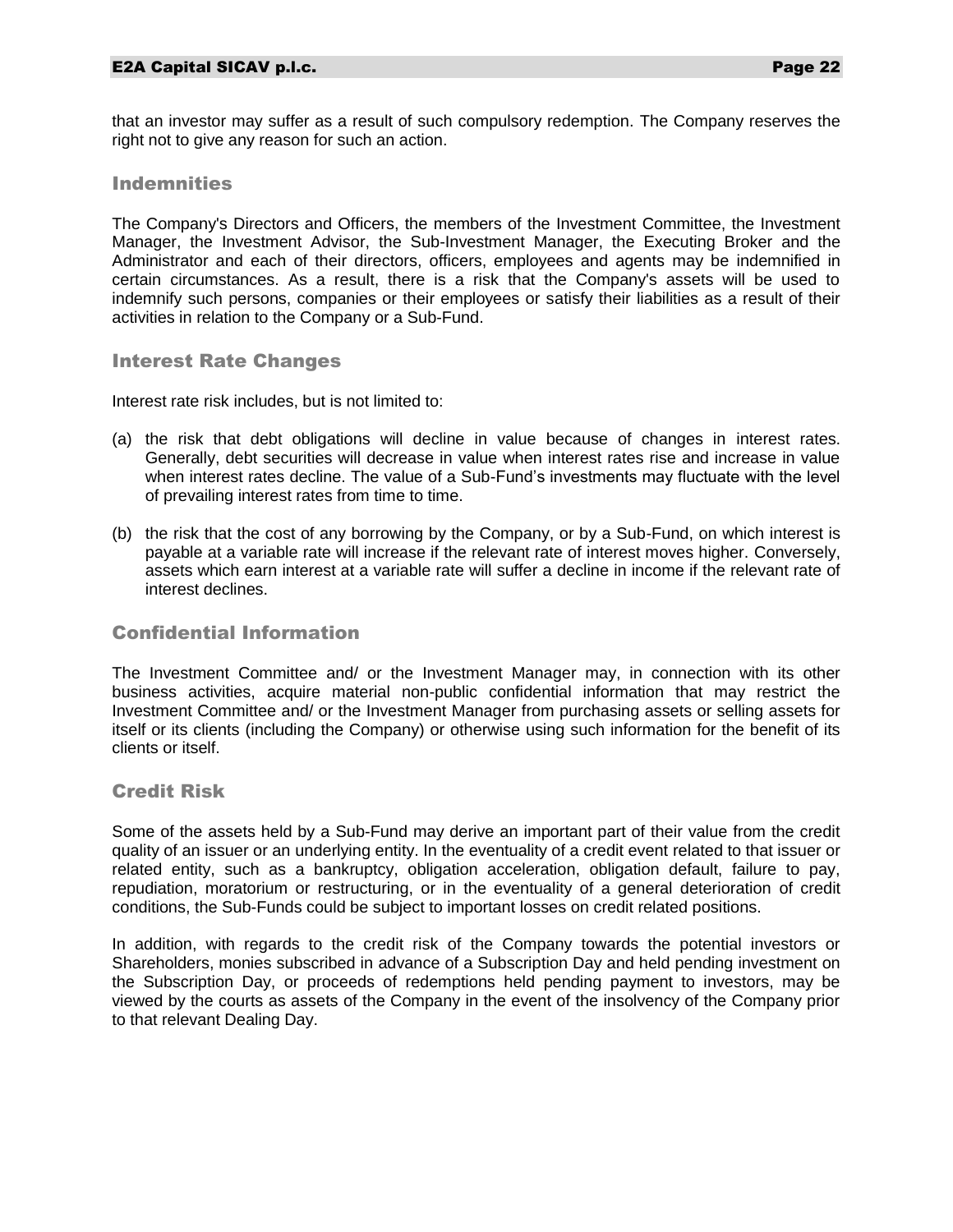# Borrowing and Leverage Risks

A Sub-Fund may not be able to repay borrowings or may be forced to sell investments at a disadvantageous time in order to repay borrowings. Costs incurred in connection with the use of leverage may not be recovered by income or appreciation in the investments purchased, and may be lost in the event of a decline of the market value of such investments. In the event of a precipitous drop in the value of its assets, a Sub-Fund might not be able to liquidate assets quickly enough to repay its margin debt. A Sub-Fund might elect to sell its more liquid assets to repay borrowings, or to meet redemptions, thus increasing its concentration in less liquid securities.

#### **Strategy**

In any Sub-Fund, strategy related losses can result from excessive concentration in the same investment policy or in the general economic events that adversely affect particular strategies. Furthermore, policies employed may evolve over time, and perhaps change materially, in ways that would be difficult (if not impossible) for the Investment Committee and/ or the Investment Manager to detect or follow. There can be no assurance that any trading method employed by the Investment Committee and/ or the Investment Manager will produce profitable results. Moreover, past performance is not necessarily indicative of future profitability.

# Trading Risks

Substantial risks are involved in alternative strategies, including the trading of options and futures. Market movements can be volatile and are difficult to predict. Politics, recession, inflation, employment levels, trade policies, international events, war and other unforeseen events can also have significant impact upon the prices of the investment instrument used. A variety of possible actions by various government agencies also can inhibit the profitability of a Sub-Fund's policies or can result in losses. Such events, which can result in large market movements and volatile market conditions, create the risk of catastrophic losses on the assets and the trading entities in which a Sub-Fund will invest.

A Sub-Fund is also subject to the risk of the failure of any of the exchanges on which its positions trade or of their clearing houses.

# Liquidity of Investments

At various times, the markets for securities in which a Sub-Fund may invest in may be "thin" or illiquid, making purchases or sales of securities at desired prices or in desired quantities difficult or impossible. The liquidity of the market may also be affected by a halt in trading on a particular futures or securities exchange or exchanges. Illiquid markets may make it difficult for a Sub-Fund to get an order executed at a desired price. All of the above could result in delays in the calculation of the NAV and/or payment of any Redemption Proceeds. Under certain circumstances, the Sub-Fund may be unable to liquidate portfolio investments due to the absence of a liquid market, and consequently, may not be able to redeem Investor Shares.

# Hedging Transactions

The Investment Manager may employ various techniques to attempt to reduce a portion of the risks inherent in its investment strategies. The ability to achieve the desired effect through a particular technique is dependent upon many factors, including the liquidity of the market at the desired time of execution. Thus such techniques cannot always be implemented or effective in reducing losses.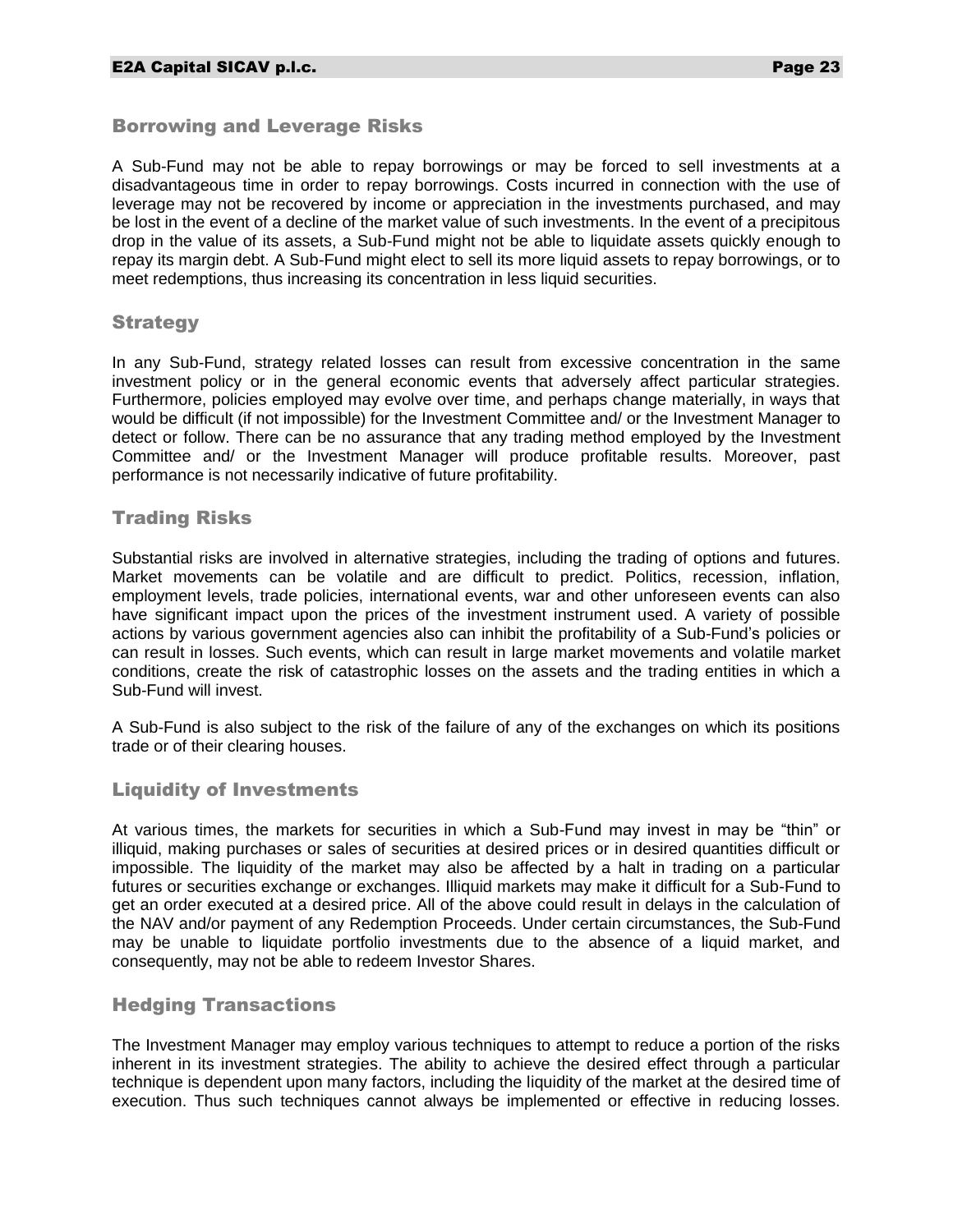#### E2A Capital SICAV p.l.c. Page 24

Hedging transactions, including the use of derivative contracts, which may be used by the Investment Manager have risks associated with them, including possible default by the other party to the transaction, illiquidity, a lack of regulation in certain over-the-counter markets and, to the extent that the view of the Investment Manager as to certain market movements is incorrect, the risk that the use of hedging transactions could result in losses greater than if they had not been used. Use of put and call options may result in losses. The use of currency transactions can result in losses being incurred as a result of a number of factors including the imposition of exchange controls, suspension of settlements, or the inability to deliver or receive specified currency.

The use of options and futures transactions entails certain other risks. In particular the variable degree of correlation between price movements of futures contracts and price movements in the related portfolio position of a Sub-Fund creates the possibility that losses on the hedging instrument may be greater than gains in the value of that position. In addition, futures and options markets may not be liquid in all circumstances. As a result, in certain markets, a Sub-Fund might not be able to close out a transaction without incurring substantial losses, if at all. Although the use of futures contracts and options transactions for hedging should tend to minimise the risk of loss due to a decline in the value of the hedged position, at the same time they tend to limit any potential gain which might result from an increase in value of such position. Finally, the daily variation margin requirements for futures contracts could create a greater ongoing potential financial risk than could purchases of options, where the exposure is limited to the cost of the initial premium. Losses resulting from the use of hedging transactions could reduce Net Asset Value, and possibly income and such losses can be greater than if the hedging transactions had not been utilised.

#### Investment in unregulated collective investment schemes

One or more Sub-Funds of the Company may invest in unregulated collective investment schemes. It should be noted that unregulated collective investment schemes do not afford the same level of protection towards investors generally afforded by regulated collective investment schemes.

#### **Derivatives**

One or more Sub-Funds of the Company may from time to time utilise both exchange-traded and over-the-counter derivatives including, but not limited to futures, forwards, swaps, options and contracts for differences as part of its investment policy. These instruments can be highly volatile and expose investors to a high risk of loss. The low initial margin deposits normally required to establish a position in such instruments permit a high degree of leverage. As a result, depending on the type of instrument, a relatively small movement in the price of a contract may result in a profit or a loss which is high in proportion to the amount of funds actually placed as initial margin and may result in unquantifiable further loss exceeding any margin deposited. In addition, daily limits on price fluctuations and speculative position limits on exchanges may prevent prompt liquidation of positions resulting in potentially greater losses. Transactions in over-the-counter contracts may involve additional risk as there is no exchange market on which to close out an open position. It may be impossible to liquidate an existing position, to assess the value of a position or to assess the exposure to risk. Contractual asymmetries and inefficiencies can also increase risk, such as break clauses, whereby a counterparty can terminate a transaction on the basis of a certain reduction in Net Asset Value, incorrect collateral calls or delays in collateral recovery.

A Sub-Fund employing over-the-counter derivatives will also be dependent on the willingness of counterparties to enter into off-exchange contracts with it. Failure to identify or delay in identifying such counterparties could limit the ability of that Sub-Fund to carry on its business.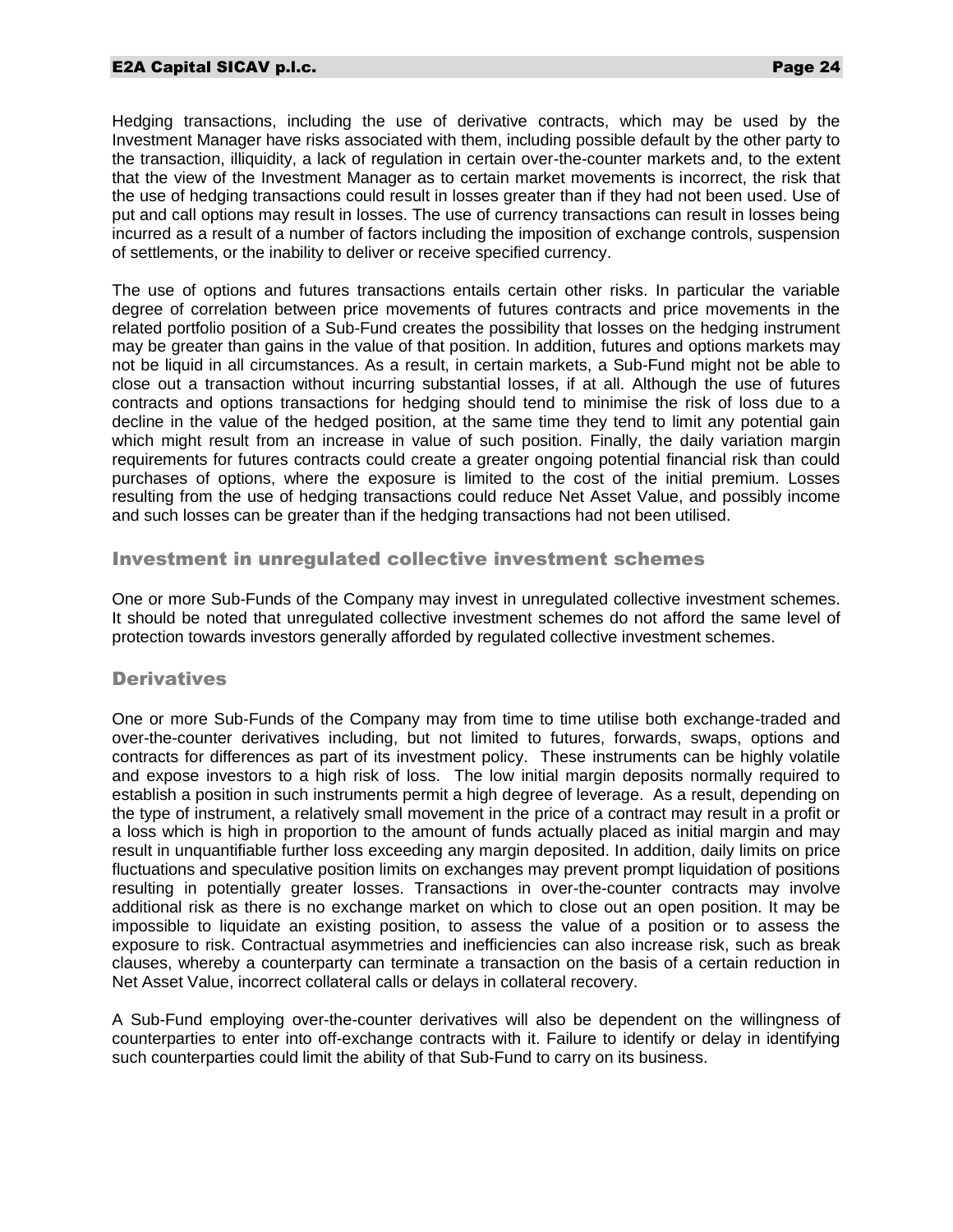#### Futures

The low margins normally required in futures trading permit a very high degree of leverage. As a result, a relatively small movement in the price of a futures contract may result in a profit or loss which is high in proportion to the amount of funds actually placed as margin and may result in unquantifiable further loss exceeding any margin deposited.

Futures trading in many contracts on futures exchanges (although generally not in currencies) is subject to daily price fluctuation restrictions, commonly referred to as "daily limits", which prohibit the execution of futures trades on any given day outside a prescribed price range based on the previous day's closing prices. Daily limits do not limit ultimate losses but may make it costly or impossible for the Investment Manager to liquidate a futures position against which the market is moving. A series of "limit moves", in which the market price moves the "daily limit" with little or no trading taking place, could subject a Sub-Fund to major losses.

The "gearing" or "leverage" often obtainable in futures trading means that a small deposit or down payment can lead to large losses as well as gains. It also means that a relatively small movement can lead to a proportionately much larger movement in the value of a Sub-Fund's investment, and this can work against that Sub-Fund as well as for it. Futures transactions have a contingent liability, and the implications of this, in particular the margining requirements, described below under "Contingent Liability Transactions" below.

# **Options**

The seller (writer) of an option has the obligation to make, or to take, delivery of the underlying asset of the contract at a future date, or in some cases to settle the position with cash. The buyer of an option has the right (but not the obligation) to exercise the option, thereby making or taking delivery of the underlying asset of the contract at a future date, or in some cases settling the position with cash. Options carry a high degree of risk. The "gearing" or "leverage" often obtainable in options trading means that a small deposit or down payment can lead to large losses as well as gains. It also means that a relatively small movement can lead to a proportionately much larger movement in the value of a Sub-Fund's investment, and this can work against the Sub-Fund as well as for it. Options transactions have a contingent liability, and the implications of this, in particular the margining requirements, described below under "Contingent Liability Transactions".

# European Benchmarks Regulation

The Benchmarks Regulation was published in the Official Journal of the European Union on 29 June 2016 and entered into force on 30 June 2016. It is directly applicable law across the European Union. The majority of its provisions applied from 1 January 2018. The Benchmarks Regulation applies principally to "administrators" and also, in some respects, to "contributors" and certain "users" of "benchmarks" which in certain circumstances can include investment funds such as the Company.

The Benchmarks Regulation will among other things: (i) require benchmark administrators to be authorised (or, if non-EU-based, to be subject to an equivalent regulatory regime) and make significant changes to the way in which benchmarks falling within scope of the Benchmarks Regulation are governed (including reforms of governance and control arrangements, obligations in relation to input data, certain transparency and record-keeping requirements and detailed codes of conduct for contributors); and (ii) prevent certain uses of "benchmarks" provided by unauthorised administrators by supervised entities in the EU. The scope of the Benchmarks Regulation is wide and, in addition to so-called "critical benchmark" indices, could also potentially apply to many interest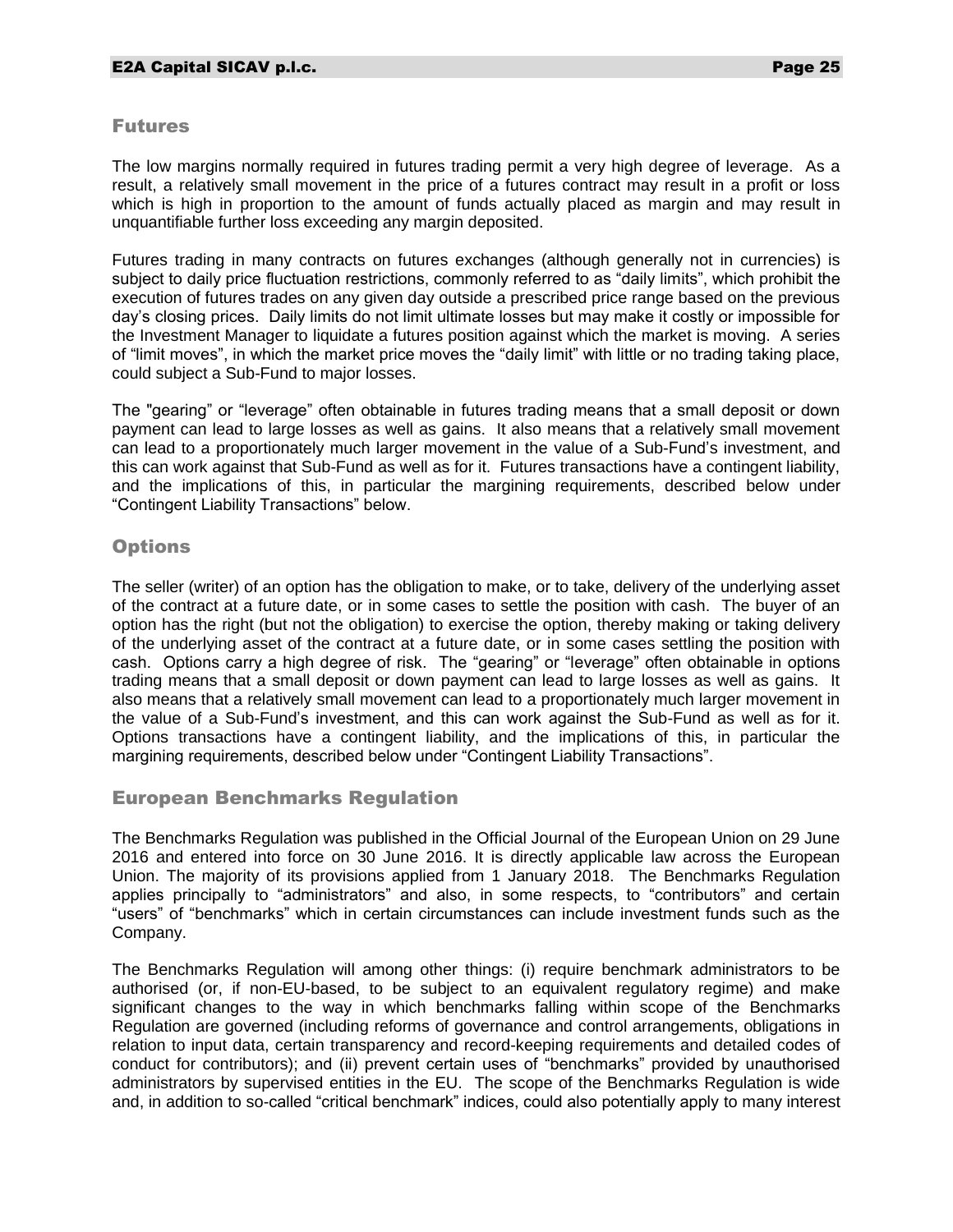#### E2A Capital SICAV p.l.c. Page 26

rate and foreign exchange rate indices, equity indices and other indices (including "proprietary" indices or strategies) where used to determine the amount payable under or the value or performance of certain financial instruments traded on a trading venue, financial contracts and investment funds.

Potential effects of the Benchmarks Regulation include (among other things): an index which is a "benchmark" could not be used by a Sub-Fund in certain ways if such index's administrator does not obtain authorisation or, if based in a non-European Union jurisdiction, the administrator is not otherwise recognised as equivalent; and the methodology or other terms of the "benchmark" could be changed in order to comply with the terms of the Benchmarks Regulation, and such changes could (among other things) have the effect of reducing or increasing the rate or level, or affecting the volatility, of the published rate or level of the benchmark. If any proposed changes change the way in which the benchmarks are calculated or a benchmark is discontinued or is not otherwise permitted to be used by the Company, this could adversely affect a Sub-Fund and its Net Asset Value.

# Contingent Liability Transactions

Contingent liability transactions, which are margined, require a Sub-Fund to make a series of payments against the purchase price, instead of paying the whole purchase price immediately.

If a Sub-Fund trades in futures, options or contracts for differences, it may sustain a total loss of the margin deposited to establish or maintain a position. If the market moves against the related Sub-Fund, it may be called upon to pay substantial additional margin at short notice to maintain the position. If the related Sub-Fund fails to do so within the time required, its position may be liquidated at a loss and that Sub-Fund will be responsible for the resulting deficit. Even if a transaction is not margined, it may still carry an obligation to make further payments in certain circumstances over and above any amount paid when that Sub-Fund entered the contract.

# Securities Borrowing

Borrowed securities may need to be returned on short notice. If the securities borrowed cannot be returned, a Sub-Fund could be required to cover the short sale by borrowing the security elsewhere or by purchasing securities at a higher price than the short sale transaction thereby creating a loss. Also, if a broker (or Executing Broker) were to recall funding facilities, the Sub-Fund would be forced to sell securities at disadvantageous conditions.

#### Dependence on Key Individuals

The Company's success depends to a significant extent, upon the role of the Investment Committee, the Investment Manager and/ or the Sub-Investment Manager in the management of the assets of the Company and its Sub-Funds. To the extent that such activities relate to the operations of the Company, the Company may be adversely affected if any of the members of the Investment Committee or those officers of the Investment Manager and/ or Sub-Investment Manager responsible for these activities cease to participate in the management of the assets of the relevant Sub-Funds.

The loss of such a key individual's services (e.g. through death, disability, retirement or leaving the employment of the Investment Manager and/ or the Sub-Investment Manager) could cause the Company to suffer losses.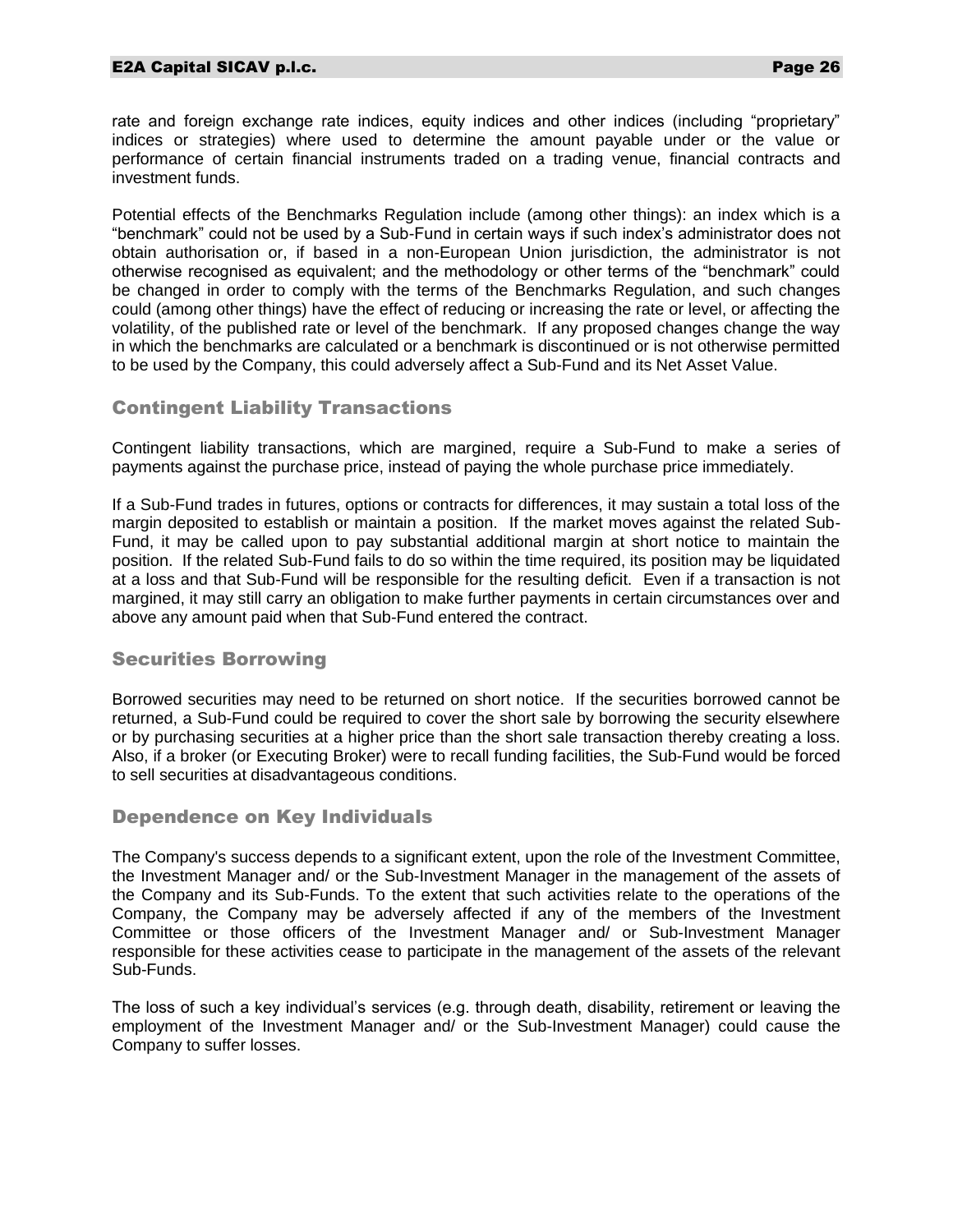#### Fee Structure

The Company will bear the fee paid to the Investment Manager and other service providers. Further, certain strategies employed in the Sub-Funds, or in investments made by the Sub-Funds, may require frequent changes in trading positions and consequent portfolio turnover. This may involve brokerage commission expenses exceeding significantly those of other investment schemes of comparable size. Performance Fees may also be payable by the Sub-Funds. The existence of Performance Fee arrangements, especially where no capped amount is imposed, may potentially encourage any person benefiting therefrom (such as the Investment Manager) to make investments that are riskier or more speculative than would be the case in the absence of Performance Fees. The increase in NAV used as a basis for the calculation of performance fee may include both realised and unrealised gains as the end of the calculation period. Therefore, the Performance Fee may be paid out on unrealised gains which may subsequently never be realised by the respective sub-fund.

Any fees payable to the Investment Committee will be deducted from the Investment Management Fee payable to the Investment Manager.

#### Leverage

Investors should be aware that an investment programme utilising leverage is inherently more speculative, with a greater potential for losses, than a programme which does not utilise leverage. The premium normally required in options trading and the low margin deposits normally required in futures trading result in an extremely high degree of leverage. Therefore, a relatively small price movement in an unfavourable direction in a commodity or security futures contract or in the interest underlying an option contract could result in immediate and substantial losses in the Company's investments.

#### Exchange Rate Fluctuations

The Company's accounts will be denominated in Euro however the classes of Investors Shares constituting a Sub-Fund and the investments made directly or indirectly by a Sub-Fund may be denominated in any currency as may be specified in the relevant Offering Supplement. Shareholders bear all risks of exchange rate fluctuations between their base currency and the Base Currency of the Investor Shares held by them. The Company may hedge the exchange rate risk between the Base Currency of the classes of Investors Shares in a Sub-Fund and the currency of the assets in which the relevant Sub-Fund invests. All costs and profits and/or losses relating to the hedging instrument will be allocated to the relevant class of Investor Shares in a Sub-Fund to which the hedging instrument relates.

#### Side Agreements

The Company may negotiate and enter into agreements ("**Side Agreements**") with certain Shareholders that will result in different terms of an investment in the Sub-Funds than the terms applicable to other Shareholders generally. As a result of such Side Agreements, certain Shareholders may receive additional benefits which other Shareholders will not receive. Except as described in this Offering Memorandum or as required by law, in general, the Company will be required to notify any or all of the other Shareholders of any such Side Agreements or any of the rights and/or terms or provisions thereof, nor will the Company be required to offer such additional and/or different rights and/or terms to any or all of the other Shareholders. Any Side Agreement to be entered into by the Company will be subject to the approval of the Board of Directors. All Side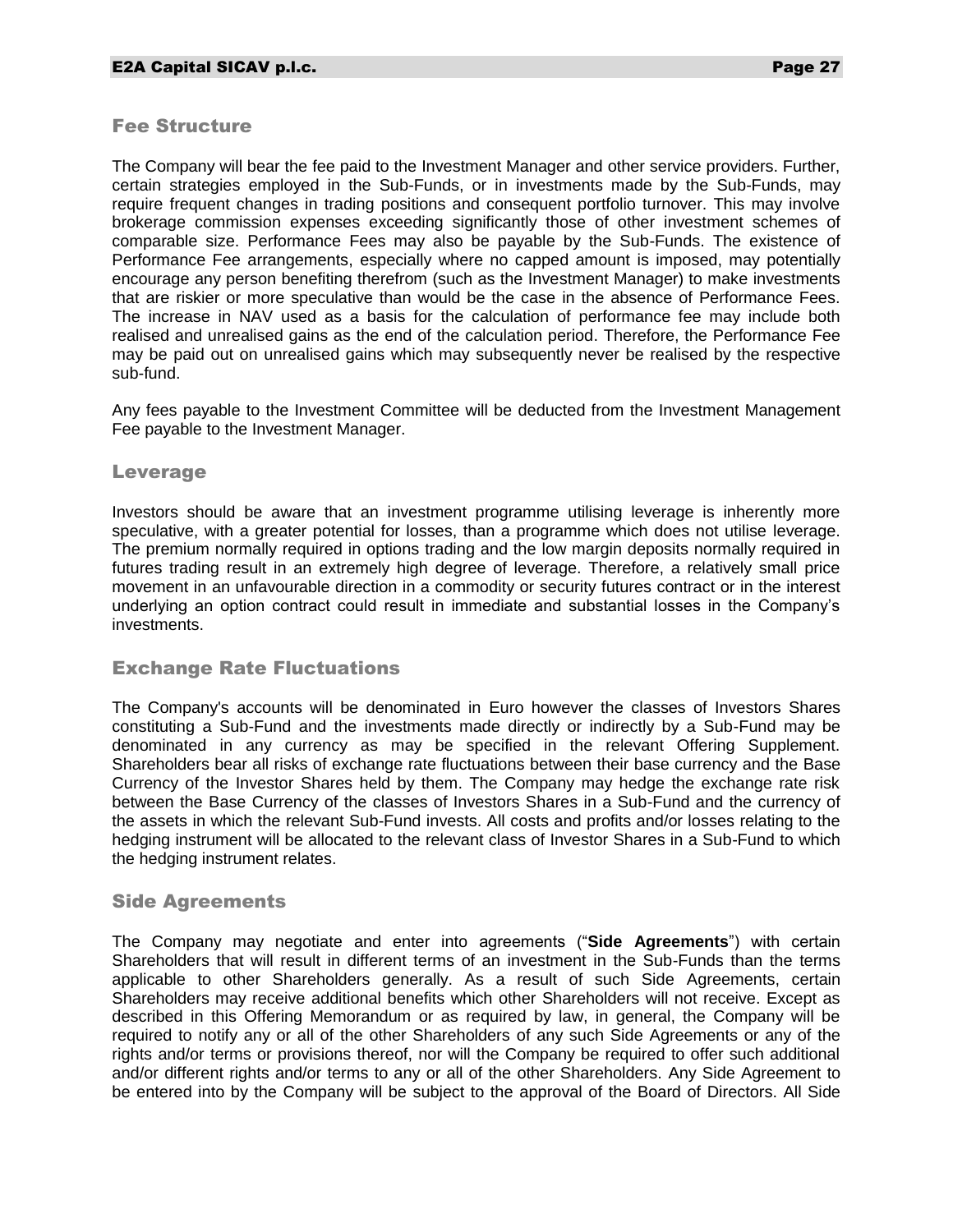Agreements entered into by the Company will be retained in at the registered office of the Company will be made available for inspection by the MFSA during compliance visits.

# Conflicts of Interest

Conflicts of interest may arise between the Company and the persons or entities involved in the management of the Company or offering services to it including the members of the Investment Committee, the Investment Manager, the Administrator, the Executing Broker and other service providers which may be appointed in respect of a Sub-Fund or counterparties thereof. The Directors, members of the Investment Committee, Investment Manager, the Sub-Investment Manager, the Investment Advisor, the Executing Broker and the Administrator which may be appointed in respect of a Sub-Fund (including their respective principals, shareholders, members, directors, officers, agents or employees) may from time to time act as Directors, members of the Investment Committee, Investment Manager, Sub-Investment Manager, Investment Advisor, Executing Broker or Administrator in relation to, or otherwise be involved in, other funds established by parties other than the Company, which have similar objectives and which make investments similar to those made on behalf of a Sub-Fund. Such clients could thus compete for the same trades or investments, and whilst available investments or opportunities for each client are generally expected to be allocated in a manner believed to be equitable to each, certain of the allocation procedures may adversely affect the price paid or received for investments or the size of positions obtained or disposed. Similarly, the Investment Manager, the Sub-Investment Manager, the Investment Advisor, the Administrator, the Executing Broker, and their principals and the Directors and members of the Investment Committee may trade for their own accounts in any of the types of assets in which a Sub-Fund invests or intends to invest.

Conflicts may also arise as a result of the other services provided by affiliates of the Investment Manager which may provide advisory, custody or other services to the Investment Manager. Similarly the Directors and members of the Investment Committee may also be directors of service providers to the Company or of companies in which the Company may invest, which could result in conflicts of interest.

The Directors or members of the Investment Committee in their personal capacities, or entities in which the Directors or members of the Investment Committee may have a management or financial interest, may also from time to time invest in the Sub-Funds and may increase or decrease such holdings without notice.

Generally, there may be conflicts of interest between the interests of the Company and the interests of the Investment Manager, the Sub-Investment Manager, the Investment Advisor, the Executing Broker, the Administrator and their respective affiliates and the Directors and members of the Investment Committee to generate fees, commissions and other revenues. In the event that such a conflict of interest arises, the Directors will endeavour to ensure that it is resolved in the best interest of the Company. It should be noted that the Investment Manager as well as its affiliates, may at any time also be offering their services to one or more of the investors in the Sub-Funds.

Furthermore, the Investment Manager may have equity stakes in the funds (or fund managers) to which they are providing their services, or own or have an interest in one or more assets that are also owned by such funds. Conflicts of interest can therefore not be ruled out.

See "Section 7 | Conflicts of Interests" for further details on the conflict of interests applicable to the Company.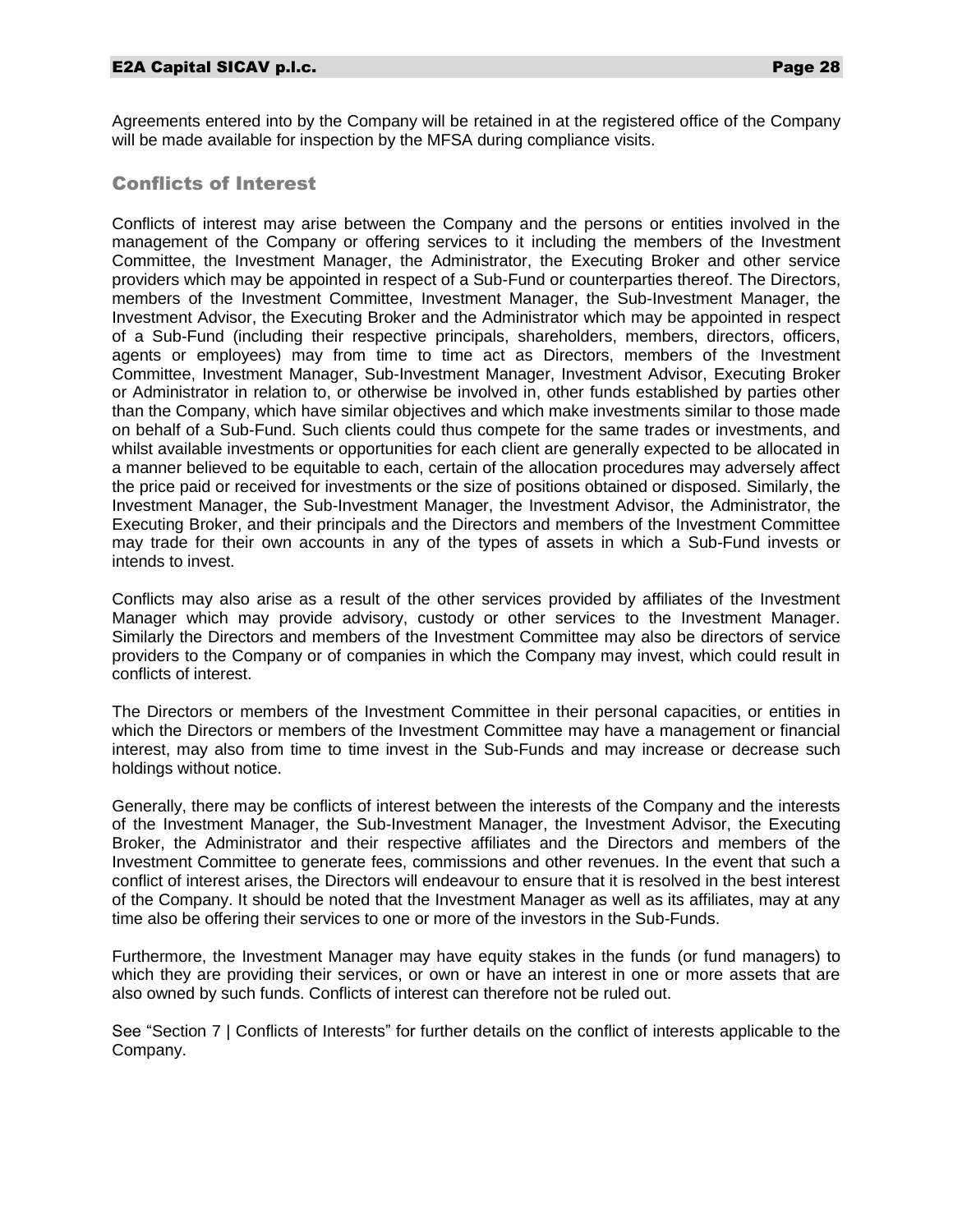# Significant Investor / Shareholder

It is expected that at any time investors in a Sub-Fund of the Company may include individual investors ("**Significant Investors**") with significant holdings in the outstanding Investor Shares in a particular Sub-Fund. The presence of a large investor helps to mitigate the burden of the fixed costs of a Sub-Fund, by effectively spreading the impact of such costs over a larger NAV than would otherwise be the case. By the same token, any large redemptions by such an investor will raise the impact of such fixed costs on remaining investors. Large orders to purchase or sell Investor Shares in a Sub-Fund by Significant Investors may, individually or on a combined basis, also result in parallel investment / disinvestment transactions by the Sub-Fund concerned in one or more of its underlying assets. This could in turn possibly impact on the value of such investments thereby affecting the NAV of the Sub-Fund concerned, as well as that of other Sub-Funds investing in the same underlying assets.

# Segregated Assets

The Company is a single legal entity which may operate or have assets held on its behalf or be subject to claims in other jurisdictions which may not necessarily recognise such segregation and in such circumstances the assets of one Sub-Fund may be exposed to the liabilities of another. There is no guarantee that the courts of any jurisdiction outside Malta will respect the limitations on liability associated with segregated account companies.

# Total Redemption

If at any time the continuation of the Sub-Fund is no longer viable or desirable owing to:

- i. the termination of the engagement of the Investment Manager; or
- ii. the Investment Manager recommending the closure of the Sub-Fund on the basis that the outlook and the potential of the investment strategy or strategies available for the management of the assets of the Sub-Fund may in the light of certain developments, no longer be attractive or viable; or
- iii. other factors that may prejudice the successful pursuit of such strategies or the adequate fulfilment of the investment objective of the Sub-Fund; or

the Company may, by not less than four (4) nor more than six (6) weeks' notice (expiring on a Dealing Day) to all interested Shareholders, redeem all the relevant Investor Shares not previously redeemed. Subject to the conditions set out in this Offering Memorandum and in the Memorandum and Articles, as well as any set out in the relevant Offering Supplement, the holders of the relevant Investor Shares may be required to receive redemptions *in specie.*

**THE FOREGOING LIST OF RISK FACTORS DOES NOT PURPORT TO BE A COMPLETE ENUMERATION OR EXPLANATION OF THE RISKS INVOLVED IN AN INVESTMENT IN THE COMPANY OR ITS SUB-FUNDS. PROSPECTIVE INVESTORS SHOULD READ THIS ENTIRE OFFERING MEMORANDUM AS WELL AS ANY RELEVANT OFFERING SUPPLEMENT AND CONSULT THEIR OWN COUNSEL AND ADVISORS BEFORE DECIDING TO INVEST IN THE COMPANY OR ITS SUB-FUNDS.**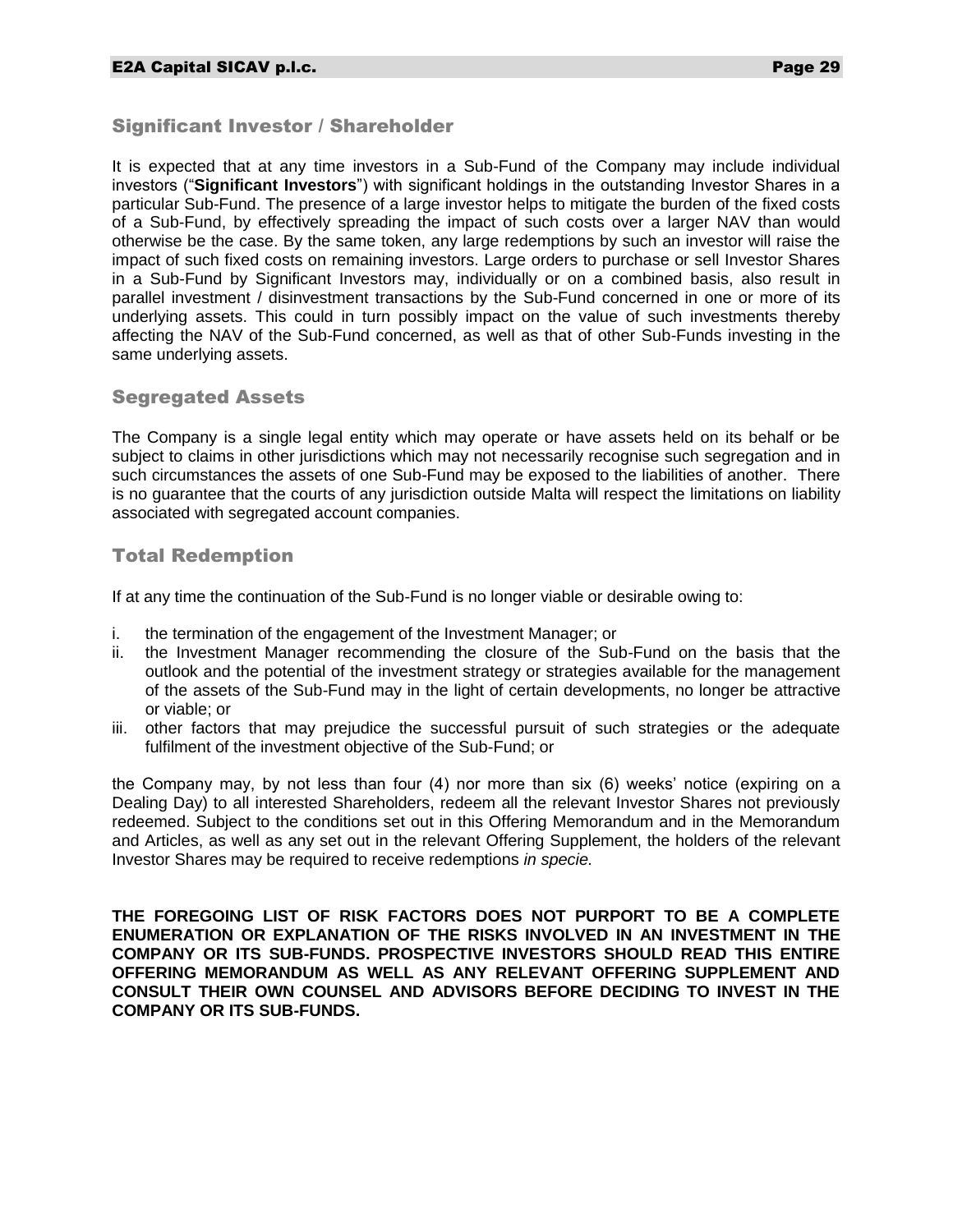# <span id="page-30-0"></span>Section 4 | THE INVESTMENT COMMITTEE AND THE INVESTMENT MANAGER

# The Investment Committee

The Board of Directors retains overall responsibility for the implementation of the investment objective of the Company in respect of each Sub-Fund, directing the investment management of its assets and in the management and monitoring of risk. In this regard, the Board has established and will receive support from the Investment Committee.

Under its terms of reference, the Investment Committee shall:

- 1. establish and review guidelines for investment by the Company and its Sub-Funds and issue rules for stock selection.
- 2. carry out or procure appropriate and timely assessments of the investment strategies of the Company, and of the investment performance achieved, in the light of market conditions, and the Company's investment objectives, stated policies and restrictions;
- 3. lay down the investment allocation criteria, in line with MFSA Rules and the Licence Conditions, in the form of strategic investment parameters for the Company;
- 4. review the investment actions taken, and the positions held, to ensure that the investment management has been conducted in line with applicable limits and restrictions, including strategy guidelines or parameters set by the Investment Committee;
- 5. Monitor the activities of the Investment Manager.

Meetings of the Investment Committee shall be held at least four times a year with at least a majority of such meetings being physically held in Malta.

The Investment Committee is composed of:

#### **Mr. Mario Bugeja**

Mr. Mario Bugeja is a previous Central Bank of Malta employee with forty-two years of investment management experience. As Head of Investments Department, he played a leading role in strengthening the Bank's reserve management operations including embarking on new instruments for investment and risk management operations, developing strategic and tactical positions as well as hedging fixed income portfolios and foreign currency positions. As an active member in investment and managerial committees, Mr. Bugeja showed leadership and organisational skills and executed his responsibilities in a highly professional manner. Mr. Bugeja has a postgraduate diploma in Management from the University of Reading.

#### **Mr. Nicholas Calamatta**

Mr. Nicholas Calamatta holds a Bachelor of Arts (Hons) in Financial Services from the University of Bournemouth (UK) and is specialised in Wealth Management. He is Director and Co-CEO of Calamatta Cuschieri Group and is part of the company's management team, where his main focus is on group strategy. Mr. Calamatta joined Calamatta Cuschieri Investment Services Ltd. in 2005 and during his first 9 years with the company, he provided personalised investment advice and wealth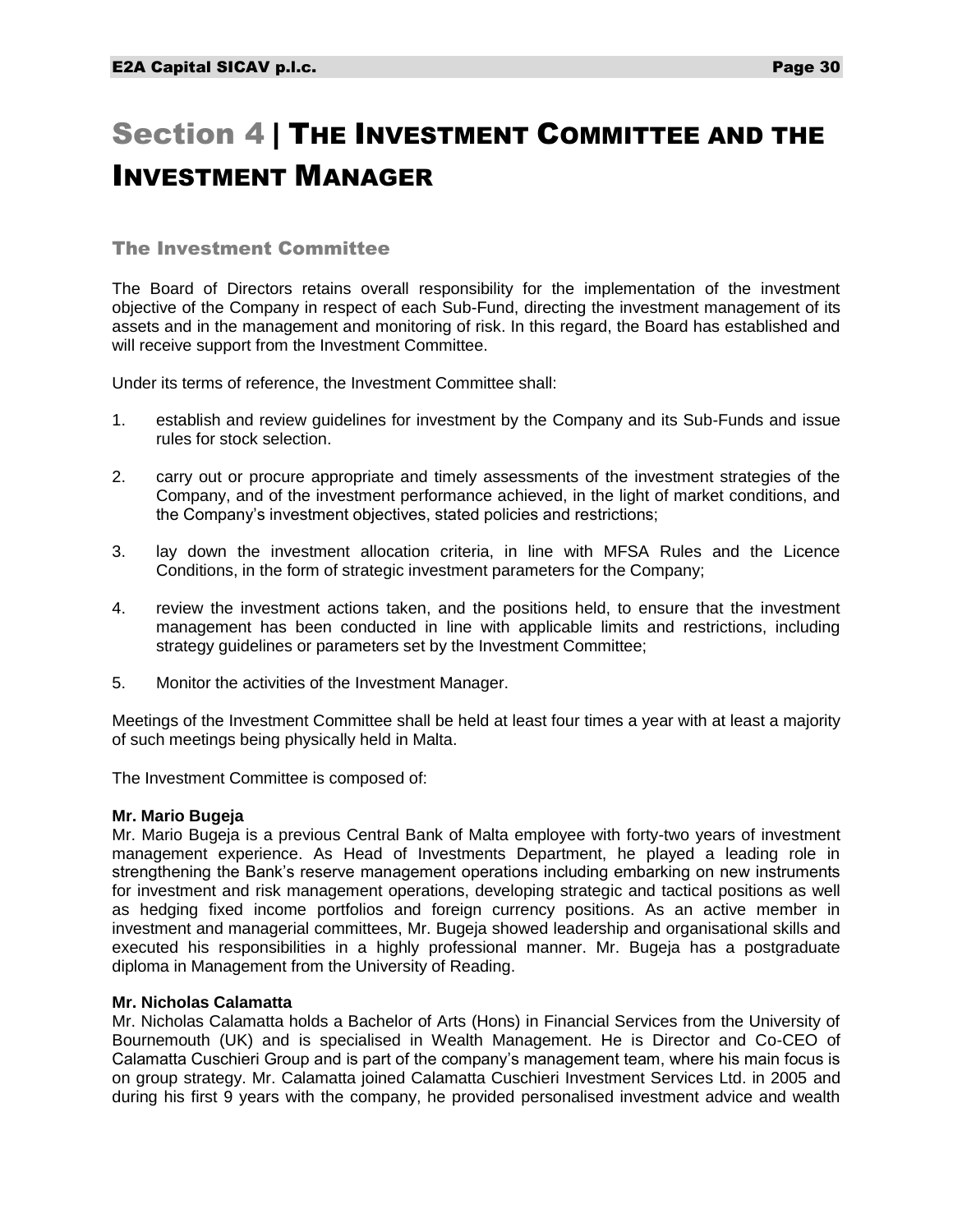#### E2A Capital SICAV p.l.c. Page 31

management services to a large number of clients. In 2013 Mr Calamatta spearheaded the setting up of the Capital Markets team within Calamatta Cuschieri, where he has assisted with the launch of a number of IPO issues in Malta. Mr. Calamatta also sits on the main Investment Committee of Calamatta Cuschieri as well as various investment committees and board of third party hedge funds.

#### **Ms. Jessica Curmi**

After graduating from the University of Malta, Ms. Curmi obtained a master's degree in MSc Investment & Finance from the University of Strathclyde (UK). During her studies, she acquired extensive knowledge in Investments, Financial Derivatives, and Portfolio Management and spent most of her time carrying out research on various financial topics. After returning back from the UK, Ms. Curmi started her career as a Fund Accountant with Custom House Global Fund Services Ltd. Currently, Ms. Curmi works as a Portfolio Manager with Gamma Capital Markets Limited. Also as from 2013, she has also joined the University of Malta as a visiting lecturer, where she delivers 'Derivatives Markets' and Treasury Management' lectures and tutorials.

#### The Investment Manager

Pursuant to an investment management agreement (the "Investment Management Agreement") dated 22nd December, 2014 and entered into between the Company and **Gamma Capital Markets Limited**, the Company has engaged the latter to undertake the day to day portfolio and risk management relating the assets of the Company and its Sub-Funds, in pursuit of the investment objectives and subject to the investment restrictions described in this Offering Memorandum and related Offering Supplements. The Investment Manager may from time to time engage one or more Sub-Investment Manager to undertake the day to day portfolio management of the assets of a Sub-Fund. The Investment Manager shall oversee the activities of the Sub-Investment Managers and shall also issue risk guidelines and parameters to be followed by the Sub-Investment Managers when undertaking the day to day portfolio management of the assets a Sub-Fund.

The Investment Manager is a company incorporated in Malta (Company registration number C51103) and is duly licensed by the MFSA as a fund management company.

The Directors of the Investment Manager are Mr. Enzo Filippini, Mr. Eros Lombardo, Mr. Michael Galea, and Mr. Alex Vella.

The Investment Manager shall undertake the management of the assets of the Company and its Sub-Funds. Under the Investment Management Agreement, as long as the Investment Manager acts within the investment objectives, policies and restrictions of the Sub-Fund concerned, as well as any other conditions, including the strategic investment parameters set by the Investment Committee of the Company, that may have been specifically communicated to it, the Investment Manager will have full discretion in the manner, method and timing of investments and transactions with respect to the assets of the Company and its Sub-Funds.

The Investment Management Agreement between the Company and the Investment Manager provides, inter alia, that the agreement may be terminated at any time by either party upon not less than ninety (90) days prior written notice, that the Investment Manager shall not be liable to the Company for any loss arising in connection with the subject matter of the Investment Management Agreement, howsoever any such loss may have occurred unless: (i) such loss arose because of the Investment Manager acting in bad faith and in a manner which is not in the best interests of the Company or the Sub-Fund; and (ii) the Investment Manager's conduct constituted actual fraud, wilful misconduct, gross negligence, or material breach of its obligation under the Investment Management Agreement.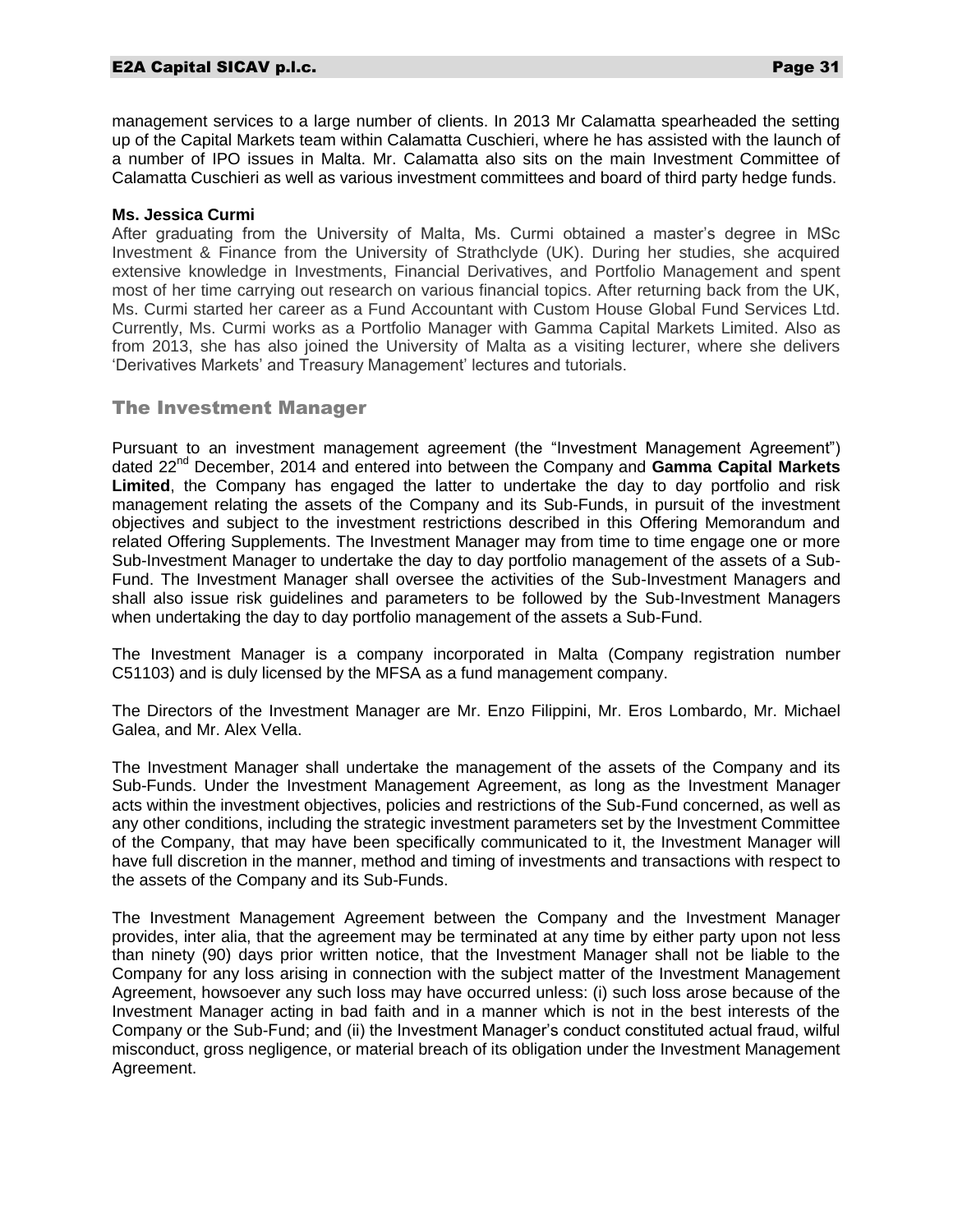In terms of the Investment Management Agreement, the Investment Manager may engage Investment Advisors, Sub-Investment Managers and Investment Distributors (the "Delegates") whether in relation to particular Sub-Funds or generally in order to assist it in the fulfilment of its duties. The Delegates will be remunerated by the Investment Manager.

The Investment Management Agreement is regulated by the laws of Malta and is subject to the jurisdiction of the Maltese courts.

The fees payable to the Investment Manager are set out in "Section 11 | Fees, Charges and Expenses" hereunder.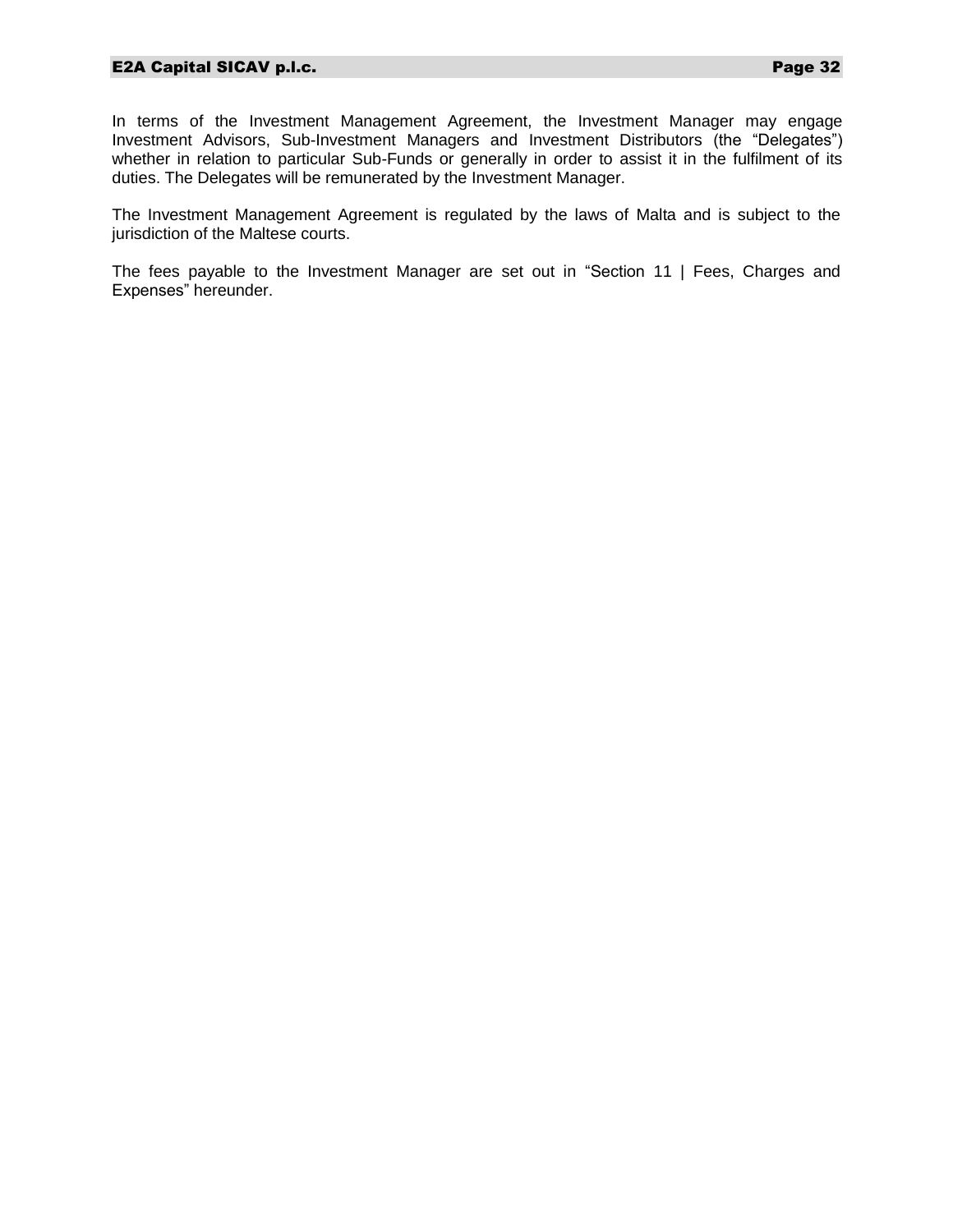# <span id="page-33-0"></span>Section 5 | THE ADMINISTRATOR

Pursuant to an administration agreement (the "Administration Agreement") dated  $22^{nd}$  December, 2014 entered into between the Company and **Calamatta Cuschieri Fund Services Limited**, the Company has appointed the latter as the administrator, registrar and transfer agent of the Company.

The Administrator was incorporated in Malta on the 2<sup>nd</sup> December, 2008, as a subsidiary of Calamatta Cuschieri & Co. Limited, in order to provide services as an administrator, registrar and transfer agent to collective investment schemes. The Administrator is regulated by the MFSA in terms of the ISAct and is also recognised as a fund administrator.

In terms of the Administration Agreement, the Administrator is responsible under the overall supervision of the Board of Directors for, inter alia, the general administration of the Company and the Sub-Funds, which includes keeping the register of Shareholders of the Company, the proper book-keeping of the Company, arranging for the issue and redemption of Investor Shares of the Company, and calculating net asset valuations of the Investor Shares of the Company.

In calculating the net asset value, the Administrator may, pursuant to the Administration Agreement, rely solely upon such automatic pricing services as it will determine and will (in the absence of fraud, gross negligence or wilful default on the part of the Administrator) not be liable for any loss suffered by the Company, the Directors, the Investment Manager or any Investor and/or third party by reason of any error thereto resulting from any inaccuracy in the information provided. In circumstances where the Administrator uses pricing services, brokers, market makers or other intermediaries it will not be liable for any loss suffered by the Company, the Directors, the Investment Manager or any Shareholder and/or third party by reason of any error in the calculation of the net asset value resulting from any inaccuracy in the information provided.

The Administration Agreement stipulates that with regard to investments of the Company that include investments in collective investment schemes and or unlisted /unquoted securities, the Administrator is entitled to rely on the price (including estimated prices) provided by the directors, the manager, or the valuation agent (including fund administrator) of such scheme or any other third party valuer, and in such circumstances the Administrator will not be liable for any loss suffered by the Company, the Directors, the Investment Manager or any Investor and/or third parties by reason of any incorrect or inaccurate valuation of the underlying assets and/or error in the price provided. Furthermore, the Administrator shall not be responsible for the selection, oversight or monitoring of any external agent or valuer appointed by the Company and shall not be liable for any losses incurred by the Company, the Directors, the Investment Manager, any Investor and/or third parties due to any act or omission of such external agent or valuer.

Further, the Administrator is not responsible and has not been delegated the role of monitoring the adherence by the Company with any investment objective, investment policy, investment restriction, borrowing restriction, operating guideline or other restrictions established for or imposed upon the Company and disclaims any liability in this regard.

The Administrator is entitled to be indemnified by the Company, in respect of its relevant Sub-Funds, against all liabilities, damages, loss, claims and expenses (including without limitation legal fees on a full indemnity basis and amounts reasonably paid in settlement) arising out of any claims asserted or threatened against the Administrator (other than those as a direct result of the Administrator's own gross negligence, fraud, wilful misconduct or, reckless or wilful disregard of its duties) in performing its obligations or duties. The Administrator has agreed to indemnify the Company against any losses or damage suffered solely as a direct result of the Administrator's own gross negligence, fraud, wilful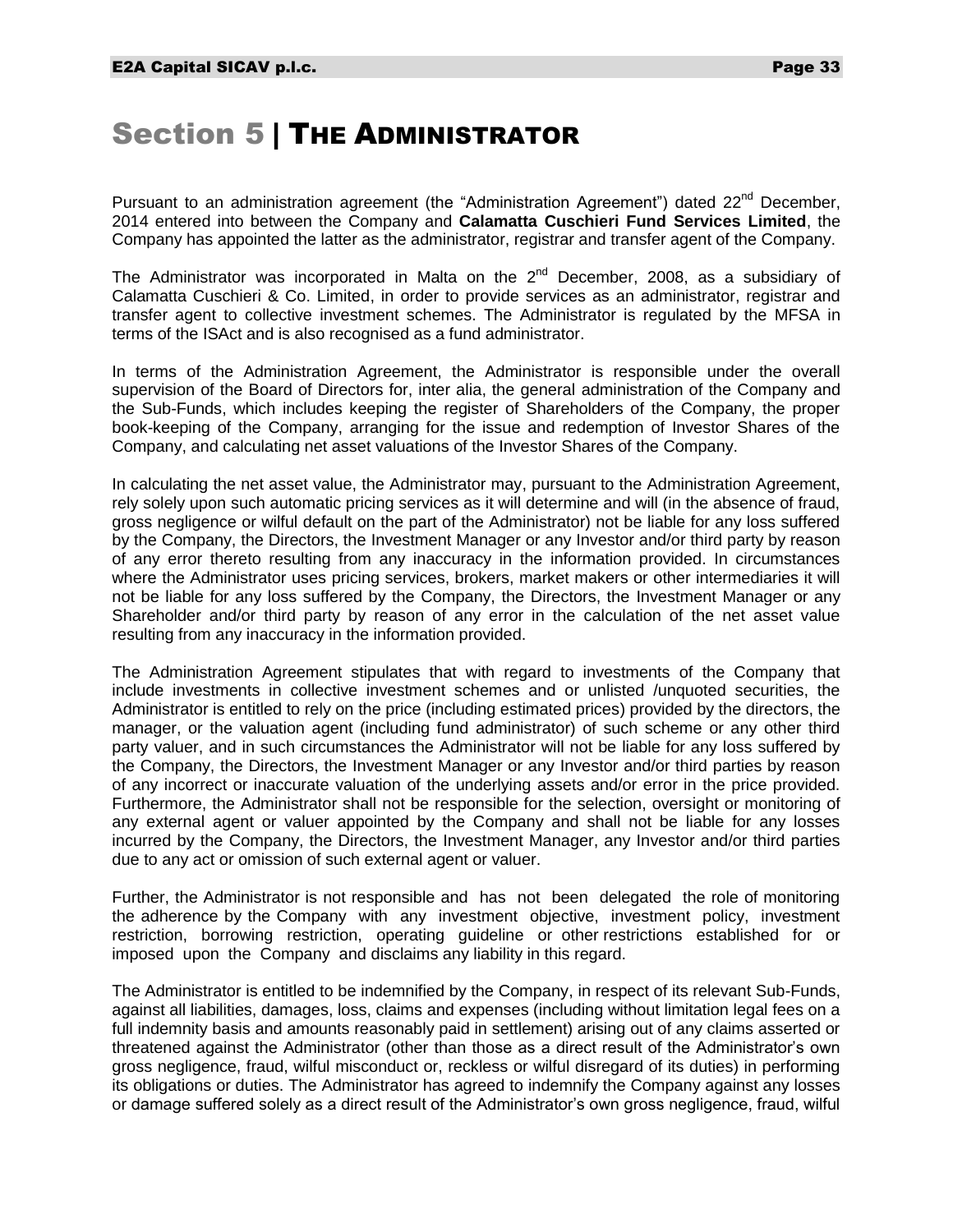misconduct or, reckless or wilful disregard of its duties under the Administration Agreement.

The Administration Agreement is entered into for a fixed period until 31<sup>st</sup> December, 2014 (the "Initial Date"). Following the Initial Date, the Administration Agreement may be terminated by either party upon not less than ninety (90) days' prior written notice (or such other shorter period as the parties may agree). In all cases including during the Initial Date, the Administration Agreement may be terminated without notice in the case of material breaches, liquidation of a party, breach of representations and warranties and/or if it ceases to be lawful for the Administrator to continue to provide its services.

The Administration Agreement is regulated by the laws of Malta and subject to the jurisdiction of the Maltese courts.

The fees payable to the Administrator are set out in "Section 11 | Fees, Charges and Expenses" hereunder.

The Administrator is not responsible for the preparation or issue of this Offering Memorandum other than with respect to information concerning the Administrator including the above summary details.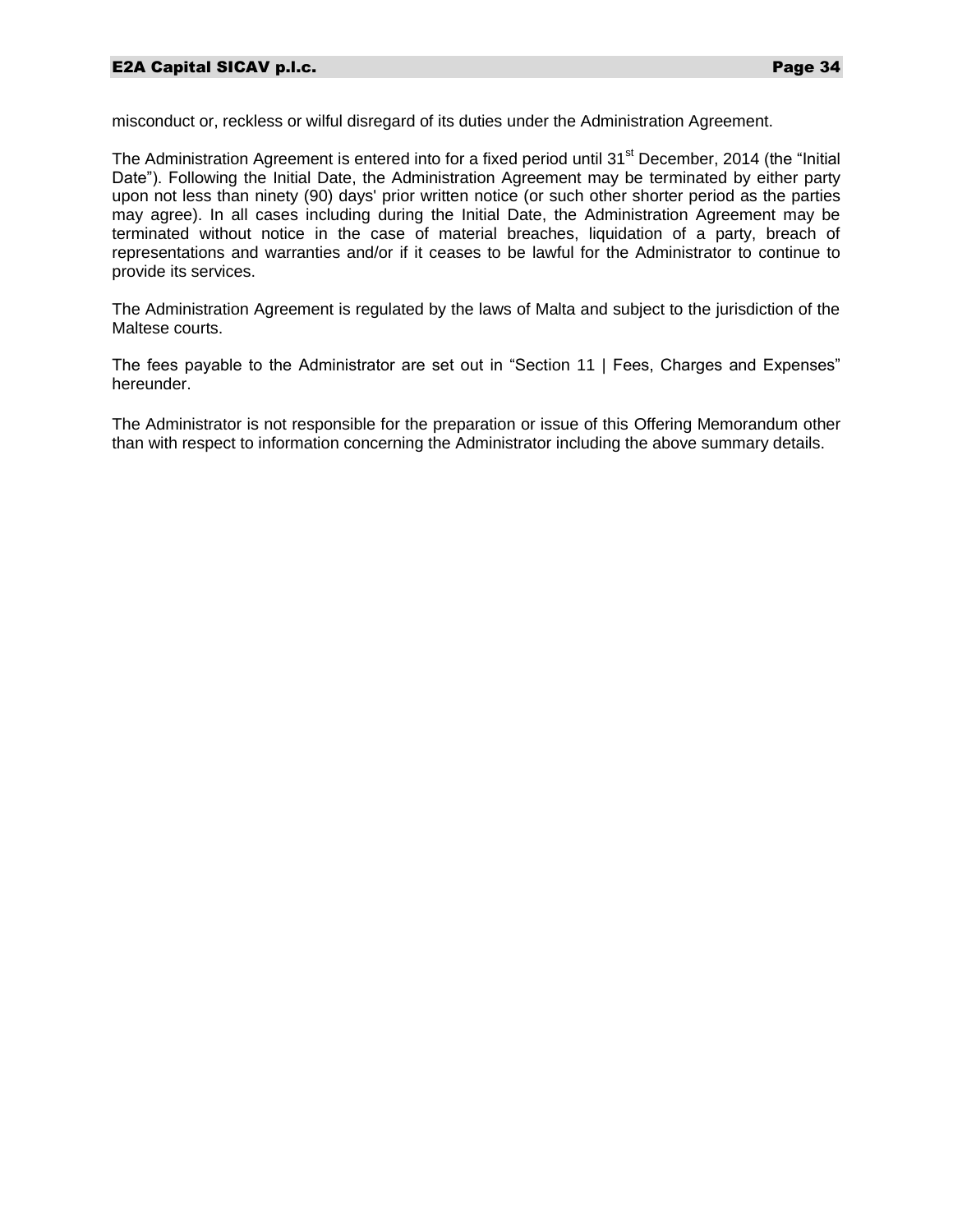# <span id="page-35-0"></span>Section 6 | OFFICERS OF THE COMPANY

The Directors and other Officers of the Company are:

| Mr. Alexander Vella        | $\sim$           | Director                 |
|----------------------------|------------------|--------------------------|
| Mr. Eros Lombardo          | $\sim$           | Director                 |
| Mr. Noel Vella             | $\sim$ 100 $\mu$ | Director                 |
| <b>E2S Monitoring Ltd.</b> | $\sim$           | <b>Company Secretary</b> |

The address of the Directors, for the purposes of the Company, is the registered office of the Company.

#### **Mr. Alexander Vella**

Mr. Alexander Vella has 5 years of experience in the financial markets in addition to a strong academic background in economics and financial market theory. Mr. Vella's career started as an economist at the Central Bank of Malta where he was responsible in government finance research and analysis. He later took the role of Fixed Income Dealer at the Central Bank of Malta where he had the opportunity to manage USD and EUR portfolios for the national reserve, this duty also involved attending and giving presentations in the Investment Committee Policy as non-member. At the Central Bank he was also involved in the ECB's Securities Market Programme where he was the main dealer in the purchases of Malta's part of the programme. He later joined NBG Bank Malta to start-up and head the Derivates Sales Unit, where all the necessary policies and procedures were put into place under his supervision and was also involved in acting as an intermediary between clients and counterparts of the group. On account of these experiences and on the strong academic base Alex has acquired a high level of competence in investment management, in particular in derivatives, fixed-income, forex, and securities.

#### **Mr. Eros Lombardo**

Mr. Eros Lombardo has extensive experience in the financial sector mainly in the field of accounting and fiscal matters thanks both to his educational background and his work experience. Eros has been a Director of Oftrader SA for the past 10 years where he has acquired a good knowledge of the financial markets. Working in strict conjunction with the CEO of the company he has been able to develop good expertise in investment management including derivatives, securities and forex.

#### **Mr. Noel Vella**

Mr. Noel Vella has 25 years of accounting and investment management business experience in the financial markets having worked for 20 years in the City of London prior to relocating to Malta in 2010. Mr. Vella is a UK qualified Chartered Accountant having trained with PricewaterhouseCoopers in their Financial Services unit in the London office. He was the Chief Financial Officer for Clive Capital, a commodity hedge fund that peaked at over \$5 billion AUM until it ceased operations in 2013. At Clive Capital he was responsible for group-wide financial planning/management as well as business management. Mr. Vella's responsibilities included oversight of the relationships with the fund administrator and prime brokers across the Group's funds and managed mandates. He was involved in the setting up of new fund and corporate structures for Clive. Between 2005 and 2010, Mr. Vella was one of the founders of and served as COO, CFO and Compliance Officer for Chirin Capital, an Asia equity long/short hedge fund with over \$320 m of AUM. Mr. Vella holds a number of fund and management company directorships, having helped a number of regulated entities apply for and gain their license. He is a graduate of the University of Essex.

Please see "Section 4 | The Investment Committee and the Investment Manager" for further details.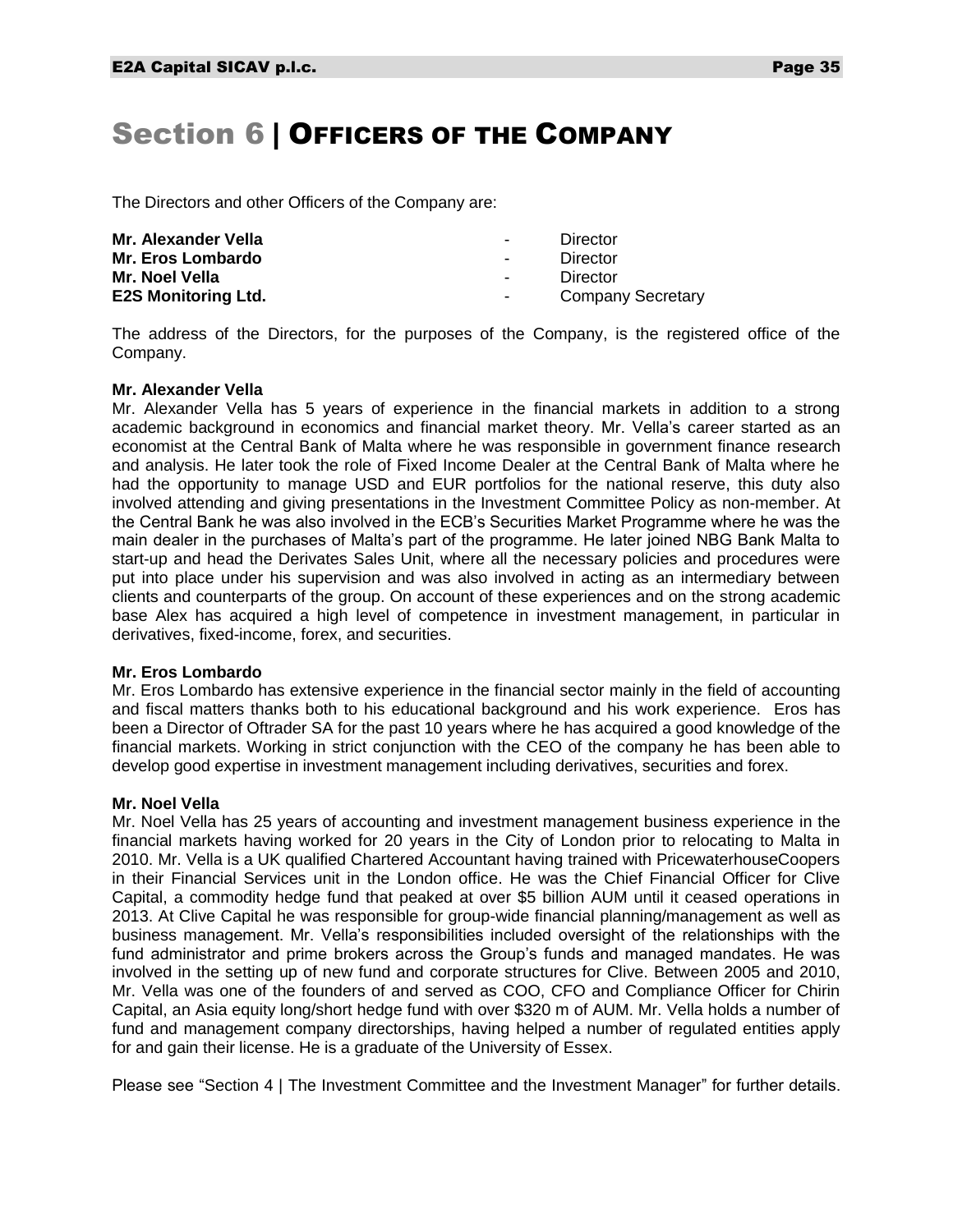## **SECTION 7 CONFLICTS OF INTEREST**

Potential investors should be aware that there may be situations in which each and any of the Directors, the members of the Investment Committee, the Investment Manager, the Sub-Investment Manager, the Investment Advisor, the Executing Broker and the Administrator (together the "Interested Parties"), could encounter a conflict of interest in connection with the Company. Should a conflict of interest actually arise, the Directors and the Investment Manager will endeavour to ensure that it is resolved fairly. In particular, potential investors should be aware of the following:

- (a) Certain Directors, members of the Investment Committee or entities in which they may have a financial or managerial interest, may purchase Investor Shares of the Company and receive a portion of each, or all, of the advisory fees or management fees paid by the Company as attributable to such purchasers' Investor Shares. Thus, to the extent of such purchases, such Directors or members of the Investment Committee may have a conflict of interest between their duty to act for the benefit of the Shareholders in limiting expenses of the Company and the Sub-Funds and their interest in receiving such fees.
- (b) The Investment Manager may make investments for other clients without making the same available to the Company.
- (c) The Company may affect the sale or purchase of investments through a broker who is associated with the Investment Manager or a member of the Investment Committee (or entities in which they may have a financial or managerial interest), provided that the amount of commission payable to such broker is not in excess of that which would have been payable had the sale or purchase been effected through a broker who is not so associated.
- (d) Mr. Alexander Vella and Mr. Eros Lombardo, Directors of the Company, are also involved in the Investment Manager. As a result, it could be said that the Investment Management Agreement was not negotiated on arms length terms. However, the Directors have fiduciary duties to the Company and consequently have exercised and will exercise good faith and integrity in handling all the Company's affairs.
- (e) Mr. Nicholas Calamatta, Investment Committee member of the Company, is also involved in the Administrator.
- (f) Ms. Jessica Curmi, Investment Committee member of the Company, also acts as a portfolio manager of the Investment Manager.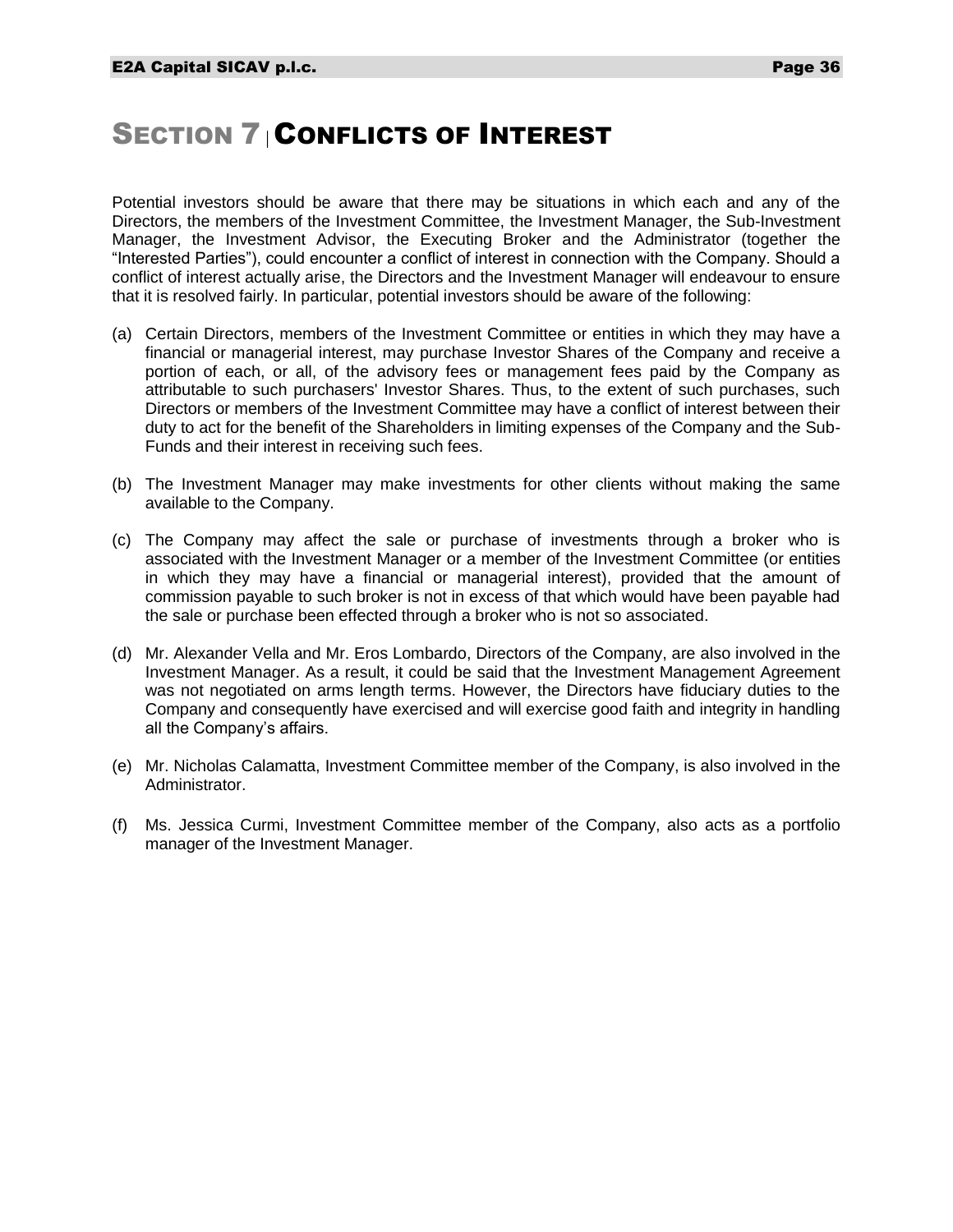## Section 8 | Organisation of the Company

The Company was incorporated in Malta on  $5<sup>th</sup>$  December, 2014 with registration number SV339. The Company is licensed by the MFSA as a Professional Investor Fund.

## Capitalisation of the Company

The holders of the Founder Shares retain all the voting rights of the Company including the right to appoint all the Directors of the Company. Accordingly, the holders of the Founder Shares are also entitled to amend the Memorandum and Articles. The Memorandum and Articles empower the Directors to create different classes of shares from time to time.

The share capital of the Company shall be equal to the value of the issued share capital of the Company. The Company may issue up to a maximum of five billion (5,000,000,000) fully-paid up Investor Shares without any nominal value assigned to them.

The initial share capital of the Company is  $€1,000$  divided into 1,000 Founder Shares with no nominal value, which shares constitute a separate class of shares of the Company but do not constitute a separate sub-fund.

In terms of this Offering Memorandum and the Offering Supplement in respect of each Sub-Fund the Company is offering non-voting Investor Shares with no nominal value. The Company may issue non-voting Investor Shares as may be specified in the Offering Supplement relating to a Sub-Fund. The actual value of the paid up share capital of any Sub-Fund shall be at all times equal to the value of the assets of any kind of the particular Sub-Fund after the deduction of that Sub-Fund's liabilities..

The Company may, in due course, issue additional classes of Investor Shares, constituting other Sub-Funds, which may be designated in other currencies, and the assets of which may be managed utilising different methodologies or investing in different markets. Such other class(es) of Investor Shares will be offered by means of other offering memoranda in the form of an Offering Supplement for the specific Sub-Fund. When making an Initial Offering of Investor Shares in a newly established Sub-Fund the Directors shall establish the number of Investor Shares on offer, the rights if any attached to such shares, and the Initial Offering Price for such Investor Shares at the time of offer and this shall be stated in the Offering Supplement for the specific Sub-Fund.

The Company may, in due course, also issue additional classes of Investor Shares forming part of existing Sub-Funds of the Company.

All Investor Shares of a Sub-Fund participate equally in the net assets of that Sub-Fund as are represented by the appropriate class(es) of Investor Shares on liquidation and in any dividends and other distributions attributable to that Sub-Fund as may be declared. Except to the extent that they have the right to a return of paid up capital on winding-up, the Founder Shares do not participate in the assets of the Company. The holder of each Founder Share is entitled to one vote per share on all matters which may arise for consideration by the holders of the issued and outstanding Founder Shares of the Company. Each Investor Share and each Founder Share, when issued will be fully paid and non-assessable. Other than as stated above, no shares in the Company have preferential, pre-emptive, conversion or exchange rights and there are no outstanding options or any special rights relating to Investor Shares or Founder Shares.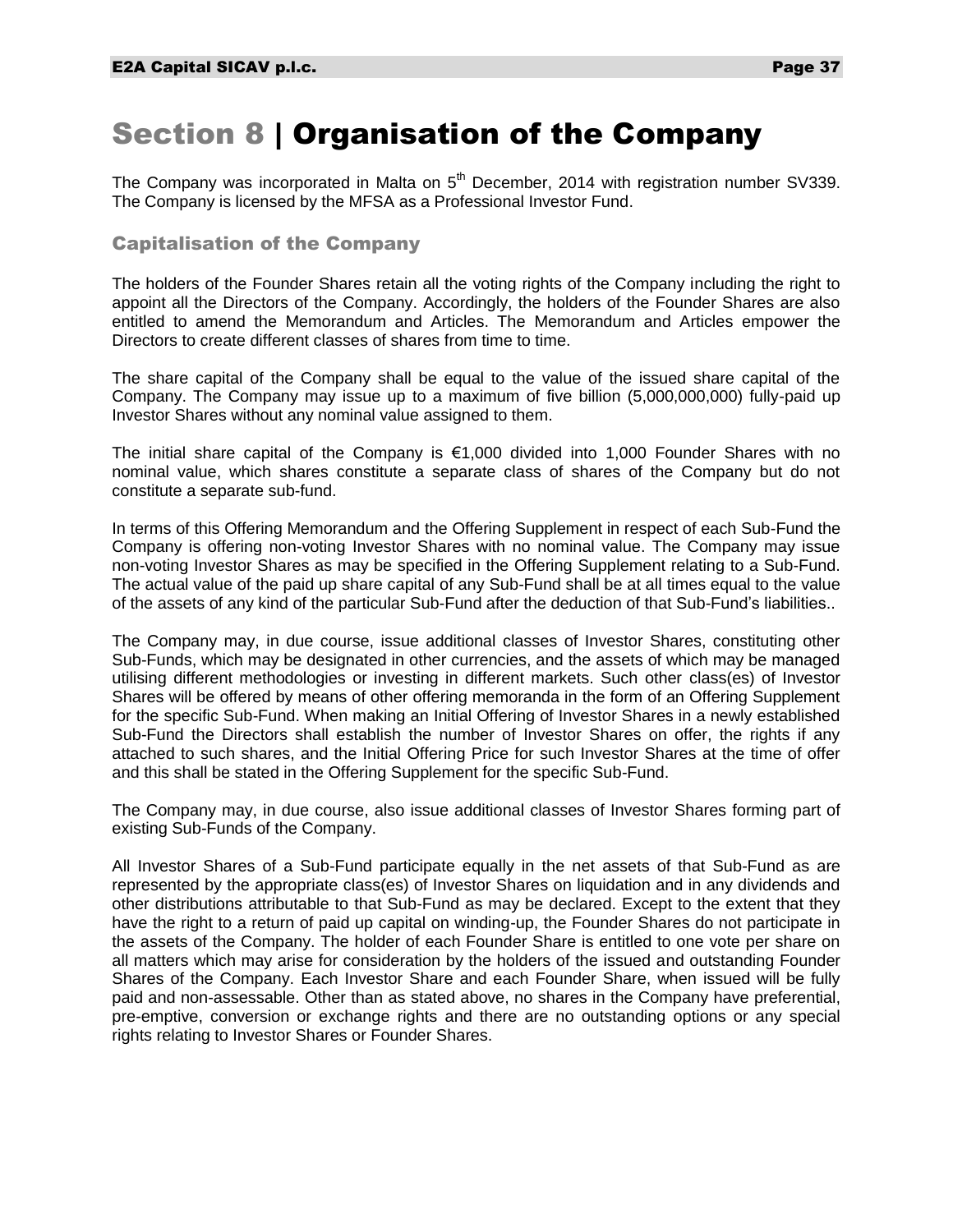## Duration of the Company

The duration of the Company is indefinite but Sub-Funds may be issued for a fixed duration, after which, unless alternative arrangements are applicable as may be described in the related Offering Supplement, they shall be wound up and all assets distributed to the holders of Investor Shares. Generally however, a Sub-Fund will have a continuous Offering Period that shall remain open until the Directors determine otherwise. In relation to any particular Sub-Fund, see the related Offering Supplement for details.

## Holders of the Founder Shares

999 Founder Shares have been issued as fully paid to Enzo L. Filippini and 1 Founder Share has been issued as fully paid to Eros Lombardo. The holders of the Founder Shares hold all the voting rights with respect to the affairs of the Company.

## Alterations to the Company's Share Capital

The Company may increase or reduce its authorised share capital by an extraordinary resolution of the holders of the Founder Shares (i.e. a resolution notice of which has been given prior to the meeting, and which is approved by in excess of 50% of the holders of the Founder Shares who are entitled to vote thereon at the meeting).

## Amendments to Memorandum and Articles

Subject to as provided herein, the Memorandum and Articles may only be altered or amended by the passing of an extraordinary resolution of the holders of the Founder Shares to such effect. In terms of the Memorandum and Articles, any such resolution amending the Memorandum and Articles is to be, prior to adoption, notified to the Board of Directors and approved by the MFSA.

## Variation of Class Rights

If at any time the share capital is divided into classes of shares, the rights attached to any then existing class (unless otherwise provided by the terms of issue of the shares of that class) may, whether or not the Company is being wound up, be varied with the consent in writing of the holders of not less than three-fourths  $(34)$  of the issued shares of that class and of any other class of shares which may be affected by such variation or by a special resolution (i.e. a resolution passed by a three-fourths (¾) majority of those persons present and entitled to vote in favour of the resolution) passed at a separate class meeting of the holders of the shares of such class or by unanimous written resolution of such separate class. It shall not be deemed to be a variation of the rights attaching to any particular class of shares for the Company to, *inter alia*, (i) create, allot or issue further Investor or Founder Shares ranking *pari passu* with, in priority to or subsequent to the existing Investor or Founder Shares respectively, (ii) amend or vary the investment objective of one or more Sub-Funds, (iii) liquidate the Company or any Sub-Fund and distribute its assets to Shareholders in accordance with their rights, (iv) vest the assets in, or in trustees for, the Shareholders in specie or (v) purchase or redeem its Investor Shares.

## Further Issues of Investor Shares

The Company may, by resolution of the Board, at any time decide to offer further non-voting Investor Shares up to a maximum amount of five billion (5,000,000,000) shares in issue at any time and, without prejudice to any special rights previously conferred on the holders of existing Investor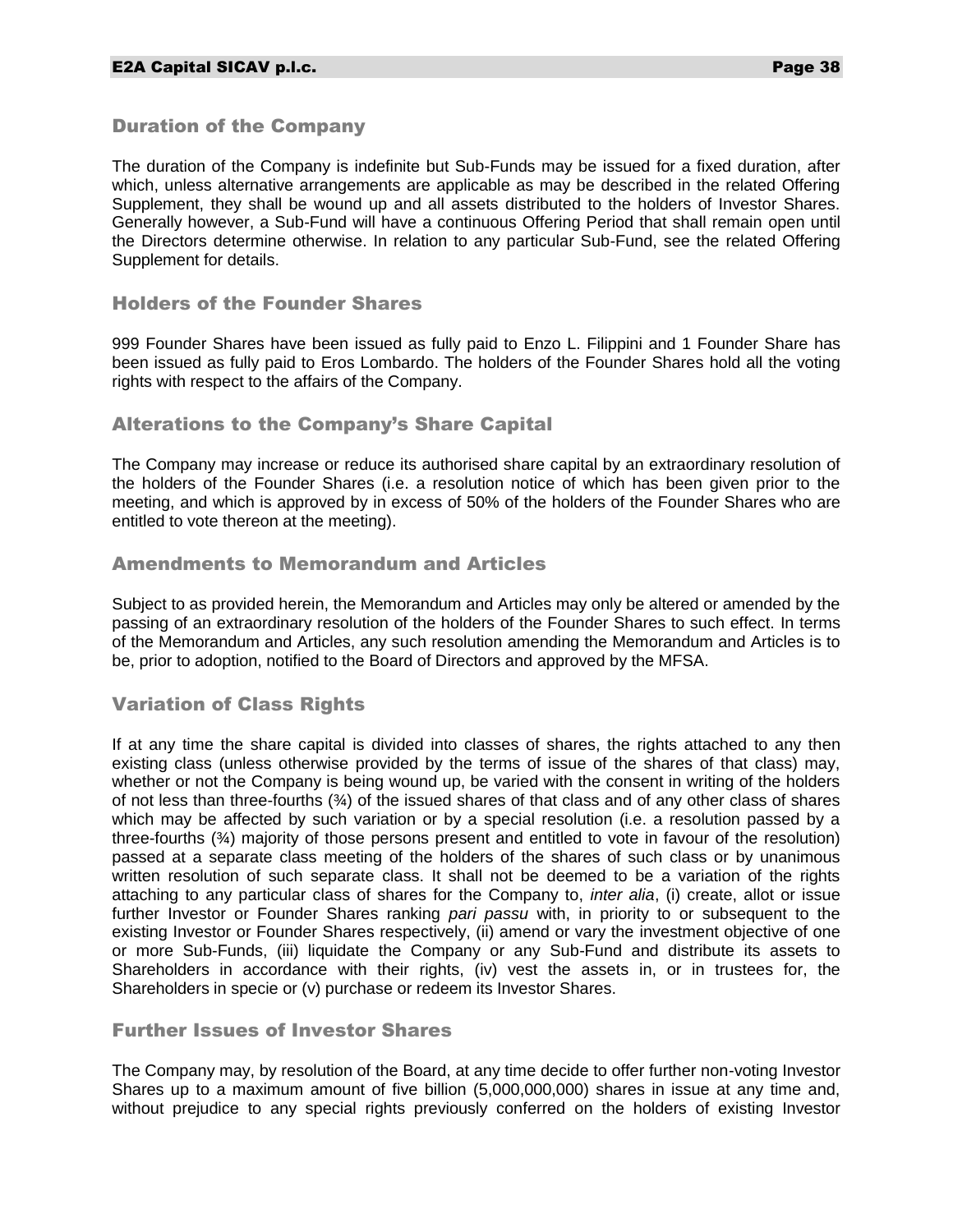## E2A Capital SICAV p.l.c. Page 39

Shares, to allot, issue, grant options over or otherwise dispose of the Investor Shares or any other classes of Investor Shares (including fractions of Investor Shares) with or without preferred, deferred or other special rights or restrictions, whether with regard to dividend or otherwise and to such persons, at such times and on such other terms as the Board shall think proper, but not in a manner to reduce the financial rights of Shareholders without their consent.

## Repurchase of Investor Shares

Under the Companies Act, the Company is permitted to repurchase or redeem its Investor Shares without restriction. Repurchased or redeemed Investor Shares shall be treated as cancelled and deemed never to have been issued for the purpose of calculation of the maximum number of Investor Shares which may be issued, and shall be available for reissue by the Company at any time in the future. Redemptions of Investor Shares will be made at the Redemption Price.

## Closure of a Sub-Fund

Apart from cases where the assets of a Sub-Fund are not sufficient to meet the liabilities in respect of such Sub-Fund, in which case the rules on insolvency will apply to the Sub-Fund in question, Sub-Funds may be closed from time to time and their licence surrendered to the MFSA. In cases where there are no outstanding Investor Shares in a Sub-Fund, as a result of redemptions or exchanges of Investor Shares with Investor Shares in another Sub-Fund, the Directors may resolve to close the Sub-Fund in question and surrender its licence to the MFSA. Without prejudice to what is stated in the part entitled "Total Redemption" under "Section 10 | Redemption of Investor Shares", where there are outstanding Investor Shares in a Sub-Fund then the consent in writing of three-fourths  $(\frac{3}{4})$ of the Shareholders in that Sub-Fund will be required in terms of applicable law.

## Liquidation

The Company, and the Sub-Funds except where otherwise provided in the related Offering Supplement, have been incorporated for an indefinite period and unless closed or liquidated as described hereunder will exist in perpetuity.

#### Of a Sub-Fund

Apart from the rules applicable to the closure of a Sub-Fund which are outlined in the Memorandum and Articles and in this Offering Memorandum (see "Closure of a Sub-Fund" above), and any conditions stated in the related Offering Supplement, a Sub-Fund may be wound up and dissolved either voluntarily or under supervision or by the Court. Upon the winding up or dissolution (whether the liquidation is voluntary or under supervision or by the Court) of any Sub-Fund, the assets of such Sub-Fund available for distribution (after satisfaction of creditors' claims) amongst the Shareholders of such Sub-Fund shall be distributed to the Shareholders of such Sub-Fund pro rata to their respective shareholding. Amounts which have not been claimed by Shareholders at the close of the liquidation of any Sub-Fund will be deposited in an account in the Shareholder's name with a trustee selected by the liquidator. Any such amount not claimed within a period of seven (7) years will be donated to a Maltese enrolled voluntary organisation selected at the discretion of the trustee.

## Of the Company

Subject to all Sub-Funds in the Company being closed, the Company may be dissolved and wound up either voluntarily or under supervision or by a competent Court. The Company may be placed in voluntary liquidation at any time by a resolution adopted by the holders of the Founder Shares in the same manner as that required for amending the Memorandum and Articles. Any voluntary liquidation of the Company shall be carried out pursuant to applicable Maltese laws and the Memorandum and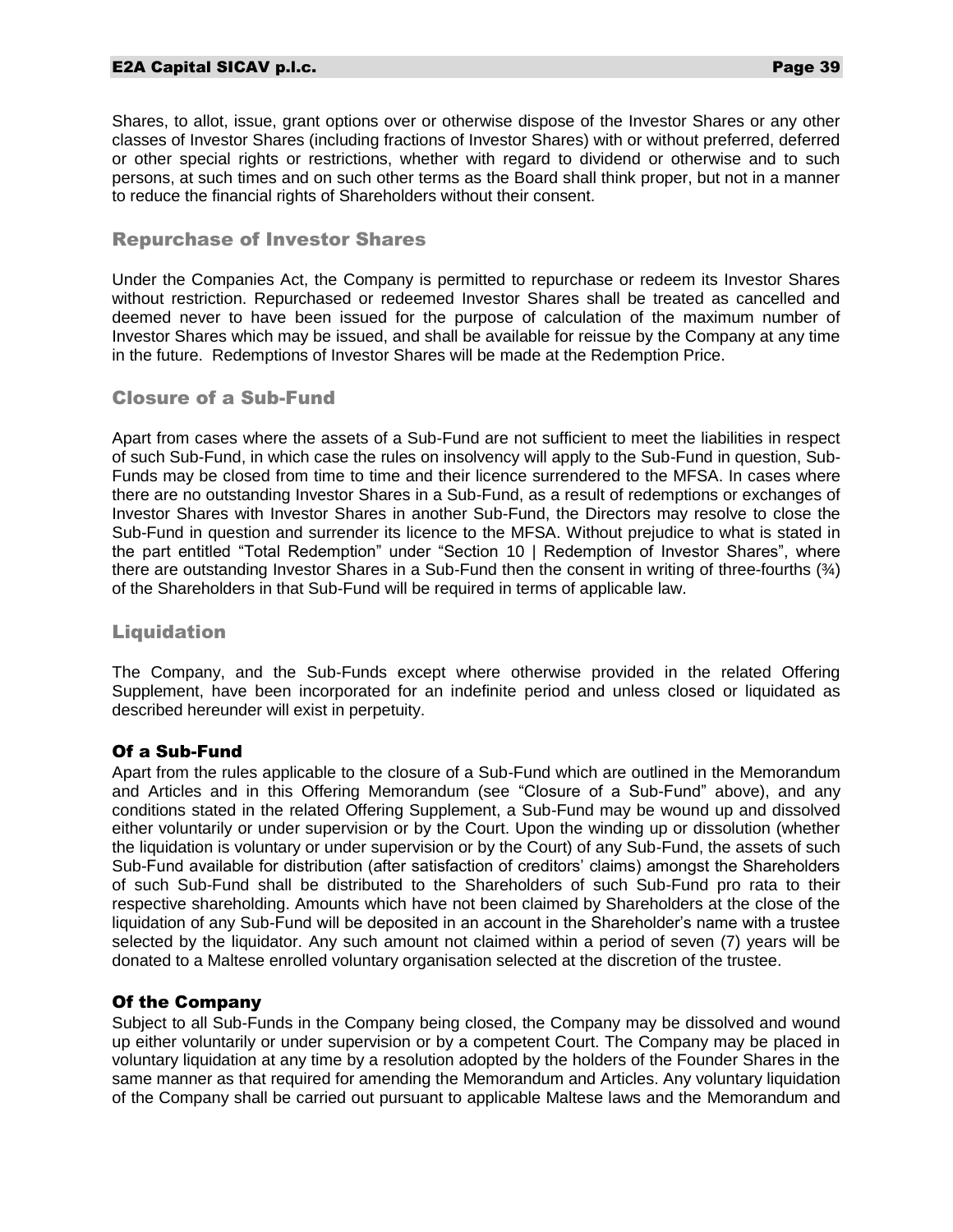Articles. Amounts which have not been claimed by Shareholders at the close of the liquidation will be deposited in an account in the Shareholder's name with a trustee selected by the liquidator. Any such amount not claimed within a period of seven (7) years will be donated to a Maltese enrolled voluntary organisation selected at the discretion of the trustee. Any proceedings in relation to the Company shall respect the legal status of each Sub-Fund as a patrimony separate from the assets and liabilities of each other Sub-Fund and the Company and proceedings under the Companies Act shall apply mutatis mutandis to each Sub-Fund as though it were a distinct legal entity and with such modifications as are necessary to accommodate the fact that a Sub-Fund is not a company. Any proceedings in relation to any one Sub-Fund shall not have any effect on the assets of any other Sub-Fund or of the Company itself. The term 'proceedings' as used herein refers to any proceedings whatsoever including in terms of Title II of Part V and of Part VI of the Companies Act.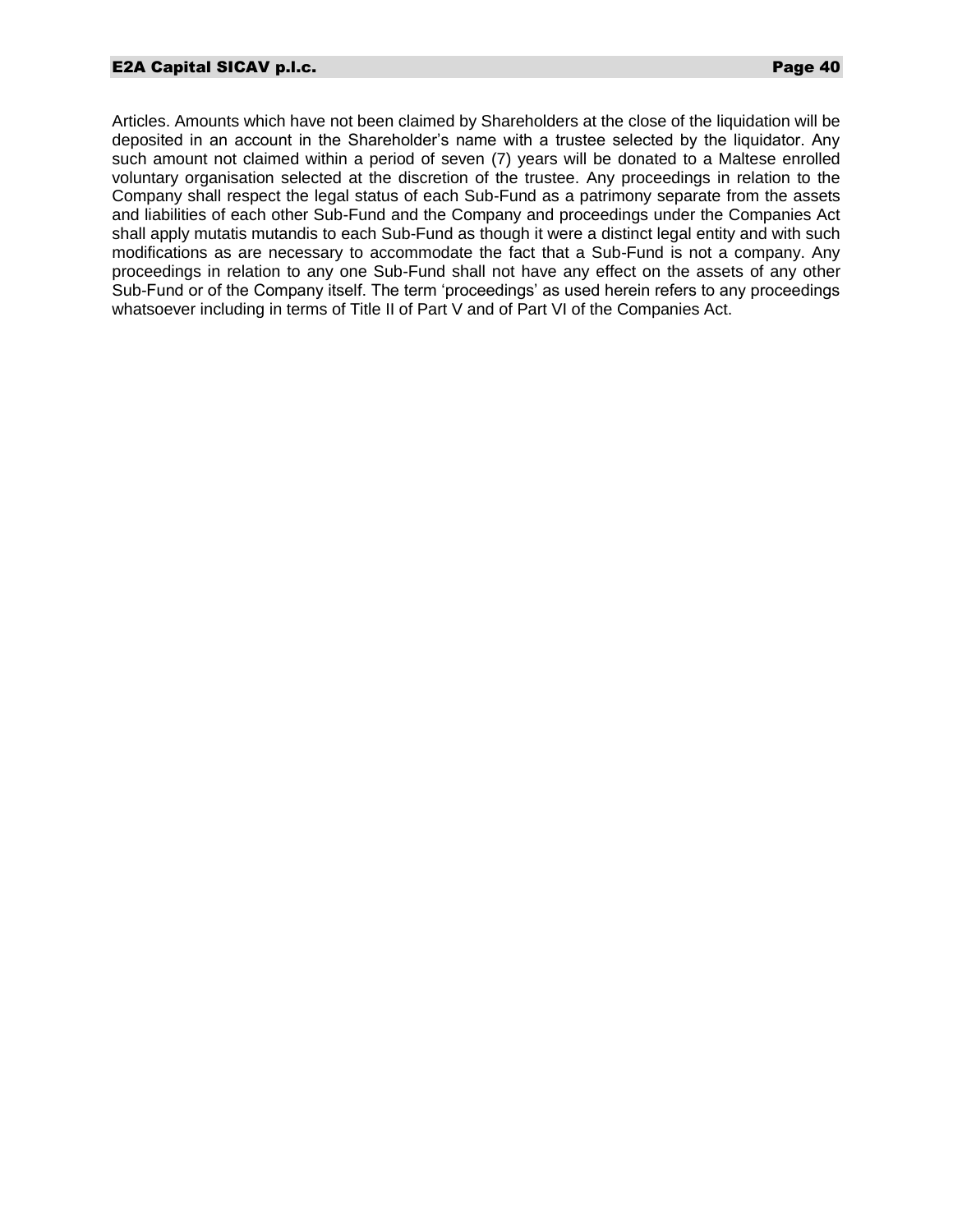## Section 9 | ACQUISITION OF INVESTOR SHARES

The Investor Shares of the Company can only be acquired, and at all times held, by persons, whether corporate or unincorporated, being Qualifying Investors. In order to acquire Investor Shares in the Company, all Qualifying Investors must satisfy the conditions set out in this Offering Memorandum.

## Subscription Procedures

Purchases of Investor Shares can be made at the prevailing Offering Price (or at the Initial Offering Price during the Initial Offering Period) on the relevant Subscription Day, by submission to the Company at the office of the Administrator of the documents referred to below.

In order to purchase Investor Shares in the Company, a prospective investor must:

- i. Complete and sign the Subscription Agreement which includes the Qualifying Investor Declaration Form a copy of which is available from the Company, the Administrator and/ or the Investment Manager;
- ii. Pay the subscription amount to the Company's bank account by bank transfer. To ensure prompt receipt and identification of the subscription payment - the Subscriber should use the "Bank Transfer Instruction Letter" form which forms part of the Subscription Agreement;
- iii. Send the signed and completed Subscription Agreement and Qualifying Investor Declaration Form, together with a copy of the Bank Transfer Instruction Letter, to the Company c/o the Administrator enclosing those documents required in the Anti-Money Laundering Supplement (the "AML Supplement"), which forms part of the Subscription Agreement; and
- iv. Comply with the relevant Minimum Initial Subscription and the Minimum Holding limits.

#### **The Company will only issue Investor Shares to applicants upon receipt, at the offices of the Administrator and within the deadlines specified in the related Offering Supplement, of a properly executed Subscription Agreement and other required documentation, and of cleared payments.**

A copy of the Subscription Agreement and Qualifying Investor Declaration Form should be completed and retained by the applicant for the applicant's personal reference and records.

The Company may accept, in its sole and absolute discretion, investments in other currencies under the following conditions: (i) each currency will be converted to the Base Currency of the respective Investor Share, at the sole cost and expense of the Subscriber (and the cost will be deducted from the Subscriber's gross subscription amount); (ii) each Subscriber will bear all currency fluctuation risks between the Base Currency of the respective Investor Share and their base currency; and (iii) all distributions (including Redemption Proceeds) will be made in the Base Currency of the respective Investor Share, unless the Subscriber requests in writing in advance that distributions to be made in a different currency, in which event the Subscriber will bear the cost of converting the distribution to its base currency and such cost shall be deducted from such distribution.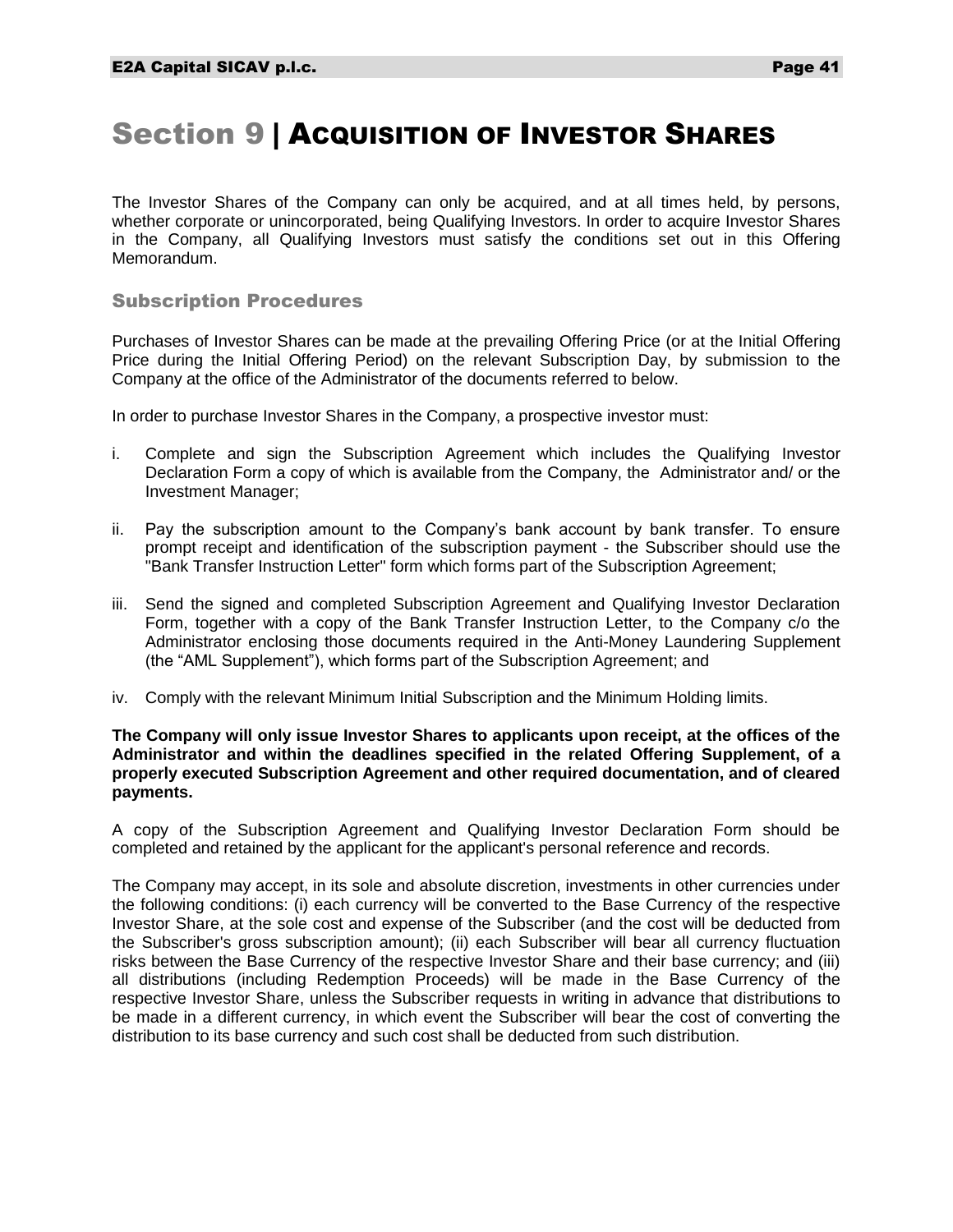## Subscribers' Undertakings and Warranties

Subscribers should take notice that by completing and executing the Subscription Agreement and Qualifying Investor Declaration Form the subscriber is entering into a number of undertakings and giving a number of warranties as specifically set out in this Offering Memorandum and in the Subscription Agreement and Qualifying Investor Declaration Form.

Subscribers should also take notice that no share certificates will be issued.

## Subscriptions in Specie

The Company shall, at its option, be entitled to receive securities or other investments, to the satisfaction of the Company, from a prospective Shareholder for the issue of Investor Shares in the Company in accordance with the provisions of the Memorandum and Articles and in accordance with applicable law.

The Company shall appoint a valuer which may be the Investment Manager or an appointed third party, to draw up a valuer's report. Such report shall include:

- a description of each of the assets comprising the consideration;
- the value of each asset and a description of the method of valuation used; and,
- a confirmation that the value of the consideration is at least equal to the net asset value of the shares to be issued in return for such consideration.

The Company shall only issue Investor Shares in the relevant Sub-Fund once the assets referred to in the valuer's report have been transferred in favour of the Company to the satisfaction of the Directors.

All valuer reports issued by the appointed valuer shall be kept in Malta at the registered office of the Company.

## Exchange of Investor Shares

Unless otherwise states in the Offering Supplement relating to a Sub-Fund a holder of Investor Shares may exchange all or part of his Investor Shares (the "Original Shares") into Investor Shares in another Sub-Fund or in a different class of the same Sub-Fund (the "New Shares"). The Sub-Funds of the Original Shares and of the New Shares must have coinciding Dealing Days.

An irrevocable request to exchange Investor Shares shall be construed as being a request for the repurchase of the stated number of Original Shares (save that the repurchase monies shall not be released to the investor, but shall be deemed to be paid to the Company for the purpose of acquiring the New Shares) and a simultaneous request for the proceeds from such repurchase to be applied in the purchase of New Shares as may be indicated. The exchange of Shares shall take place on the same Dealing Day at the relevant Redemption Price and Offering Price.

Absent any other arrangements between the holder of the Original Shares and the Company, if for any reason whatsoever the repurchase of the Original Shares and the purchase of the New Shares cannot both be completed on the same Dealing Day, then the request to exchange Shares shall be processed on the next Dealing Day when such repurchase and purchase can both be completed.

The number of New Shares to be issued on exchange shall be determined by the Administrator in accordance (or as nearly as may be in accordance) with the following formula: -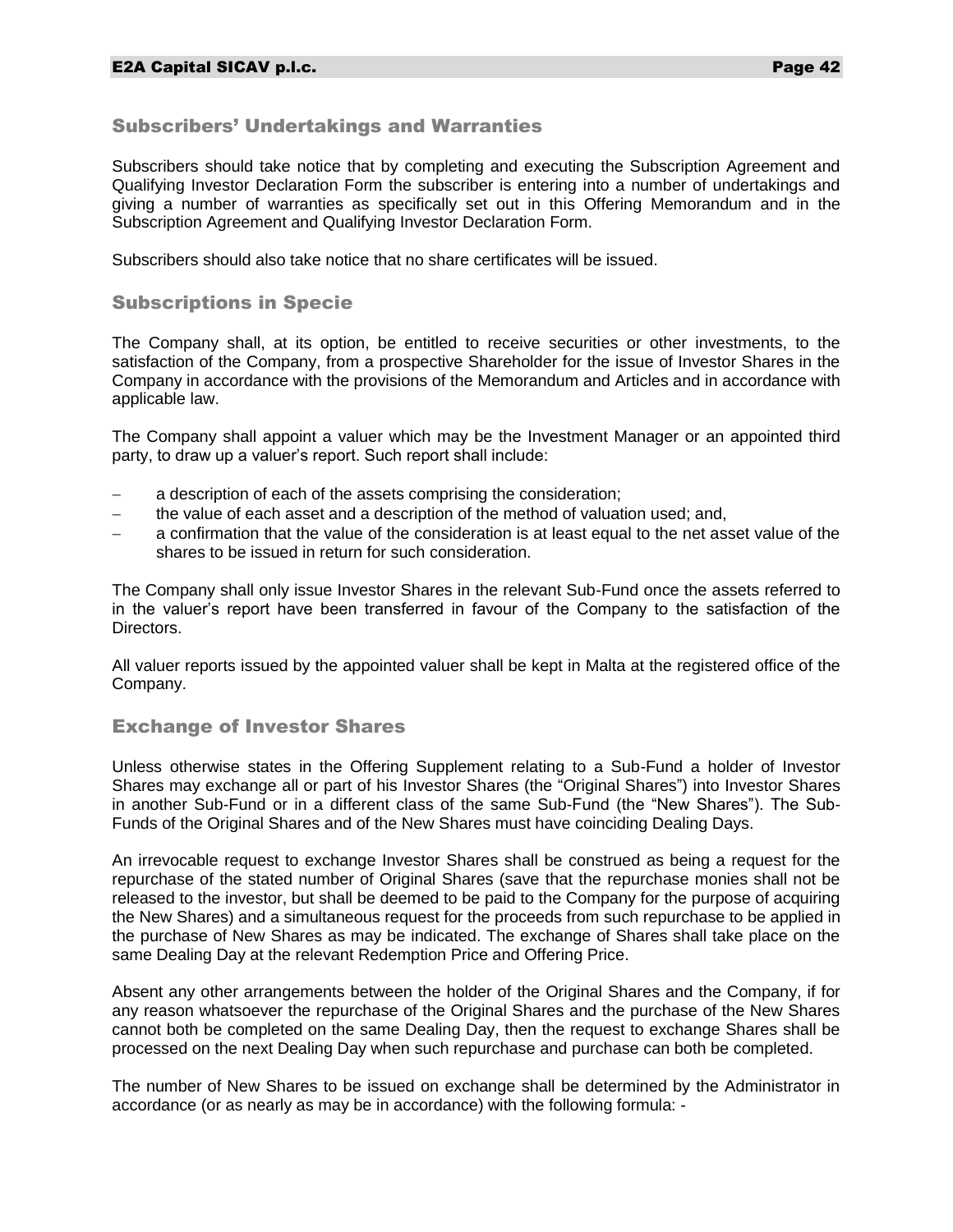$$
NS = \underbrace{[(A \times B) - C] \times D}_{E}
$$

where:-

- NS = the number of New Shares which will be issued;
- $A =$  the number of Original Shares to be exchanged:
- $B =$  the Redemption Price of such Original Shares on the relevant Dealing Day;
- $C =$  any applicable transaction costs (including any relevant fees set out in the Offering Supplement);

 $D =$  if applicable, the rate of exchange determined by the Administrator for converting the Base Currency of the Original Shares into the Base Currency of the New Shares; and

 $E =$  the Offering Price of the New Shares on the relevant Dealing Day (including any commissions payable).

Transfer of Investor Shares

## General

Any attempt to sell or transfer Investor Shares without the prior approval of the Directors may subject such Investor Shares to a compulsory redemption. There is no independent market for the purchase or sale of Investor Shares, and none is expected to develop. Prior to considering any request to permit a transfer of Investor Shares, the Company shall require the submission by the proposed transferee of a certification as to eligibility as a Qualifying Investor as well as such other documents as the Directors considers necessary.

A Shareholder desiring to transfer his Investor Shares must make available to the Company the certificate(s), if issued, representing the Investor Shares that such Shareholder desires to transfer, together with a written instrument of transfer executed by or on behalf of the proposed transferor setting forth:

- i. the names and addresses of the proposed transferor and transferee;
- ii. the number of Investor Shares to be transferred;
- iii. such other information as the Company may require, including information necessary to satisfy the Company that the proposed transfer complies with applicable laws and appropriate identification documentation is provided as required by the Company or the Administrator on its behalf to comply with applicable anti-money laundering regimes.

The proposed transferee must, in the above-mentioned instrument of transfer, agree to take such Investor Shares subject to the same conditions and restrictions pursuant to which the Investor Shares were held by the transferor.

The Memorandum and Articles provide that the Directors may, in their absolute discretion, decline to give effect to the proposed transfer of any Investor Share and may withhold approval for any reason.

Furthermore, the Directors may decline to register any transfer of Investor Shares:

- i. unless the instrument of transfer is deposited to the Company at the office of the Administrator or such place as the Directors may reasonably require and such other evidence as the Directors may reasonably require to prove the right of the transferor to make the transfer;
- ii. if the Company has any lien on the Investor Shares being transferred; or
- iii. if the registration of transfers has been suspended by the Directors in accordance with the Memorandum and Articles.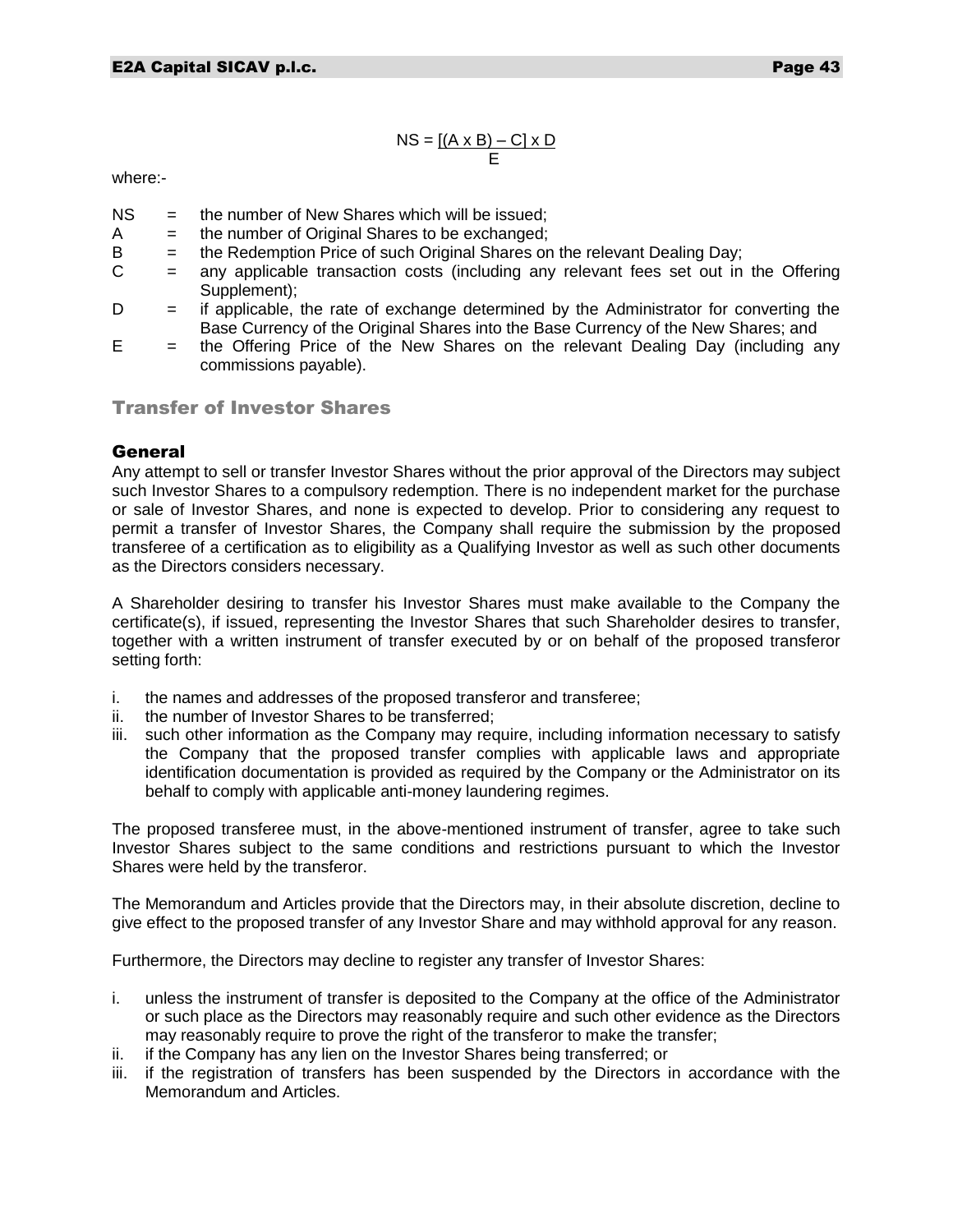If the Directors decline to register a transfer, they shall send notice to the transferee of such refusal within two (2) months. If after two (2) months of receipt by the Company of an acceptable instrument of transfer the Directors do not deny permission for the transfer, the Company shall be deemed to have approved the transfer, and shall be obliged to register the transfer forthwith.

#### Eligible Investors

The investor must meet all suitability requirements described herein and in the Subscription Agreement.

The Directors shall not be bound to register more than four (4) persons as joint holders of any Investor Shares and Investor Shares may not be transferred to persons under the age of eighteen (18).

Each investor must represent and warrant to the Company that, amongst other things, he is a Qualifying Investor and is able to acquire Investor Shares without violating applicable laws. The investor must also complete and provide the Company with a completed Qualifying Investor Declaration Form. The Company will not knowingly offer or sell Investor Shares to any investor to whom such offer or sale would be unlawful.

## Minimum Holding Requirements for Registration of Transfers

Should it appear to the Administrator that the effect of a transfer will result, after the transfer, in the transferor or the transferee holding in aggregate less than the Minimum Holding required in this Offering Memorandum, the Administrator shall immediately inform the applicant that the request for registration of a transfer has been suspended until the request is amended to result in observance of the Minimum Holding of Investor Shares after the transfer of Investor Shares by the transferor and transferee.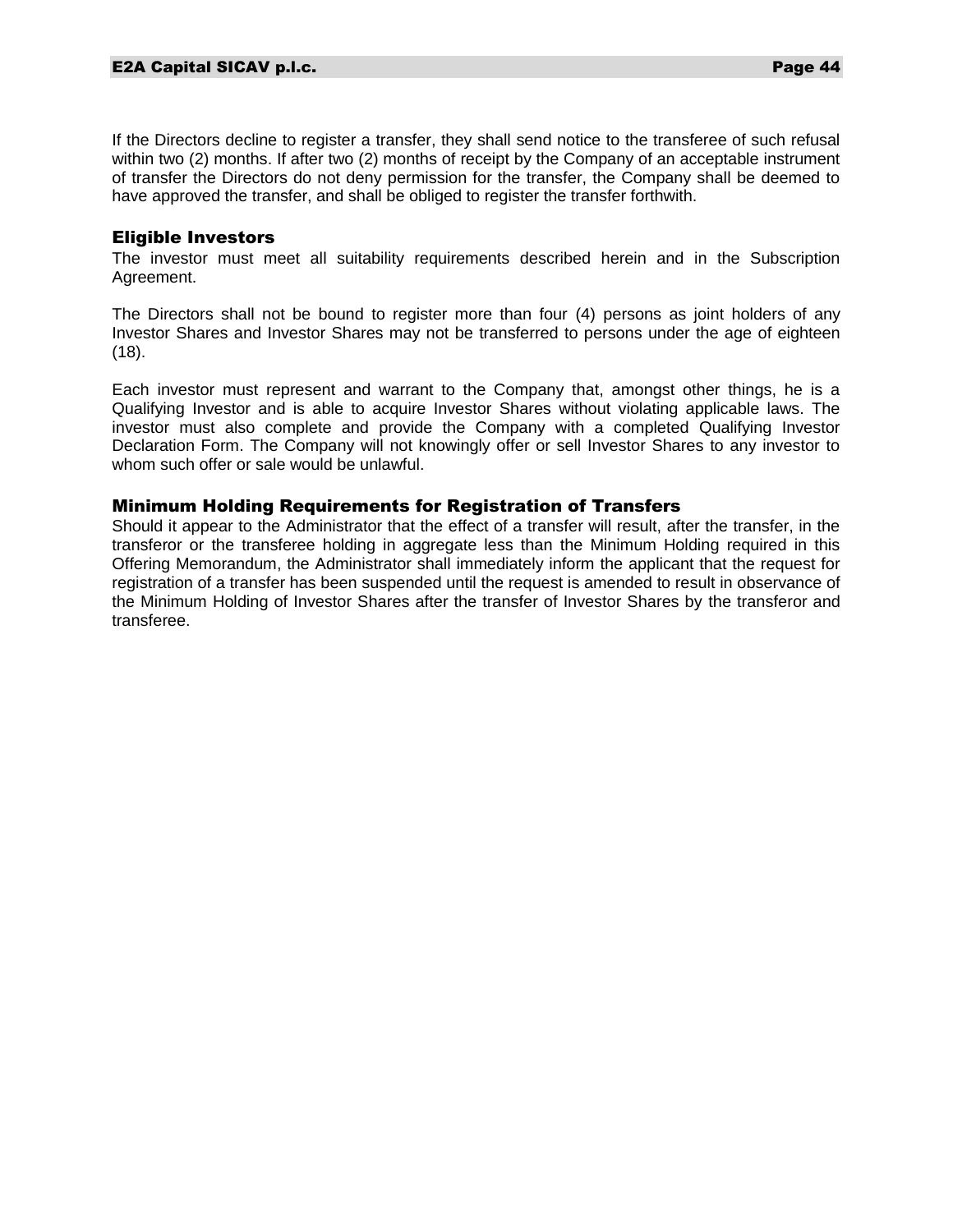# Section 10 | REDEMPTION OF INVESTOR SHARES

#### Procedure

Subject to the restrictions appearing in this Offering Memorandum, the Memorandum and Articles, or, in relation to a particular Sub-Fund, the related Offering Supplement, a Shareholder may cause any or all of his Investor Shares to be redeemed by the Company on a Redemption Day at the Redemption Price.

Redemptions of Investor Shares may be made on any Redemption Day, at the Redemption Price, if a valid Redemption Notice is received by the Company at the office of the Administrator with such prior notice as may be stated in the related Offering Supplement. Redemption requests received after such time and date will not be processed on the next Redemption Day but on the first one thereafter.

Subject to any conditions which may be stated in a Redemption Notice, Redemption Proceeds due will be paid out as soon as practicable after final calculation of the NAV per Share, and after receipt of the proceeds of the sale of any investments sold to fund the redemption.

Except as discussed above and below, all requests for redemption in the proper form will be honoured and the Sub-Fund's investments will be liquidated to the extent necessary (if any) to discharge its liability on the date of redemption.

Redemption Notices sent by the Shareholder to the Company at the office of the Administrator will be deemed not to have been received by the Company at the office of the Administrator unless receipt is acknowledged in writing by the Administrator. Exceptions are made where the delivery of the communication has been acknowledged by a signed receipt.

## Redemption Price

The Redemption Price per share on the relevant Redemption Day is the NAV per Share calculated to four (4) decimal places as at the close of business on the relevant Valuation Day.

## Redemption in Specie

Apart from the circumstances described under "Total Redemptions" below, the Memorandum and Articles provide that the Directors may determine that the payment of the Redemption Proceeds to any Shareholder may, subject to the conditions specified hereunder being satisfied, be made wholly or partially *in specie*. This will be done by transferring to the Shareholder, from the portfolio of assets allocated to the class or classes of Investor Shares being redeemed, assets with a value equal – as of the Valuation Day on which the Redemption Price is calculated – to the whole, or (where applicable) the appropriate portion, of the Redemption Proceeds.

With regard to the conditions referred to above, the Directors shall request the Investment Manager to ensure that the Company shall only carry out such redemption *in specie*:

- i. where the Shareholder has consented in writing to such redemption *in specie*; and
- ii. equal treatment is afforded to all Shareholders, of the same class of Investor Shares, being offered a redemption *in specie* on the same Redemption Day; and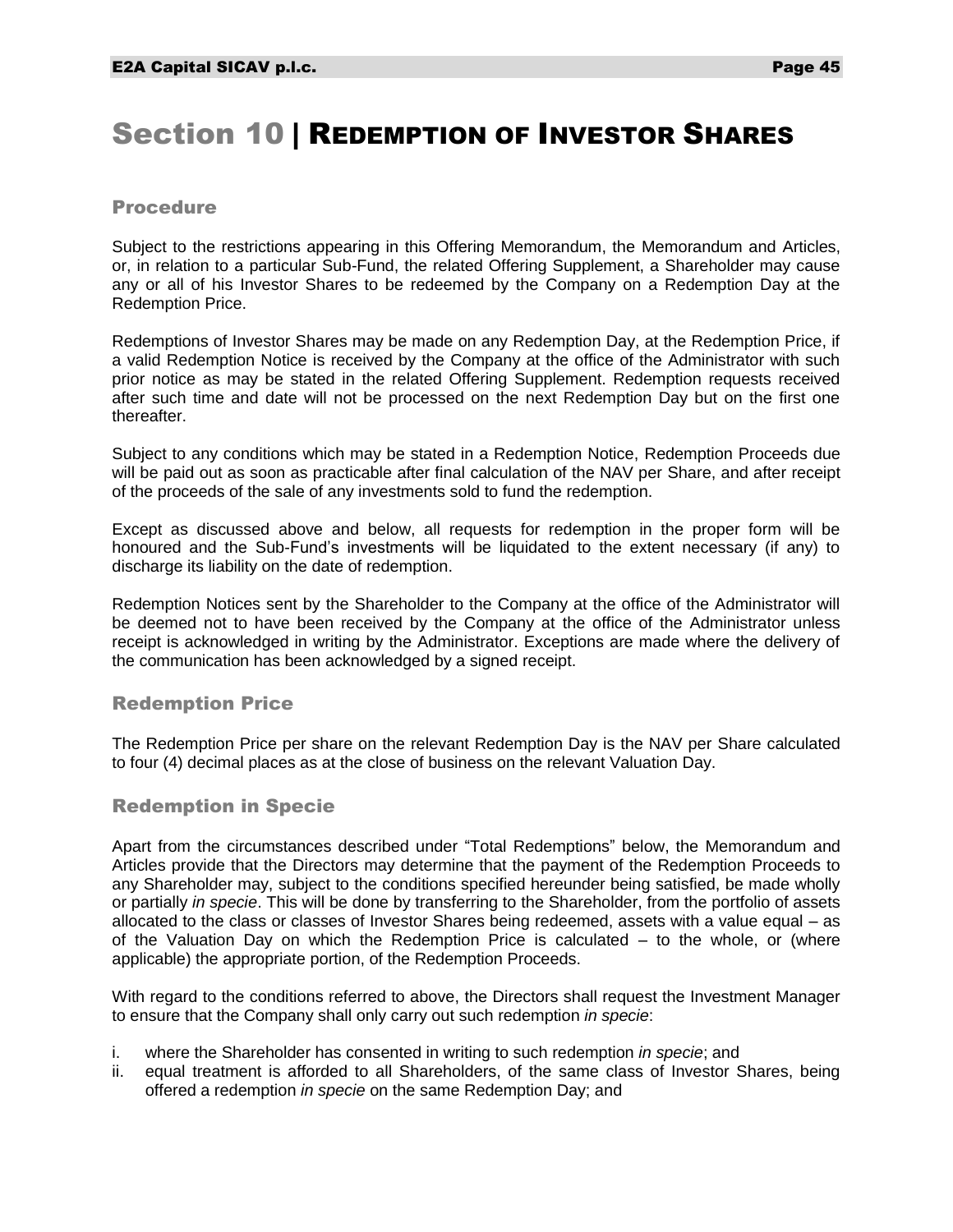iii. the nature and type of assets to be transferred are determined on a fair and reasonable basis and without prejudicing the interests of the other holders of Investor Shares of the relevant class or classes of shares.

Any costs resulting from such redemption in specie shall be borne by the relevant Sub-Fund.

## Deferral of Redemptions

The Directors may in their exclusive discretion, set out in the Offering Supplement relating to a Sub-Fund, a limit on total amount of redemptions that may be affected on any Redemption Day. The limit will generally be a percentage of the Investor Shares in a given Sub-Fund in issue on that day (in each case before giving effect to sales of Investor Shares or requests for redemption for such Redemption Day) as set out in the Offering Supplement relating to that Sub-Fund. In such circumstances the Company or its authorised agent may scale down pro rata the number of Investor Shares to be redeemed in response to each request for redemption to the extent necessary to ensure that the said limit is not exceeded, and shall carry forward the balance for redemption as at the next Redemption Day and so on to each succeeding Redemption Day until each request has been complied with in full. Requests for redemption carried forward from an earlier Redemption Day shall have priority over later requests.

## Temporary Suspension in Redemptions

The Company may suspend the calculation of the NAV of the Sub-Fund and the right of any Shareholder to require redemption of any Investor Share and the issue of Investor Shares during; (a) any period when any stock exchange on which a significant proportion of the investments of the Sub-Fund is quoted is closed otherwise than for ordinary holidays or during which dealings thereon are restricted or suspended; (b) any period when disposals of investments by the Sub-Fund cannot be effected normally or without seriously prejudicing the interests of Shareholders; (c) any period when there is a breakdown in the means of communication normally employed in determining the price or value of any of the investments or the current price or values on any stock exchange; or (d) any period when the Sub-Fund is unable to repatriate funds for the purpose of making payments on the redemption of Investor Shares or during which any transfer of funds involved in the realisation or acquisition of investments or payments due on redemption of Investor Shares cannot, in the opinion of the Directors, be effected at normal rates of exchange. Notice of any such suspension will be given to all Shareholders in the relevant Sub-Fund, including any Shareholder tendering his Investor Shares for redemption. Shareholders will be promptly notified upon the termination of such suspension.

## Compulsory Redemption

The Company reserves the right to require a Shareholder to redeem its total shareholding, within one (1) Business Day of a notice of intent to do so , at the prevailing Redemption Price on the day that the requested redemption takes place in the event that the holding of Shares by the Shareholder concerned may result in regulatory, pecuniary, legal, taxation or material administrative disadvantage for the Company or the Shareholders as a whole, if such Shareholder ceases to qualify as a Qualifying Investor or, if on any Valuation Day, the total value of the Investor Shares held by the Shareholder is less than the Minimum Holding for the Company or a Sub-Fund. Such compulsory redemptions will take place at the prevailing Redemption Price on the day that such redemption takes place. Should the Company exercise this right, it will not be liable for any loss that an investor may suffer as a result of such compulsory redemption. The Company reserves the right not to give any reason for such an action.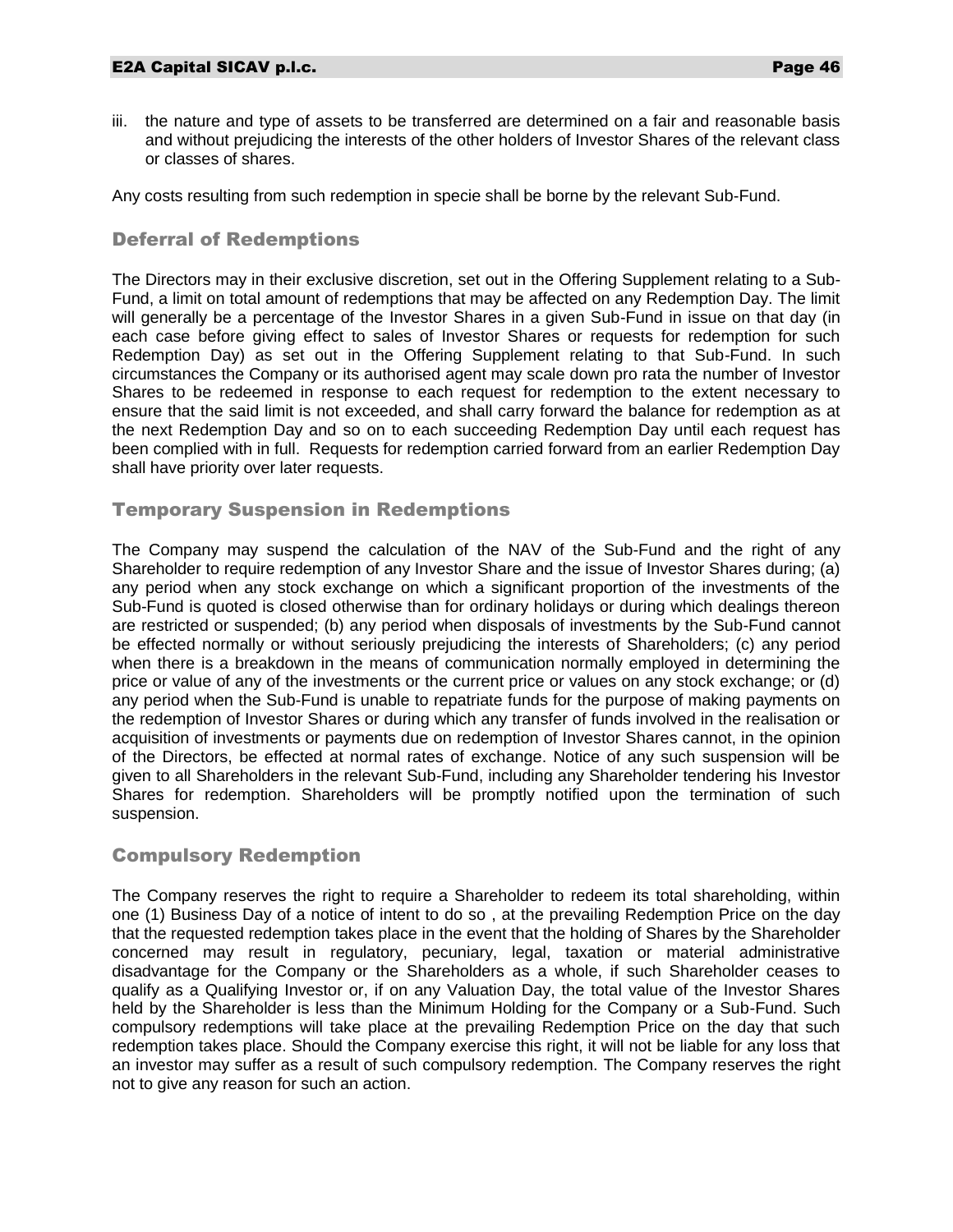## Suspension of Redemption Requests

Should it appear to the Administrator that the effect of a Redemption Notice will result, after the redemption, in the Shareholder holding in aggregate less than the minimum required in this Offering Memorandum or (where applicable) in the related Offering Supplement, the Administrator shall immediately inform the applicant that the request for redemption has been suspended until the Notice is amended either to result in observance of the Minimum Holding of Investor Shares, after redemption, or to request the redemption of all of the outstanding Investor Shares in the name of the Shareholder.

## Total Redemption

If at any time the continuation of the Sub-Fund is no longer viable or desirable owing to:

- iv. the termination of the engagement of the Investment Manager; or
- v. the Investment Manager recommending the closure of the Sub-Fund on the basis that the outlook and the potential of the investment strategy or strategies available for the management of the assets of the Sub-Fund may in the light of certain developments, no longer be attractive or viable; or
- vi. other factors that may prejudice the successful pursuit of such strategies or the adequate fulfilment of the investment objective of the Sub-Fund; or

the Company may, by not less than four (4) nor more than six (6) weeks' notice (expiring on a Dealing Day) to all interested Shareholders, redeem all the relevant Investor Shares not previously redeemed. Subject to the conditions set out above and in the Memorandum and Articles as well as any set out in the relevant Offering Supplement, the holders of the relevant Investor Shares may be required to receive redemptions *in specie.*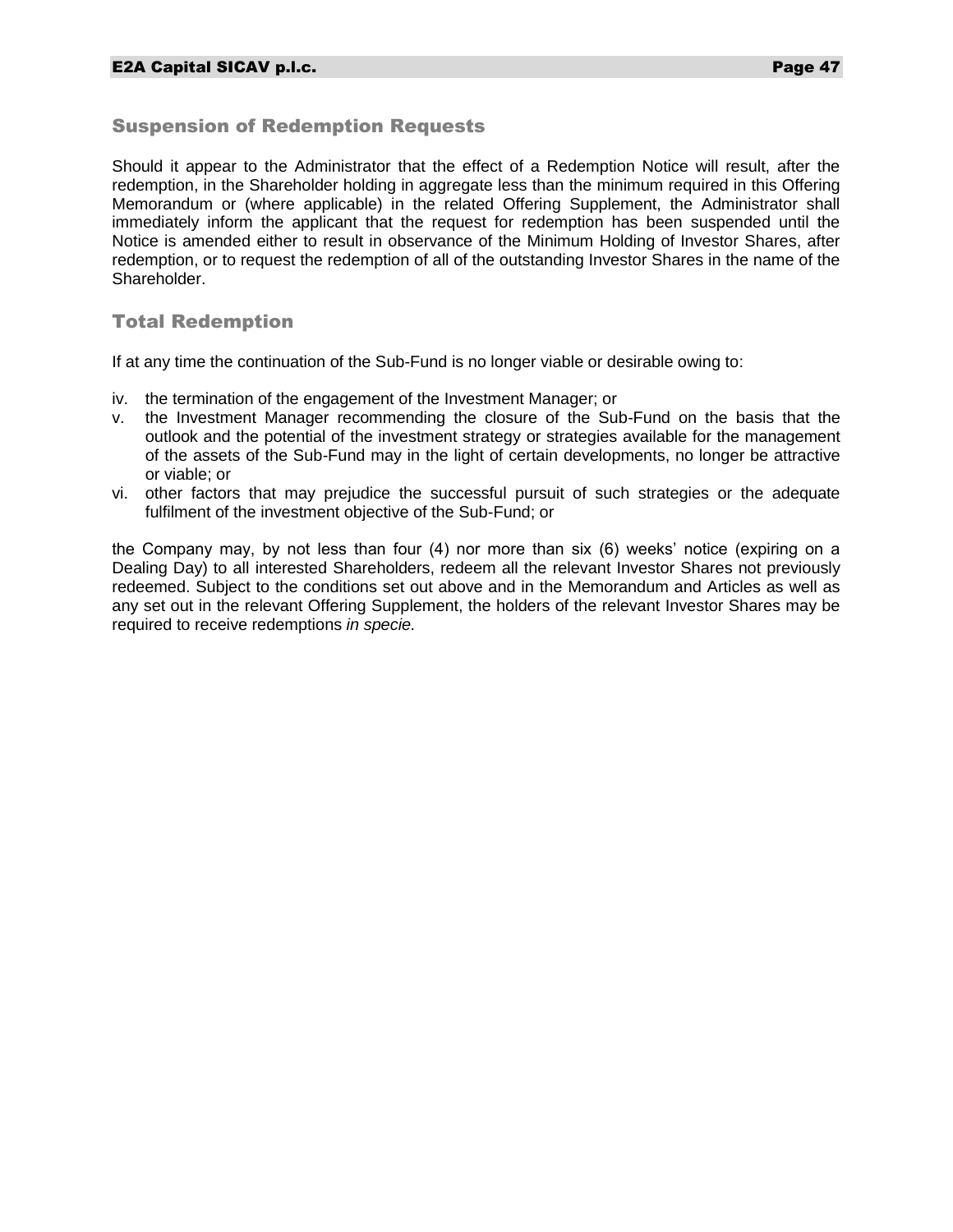## Section 11 | FEES, CHARGES AND EXPENSES

#### Investment Management Fees

Under the terms of the Investment Management Agreement, each Sub-Fund is bound to pay an Investment Management Fee as specified in the related Offering Supplements of each Sub-Fund.

The Company may apply different fees to different Sub-Funds and to different classes of Investor Shares in any Sub-Fund of the Company.

The Investment Manager may waive or allocate any of its management fees to investors and third parties including Investment Advisors, Sub-Investment Managers and Investment Distributors.

The Investment Manager shall bear its own overhead and other internal operating costs, but shall be reimbursed by the Company or the Sub-Fund concerned for such reasonable out-of-pocket expenses which the Investment Manager incurs on behalf of the Company and/or the Sub-Fund.

Each Investment Committee member will receive a fee of up to EUR15,000 per annum which shall be deducted from the Investment Management Fees.

#### Performance Fees

There may be performance fees due to the Investment Manager in relation to each Sub-Fund and these are disclosed in full in the Offering Supplement for the particular Sub-Funds.

The Company may apply different fees to different Sub-Funds and to different classes of Investor Shares in any Sub-Fund of the Company.

The Investment Manager may waive or allocate any of its performance fees to investors and third parties including Investment Advisors, Sub-Investment Managers and Investment Distributors.

#### Alterations to the Investment Management and Performance Fees

The Directors may, at their sole discretion, agree to any changes to the Investment Management Fees or the Performance Fees applicable to any Sub-Fund provided that notice of any material alterations to the said fees as may apply to a Sub-Fund or class of Investor Shares and of the date when and the method how the said alterations shall come into force shall be given to the Shareholders holding Investor Shares in the particular Sub-Fund.

Where the introduction of such alterations will effectively result in higher costs to investors and/or the Sub-Fund, they shall only come into force only after a period of at least thirty (30) Business Days from the date of such notice. In all other cases the changes may be brought into effect immediately.

#### Administration and Company Secretarial Fee

Under the terms of the Administration Agreement, each Sub-Fund is bound to pay an Administration fee as specified in the related Offering Supplements of each Sub-Fund. In addition, the Administrator will receive a fee for company secretarial services.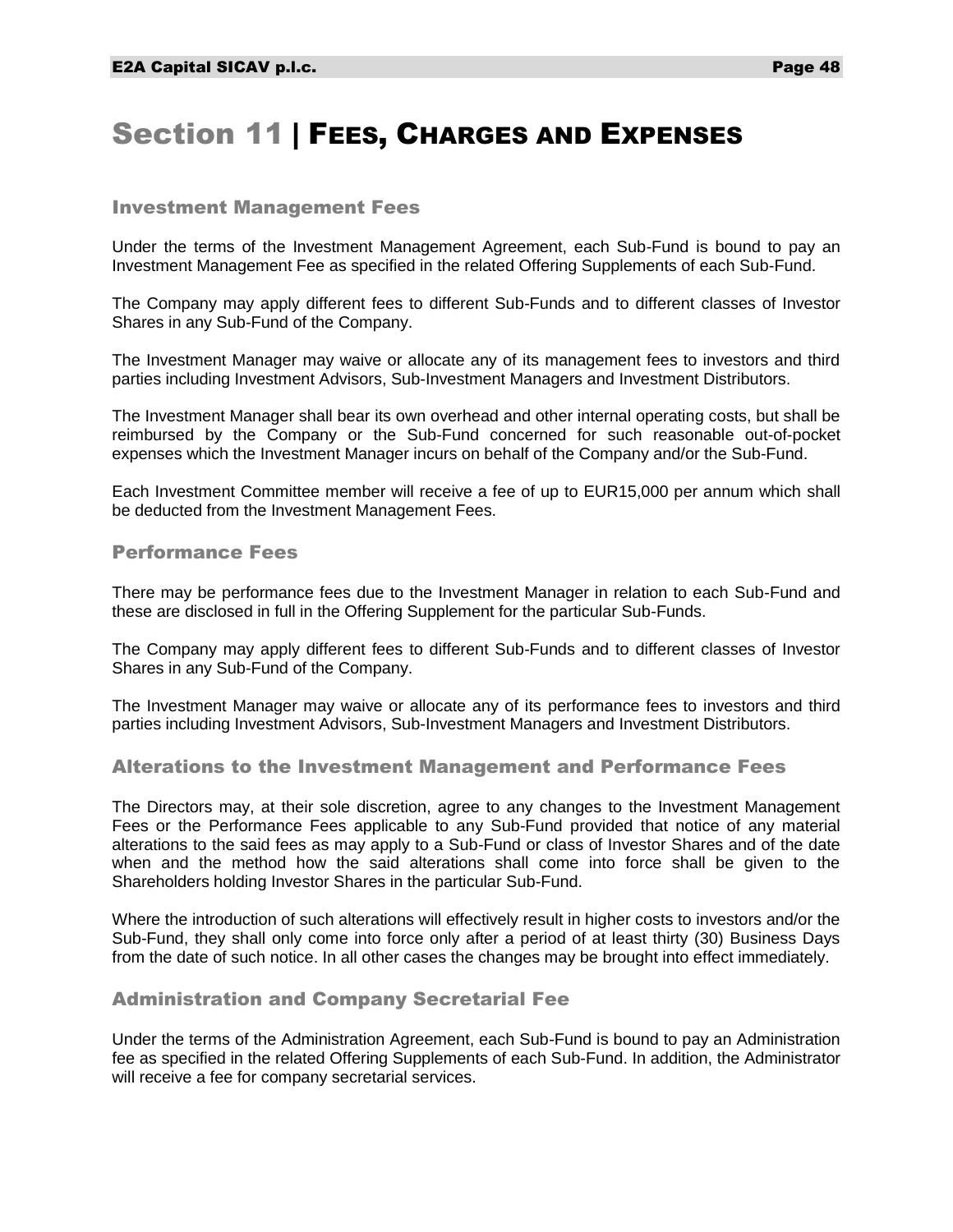The Administrator will be reimbursed for all properly incurred and approved out-of-pocket expenses.

## Executing Brokerage Fee

Each Sub-Fund is bound to pay a fee based on the current market rates to the Executing Brokers as specified in the related Offering Supplements of each Sub-Fund. The Executing Brokers may charge a transaction based fee as well as a fee for safekeeping the assets of a Sub-Fund.

The Executing Broker will be reimbursed for all properly incurred and approved out-of-pocket expenses.

## Directors and Officers Fees and Expenses

The Directors will be paid annual fees for acting as Directors of the Company. The Company will meet all travel, accommodation and other reasonable expenses incurred by the Directors in holding Board meetings and in relation to the business of the Company and when the Directors personally pay for any costs they will also be reimbursed for out-of-pocket expenses. The maximum sum which can be paid to any one Director of the Company shall not exceed €30,000 per annum and such sum shall be maintained unless modified by the members of Company entitled to attend and vote at the general meeting of the Company.

## Other Fees and Expenses

All costs and expenses associated with the launch of the Company and the Sub-Funds, including government incorporation charges, MFSA application and licensing fees and professional fees and expenses in connection with the preparation of this Offering Memorandum and the agreements referred to herein, will be paid by the Sub-Funds. Such costs and expenses are expected to amount to not more than  $\epsilon$ 100,000 and may be amortised over a period of five (5) years at the sole discretion of the Directors solely for the purpose of the Sub-Funds' NAV calculation.

The Sub-Funds may also bear all other expenses incidental to the Company's operations and business, including subscription and redemption fees with respect to investments in other funds, transactional costs including all brokerage, banking, sales and purchase commissions and charges and exchange fees, fees and charges of clearing agencies, interest and commitment fees on loans and debit balances, income taxes, withholding taxes, transfer taxes and other governmental charges and duties, any costs incurred in respect of meetings of the Directors (including its committees) and meetings, if any, of Shareholders, fees of the Company's legal advisors and the Auditors at such rates as may be agreed from time to time between the Company and the Auditors, Directors' fees and expenses, the costs of maintaining the Company's registered office in Malta and its registration with the MFSA and the costs of printing and distributing any offering materials and any reports and notices to Shareholders.

Fees and charges which are identifiable with a particular Sub-Fund shall be charged to such Sub-Fund. Fees and charges which are not identifiable to a particular Sub-Fund or apply to the Company generally will be borne pro-rata to the net assets in each Sub-Fund.

## Subscription and Redemption Fees

The Directors reserve the right to charge investors a subscription or redemption fee or charge as may be set out in the Offering Supplement in respect of a Sub-Fund.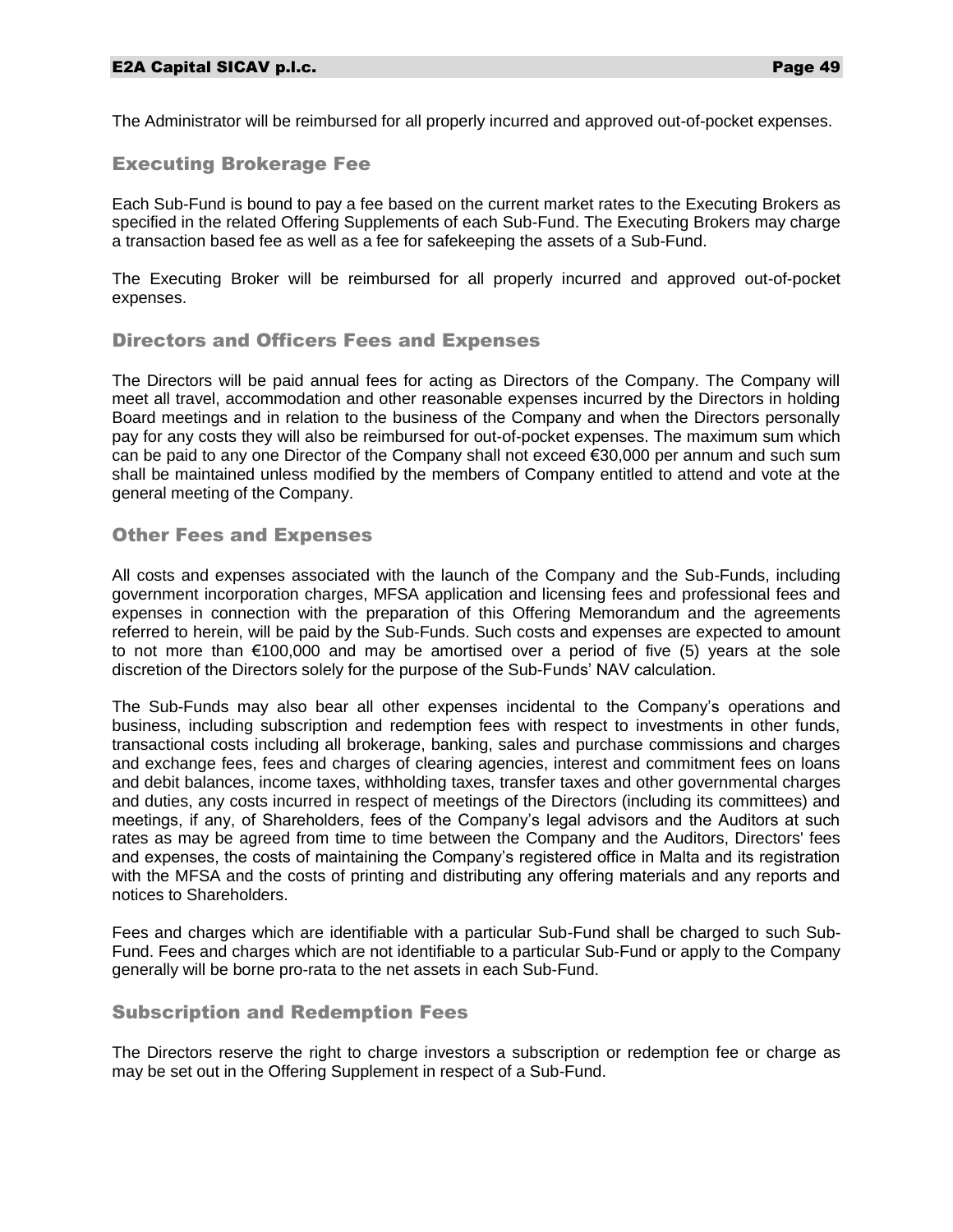## Section 12 | AML AND DATA PROTECTION

## Anti-Money Laundering (Maltese Law)

The Investment Manager and the Administrator are contractually bound by the Company to observe their obligations under the Prevention of Money Laundering Act ("PMLA"), which makes provision for the prevention and prohibition of money laundering in Malta. The PMLA establishes the foundations for the legal framework by introducing basic legal definitions, laying down the procedures for the investigation and prosecution of money laundering offences, and establishing the Financial Intelligence Analysis Unit ("FIAU").

The obligations under the PMLA include the identification of customers, the retention of the relevant identification and transaction documentation and the reporting of transactions suspected of involving money laundering to the FIAU. In this regard, the Administrator has established appropriate internal procedures to fulfil these obligations which it monitors on a regular basis.

The Prevention of Money Laundering and Funding of Terrorism Regulations (the "PML Regulations"), issued in terms of the PMLA, serve to flesh out the systems and procedures to be adopted by subject persons in the course of their business activities. They also provide high level requirements for identification and customer due diligence, internal record keeping, reporting of suspicious transactions, internal and external reporting and employee instruction and training. The PML Regulations require that the identification documents/certificates obtained must be satisfactory and must be verified. The level and type of documentation required to identify a customer and the level of verification required may vary according to the investor's Anti-Money Laundering ("AML") risk profile. In this regard, the Regulations, in line with international standards, outline the various levels of due diligence required according to the level of risk posed by a particular customer and/or situation. The Regulations incorporate all applicable EU Directives to date.

## Anti-Money Laundering (Maltese Requirements)

The specific requirements include, inter alia, the fundamental requirement to conduct suitable investor due diligence, including the requirement to "know-your-client" (and to verify the identity thereof), which extends, for any 'non-individual' investor, to the ultimate beneficial owner(s) of the monies invested. This requirement is principally (though not exclusively) satisfied through documentary evidence, as listed in the AML Supplement which forms part of the Subscription Agreement. It should be noted that the Administrator may request further information, in order to satisfy its regulatory obligations.

The Administrator is also obliged to obtain information on the purpose and intended nature of the business relationship, in order to be in a position to establish the business and the AML risk profile of the investor. The Administrator is also obliged at law to carry out ongoing monitoring in the case of an existing business relationship, which includes the scrutiny of transactions undertaken throughout the course of the relationship in order to ensure that the transactions being undertaken are consistent with the Administrator's knowledge of the investor and of his business and risk profile, including, where necessary, the source of funds as well as ensuring that the documents, data or information held by the Administrator are kept up-to-date.

The usual documents and information required are listed in the AML Supplement. Completion of the Subscription Agreement, serves as confirmation that the Subscriber understands and agrees to furnish the requested documents and other information to the Administrator. Where, following receipt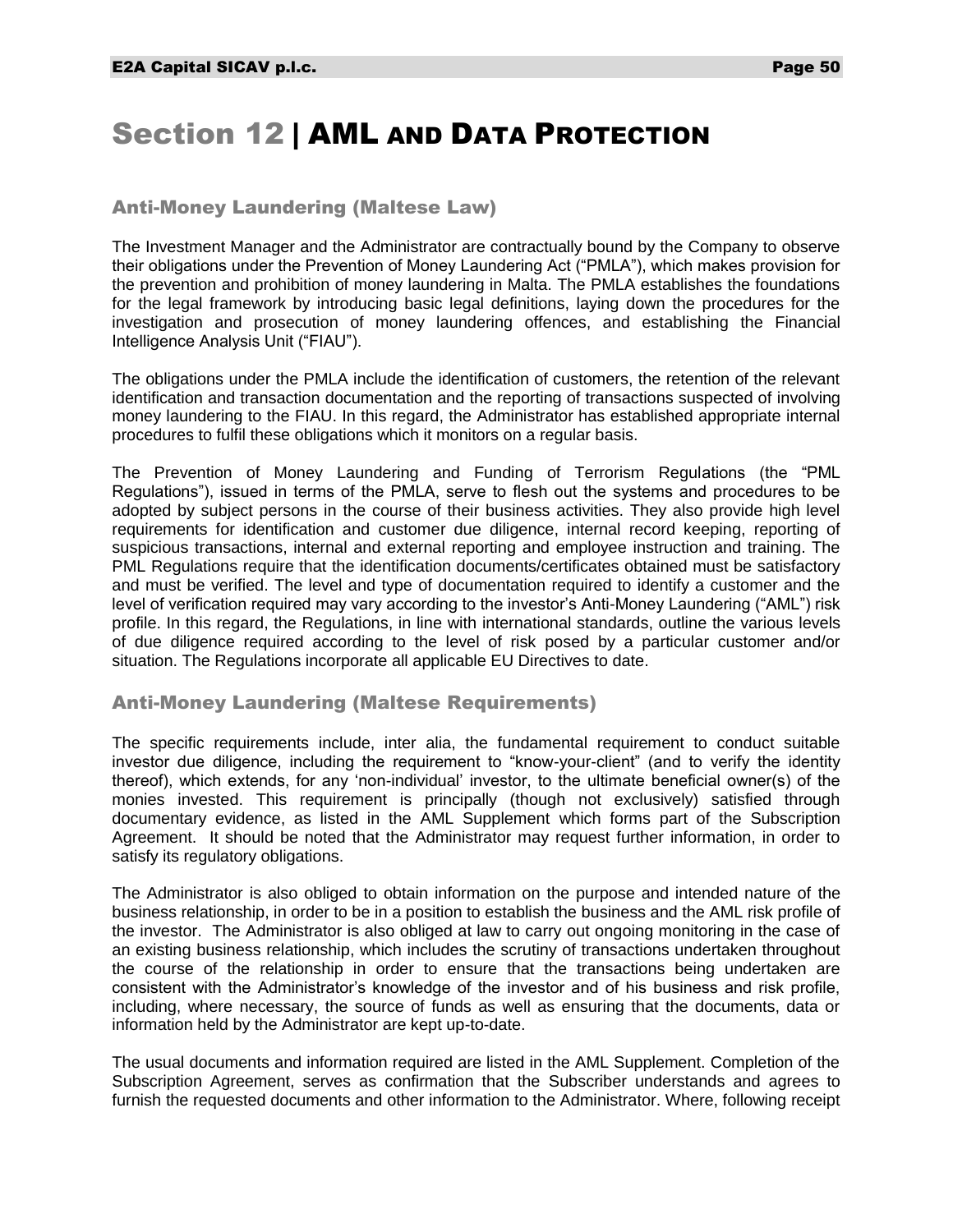#### E2A Capital SICAV p.l.c. **Page 51**

 $\overline{a}$ 

of cleared funds by the Executing Broker and prior to the issuance of Investor Shares, the Administrator is not satisfied with the AML documentation, the money may be held in the account to which it was remitted and the subscriber will bear all associated risks. The Administrator determines whether, in the light of its AML obligations, it has sufficient documentation in hand to allow the issuing of Investor Shares.

If any documents requested are not received within a reasonable time following submission of the Subscription Agreement, the Administrator will send a request to the Shareholder, informing it that these documents are still due. If, within a reasonable time after this reminder, the Administrator still has not received the documents requested, further requests will be sent to the Shareholder. For these further requests there will be a charge imposed on the Shareholder of €100, which will be charged directly against the Shareholder's interest in the Company.

It must also be noted that, in the event that a redemption request is received from a Shareholder who in the opinion of the Administrator has failed to submit all the required AML documents, although the redemption will be acted upon, Redemption Proceeds cannot be remitted to the Shareholder until all documents requested have been received or necessary verifications made. The Redemption Proceeds will be held by the Executing Broker and the Shareholder will bear all associated risks. Further, please note that it is a regulatory requirement to report suspicious transactions to the competent authorities, and any relevant data in this regard may need to be transferred to the relevant regulators.

The Company or the Administrator also reserve the right to refuse to return money remitted to the Company prior the issue of Investor Shares, and to make any redemption payment or distribution to a Shareholder, if any of the Directors of the Company or the Administrator suspects or is advised that the payment of any redemption or distribution moneys to such Shareholder might result in a breach or violation of any applicable AML laws or the laws, regulations, and Executive Orders administered by the U.S. Department of Treasury's Office of Foreign Assets Control ("OFAC"), or other laws or regulations by any person in any relevant jurisdiction (collectively, "AML/OFAC obligations").

There is also a requirement to know the source of the funds, such requirement normally limited to knowing the bank and account from which the monies were remitted. A further requirement is that such monies invested may and will only be redeemed to the account of remittance, except as otherwise agreed with the Administrator.

Each Subscriber and Shareholder will be required to make such representations to the Company as the Company, the Investment Manager or the Administrator will require in connection with applicable AML/OFAC obligations, including, without limitation, representations to the Company that such Subscriber and Shareholder is not (i) an individual or entity named on any available lists of known or suspected terrorists, terrorist organisations or of other sanctioned persons issued by the United States government and the government(s) of any jurisdiction(s) in which the Company is doing business, including the "List of Specially Designated Nationals" and "Blocked Persons" administered by OFAC as such list may be amended from time to time; (ii) an individual or entity otherwise prohibited by the OFAC sanctions programs; or (iii) a current or former senior foreign political figure<sup>1</sup>

<sup>1</sup> A "senior foreign political figure" is defined as (a) a current or former senior official in the executive, legislative, administrative, military or judicial branches of a non-U.S. government (whether elected or not), a current or former senior official of a major non-U.S. political party, or a current or former senior executive of a non-U.S. government-owned commercial enterprise; (b) a corporation, business, or other entity that has been formed by, or for the benefit of, any such individual; (c) an immediate family member of any such individual; and (d) a person who is widely and publicly known (or is actually known) to be a close associate of such individual. For purposes of this definition, a "senior official" or "senior executive" means an individual with substantial authority over policy, operations, or the use of government-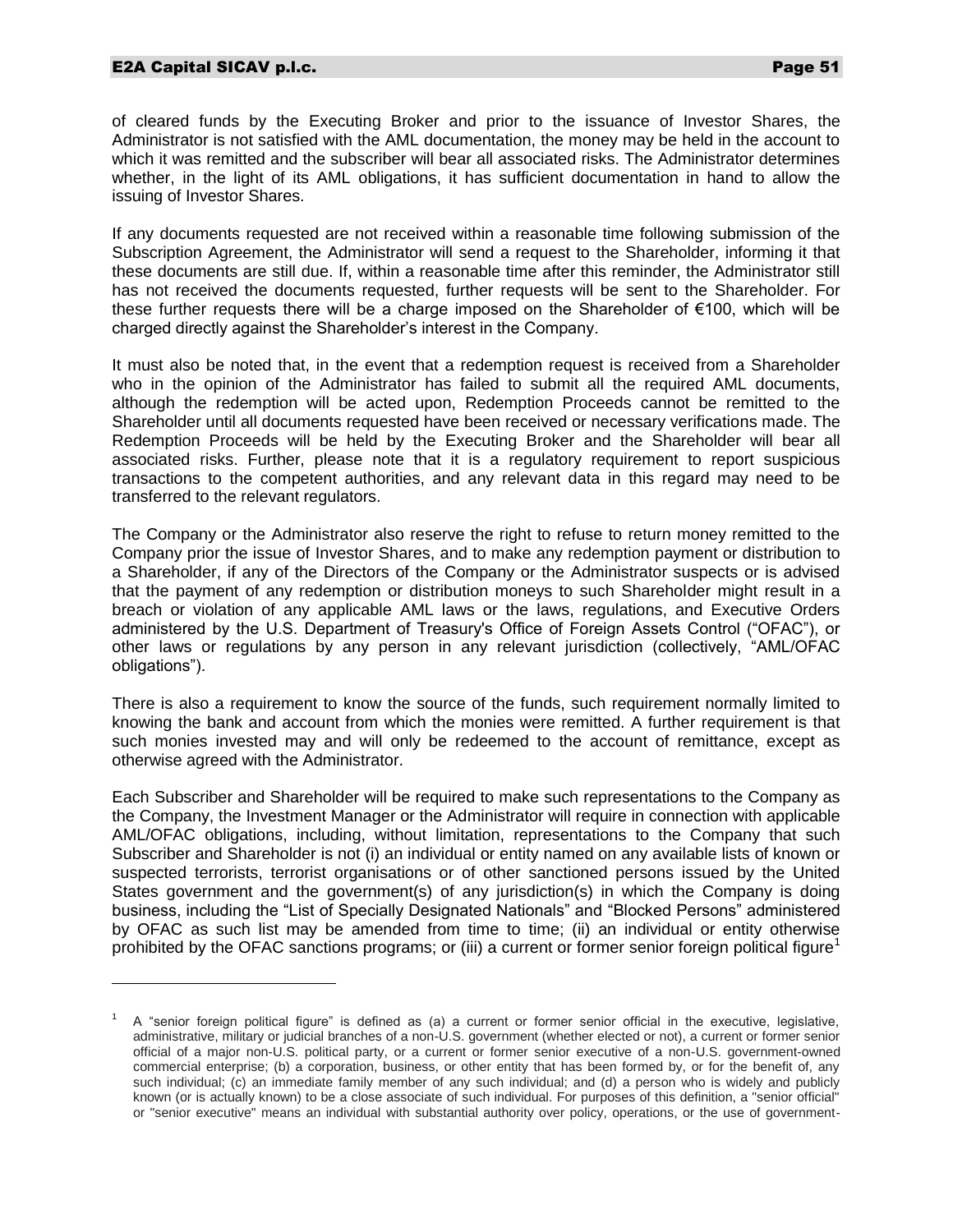or politically exposed person<sup>2</sup>, or an immediate family member or close associate of such an individual. Further, such Subscriber or Shareholder must represent to the Company that it is not a prohibited foreign shell bank<sup>3</sup>.

Such Subscriber and Shareholder will also be required to represent to the Company that amounts contributed by it to the Company were not directly or indirectly derived from activities that may contravene U.S. Federal, state or international laws and regulations, including, without limitation, of such subscriber or Shareholder, either by prohibiting additional investments from the subscriber or Shareholder, declining any withdrawal requests from the subscriber or Shareholder, suspending the payment of withdrawal proceeds payable to the subscriber or Shareholder, and/or segregating the assets in the account in compliance with governmental regulations. The Company may also be required to report such action and to disclose the Subscriber and Shareholder's identity to OFAC or other applicable governmental and regulatory authorities.

Finally as the aforementioned legislation is subject to change, any additional requirements imposed on the Investment Manager, the Company or the Administrator will be reflected in the requirements requested of the Subscriber or Shareholder.

#### Data Protection

 $\overline{a}$ 

In the course of business the Company and/or any of its delegates and/or service providers may collect, record, store, adapt, transfer and otherwise process information by which prospective investors may be directly or indirectly identified ("personal data"). The Company and/or any of its delegates is a "data controller", within the meaning of Data Protection Legislation, and undertakes to hold any personal information provided by investors in confidence and in accordance with Data Protection Legislation.

The Company and/or any of its delegates may process an investor's personal data for any one or more of the following purposes and legal bases:

- (a) Operating the Sub-Funds, including managing and administering an investor's holding in the relevant Sub-Fund and any related accounts on an on-going basis (i.e. for the performance of the Company's contract with the investor);
- (b) To comply with any applicable legal, tax or regulatory obligations, including legal obligations under company law, anti-money laundering legislation, taxation laws and financial services regulations;

owned resources; and "immediate family member" means a spouse, parents, siblings, children and spouse's parents or siblings.

<sup>&</sup>lt;sup>2</sup> A "politically exposed person" ("PEP") is a term used for individuals who are or have been entrusted with prominent public functions in a foreign country, for example, Heads of State or of government, senior politicians, senior government, judicial or military officials, senior executives of state owned corporations, important political party officials. Business relationships with family members or close associates of PEPs involve reputational risks similar to those with PEPs themselves.

<sup>3</sup> A "prohibited foreign shell bank" is a foreign bank that does not have a physical presence in any country, and is not a "regulated affiliate," i.e., an affiliate of a depository institution, credit union, or foreign bank that (i) maintains a physical presence in the U.S. or a foreign country, and (ii) is subject to banking supervision in the country regulating the affiliated depository institution, credit union, or foreign bank.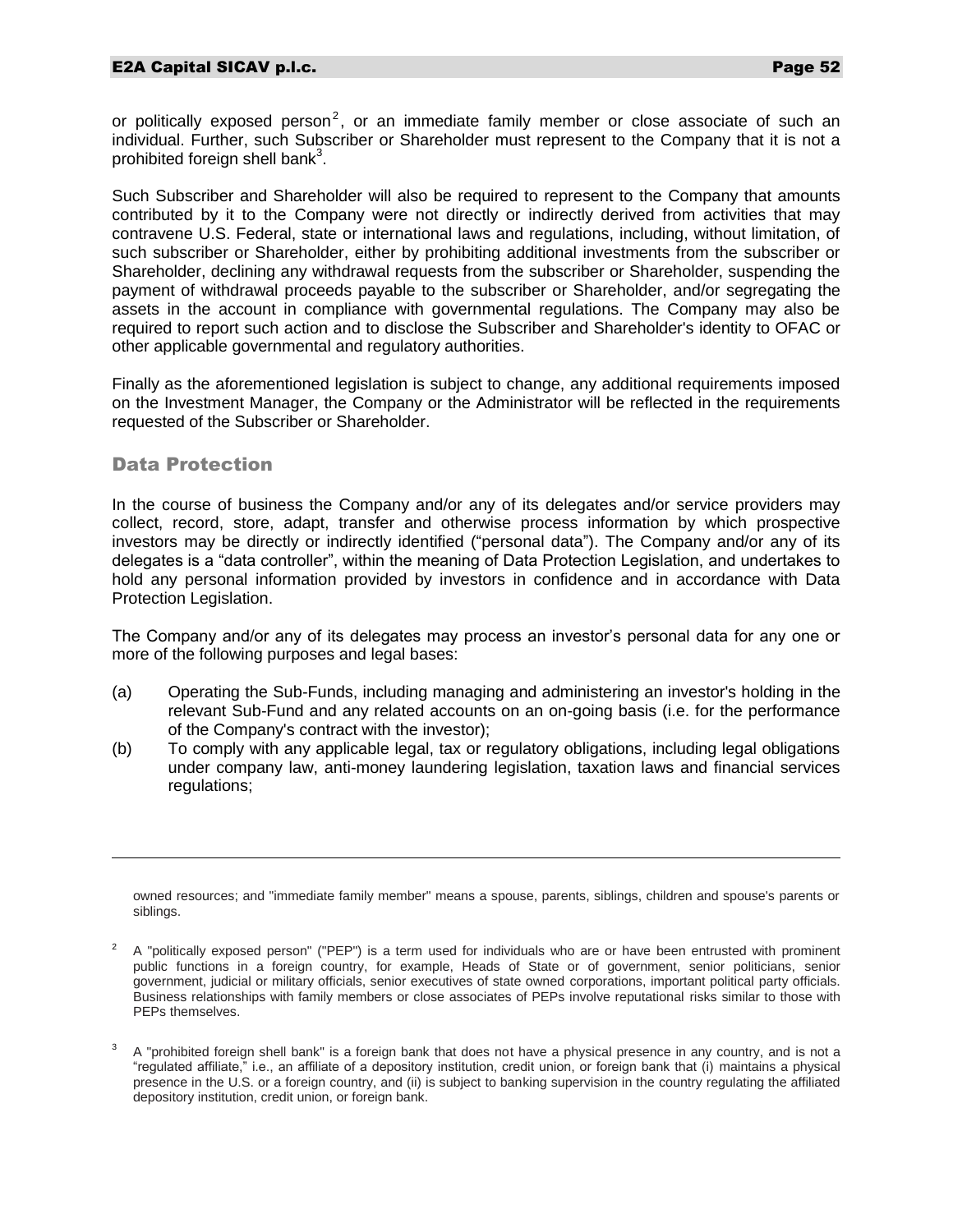- (c) For any other legitimate business interests of the Company or a third party to whom the data is disclosed, where such interests are not overridden by the interests of a data subject, including for statistical analysis (including data profiling) and market research purposes; or
- (d) For any other specific purposes where investors have given their specific consent. Where processing of personal data is based on consent, the investors will have the right to withdraw it at any time.

The Company and/or any of its delegates or service providers may disclose or transfer personal data, whether in Malta or elsewhere (including companies situated in countries outside of the EEA), to third parties, including financial advisers, regulatory bodies, taxation authorities, auditors, technology providers or to a Sub-Fund or the Company's delegates and its or their duly appointed agents and any of their respective related, associated or affiliated companies for the purposes specified above.

Please note that investors' personal data will be retained by the Company for the duration of their investment and otherwise in accordance with the Company's legal obligations including, but not limited to, the Company's record retention policy. In determining appropriate retention periods, the Company shall have regard to the purpose(s) for which it was collected, the prescriptive periods under Maltese law (statutes of limitation) and any statutory obligations to retain information, including anti-money laundering, revenue and tax legislation. The Company will take all reasonable steps to destroy or erase the data from its systems when they are no longer required.

Where specific processing is based on an investor's consent, that investor has the right to withdraw it at any time. Investors have the right to request access to their personal data kept by Company; and the right to rectification or erasure of their data; to restrict or object to processing of their data, and to data portability.

The Company and/or any of its delegates will not transfer personal data to a country outside of the EEA unless that country ensures an adequate level of data protection or appropriate safeguards are in place. The European Commission has prepared a list of countries that are deemed to provide an adequate level of data protection which, to date, includes Andorra, Argentina, Canada (limited to commercial organisations), Faroe Islands, Guernsey, Israel, Isle of Man, Jersey, New Zealand, Switzerland, and Uruguay, as providing adequate protection. Further countries may be added to this list by the European Commission at any time. The US is also deemed to provide an adequate level of protection where the US recipient of the data is Privacy Shield-certified. If a third country does not provide an adequate level of data protection, then the Company and/or any of its delegates will rely on the "Model clauses" (which are standardised contractual clauses, approved by the European Commission) or Binding Corporate Rules or one of the other alternative measures provided for in Data Protection Legislation.

Where processing is carried out on behalf of the Company, the Company shall engage a "data processor", within the meaning of Data Protection Legislation, who provides sufficient guarantees to implement appropriate technical and organisational security measures in such a manner that processing meets the requirements of Data Protection Legislation, and ensures the protection of the rights of investors. The Company will enter into a written contract with the data processor which will set out the data processor's specific mandatory obligations laid down in Data Protection Legislation, including to only process personal data on documented instructions from the Company.

As part of the Company's business and ongoing monitoring, the Company may from time to time carry out automated decision-making in relation to investors, including profiling of investors, and this may result in an investor being identified to tax revenue and law enforcement authorities, and the Company terminating its relationship with the investor.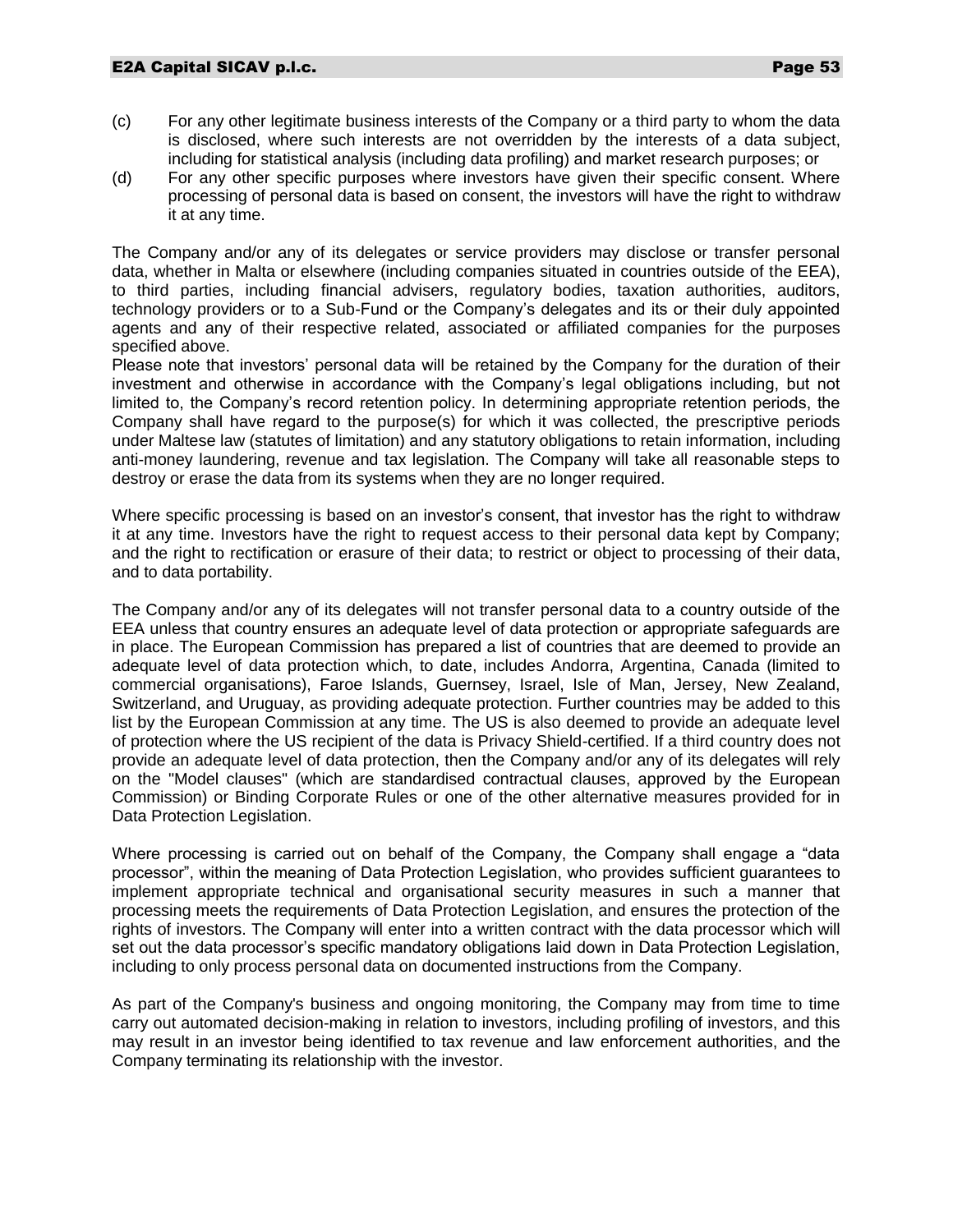Investors are required to provide their personal data for statutory and contractual purposes. Failure to provide the required data will result in the Company being unable to permit the investor's investment in the Sub-Funds and this may result in the Company terminating its relationship with the investor. Investors have a right to lodge a complaint with the Information and Data Protection Commissioner in Malta if they are unhappy with how the Company is handling their data.

If you have any queries regarding this data protection notice, please contact the Directors at the address provided in the Directory.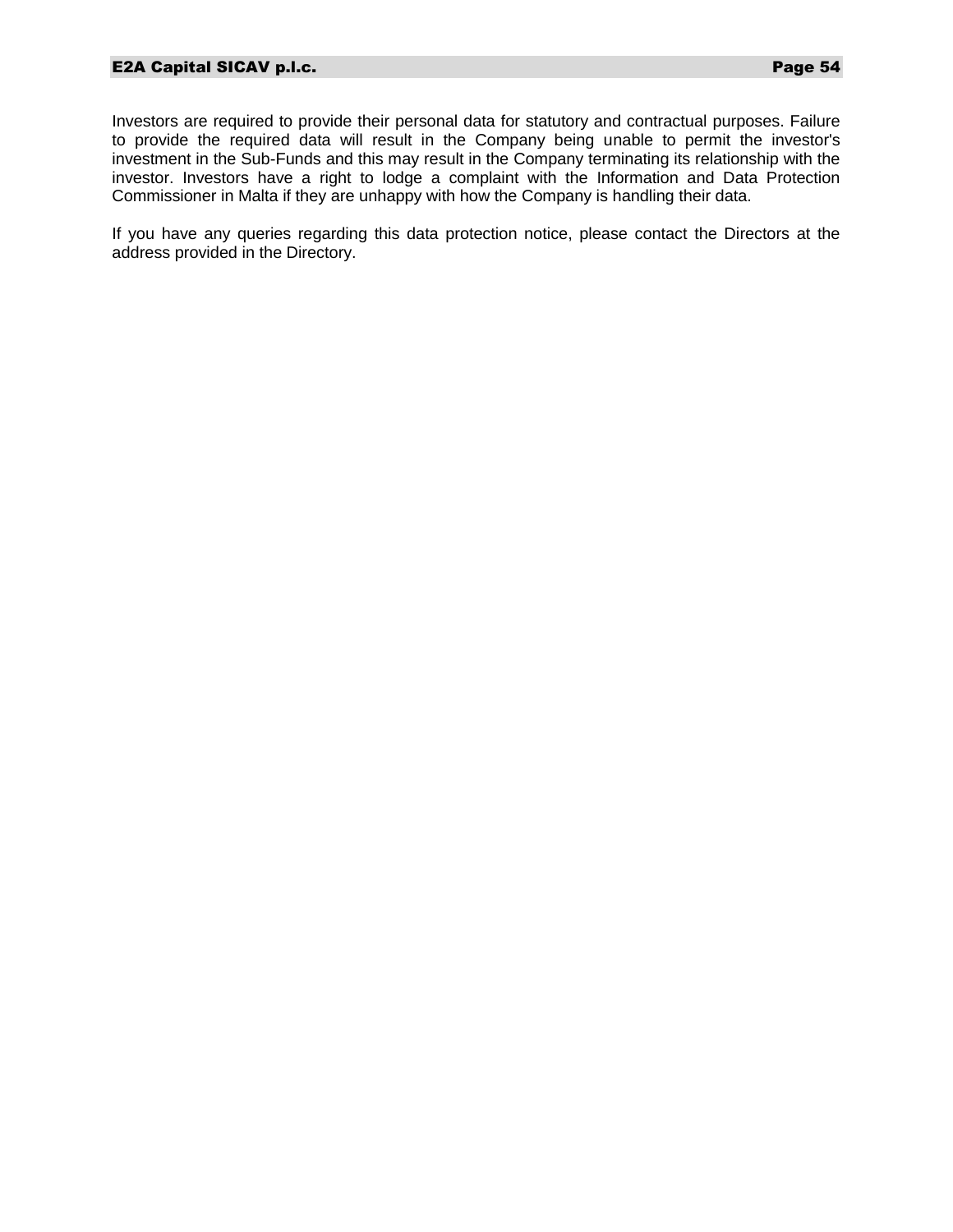## Section 13 | TAXATION

**Brief details of the taxation treatment of the Investor Shares in Malta are set out below but it is entirely the responsibility of prospective shareholders to inform themselves as to any taxation or exchange control legislation affecting them personally. The following summary should not be considered legal or professional tax advice.**

#### **General**

Investors and prospective investors are urged to seek professional advice as regards both Maltese and any foreign tax legislation applicable to the acquisition, holding and disposal of Investor Shares as well as distributions, if any, made by the Company.

The following is a summary of the anticipated tax treatment applicable to the Company and to its Shareholders in Malta. This information, which does not constitute legal or tax advice, refers only to Shareholders who do not deal in securities in the course of their normal trading activity.

The information below is based on tax law and practice applicable at the date of this Offering Memorandum. Shareholders of the Company are reminded that tax law and practice and the levels of tax relating to the Company, its Sub-Funds and the Shareholders, may change from time to time.

#### The Company

In terms of current legislation, the tax regime in Malta for collective investment schemes (including sub-funds of such collective investment schemes) is based on the classification of funds into "prescribed funds" or "non-prescribed funds". In general, a "prescribed fund" is defined as a resident fund which has declared that the value of its assets situated in Malta amounts to at least eighty-five percent (85%) of the value of the total assets of the fund. A non-prescribed fund is a fund which does not qualify as a prescribed fund.

The Sub-Funds are classified as "prescribed" or "non-prescribed" funds in terms of the Investment Income Regulations. Unless otherwise specified in the Offering Supplement relating to a Sub-Fund, the Sub-Funds shall be classified as "non-prescribed" funds and a declaration to such effect will, where required, be made in accordance with the Investment Income Regulations to achieve such classification.

In respect of Sub-Funds which are classified as "non-prescribed funds", a tax exemption at the Sub-Fund level applies on all the income/capital gains (except for income from immovable property situated in Malta, if any).

Sub-Funds which are classified as "prescribed funds" are subject to tax on certain local interest income and on income from immovable property situated in Malta. No Maltese tax is due in respect of foreign source interest which does not qualify as investment income for purposes of Maltese income tax laws.

The Company (whether in respect of "prescribed funds" or "non-prescribed funds") is not entitled to a credit or to a refund of any tax at source deducted from income received by the Company.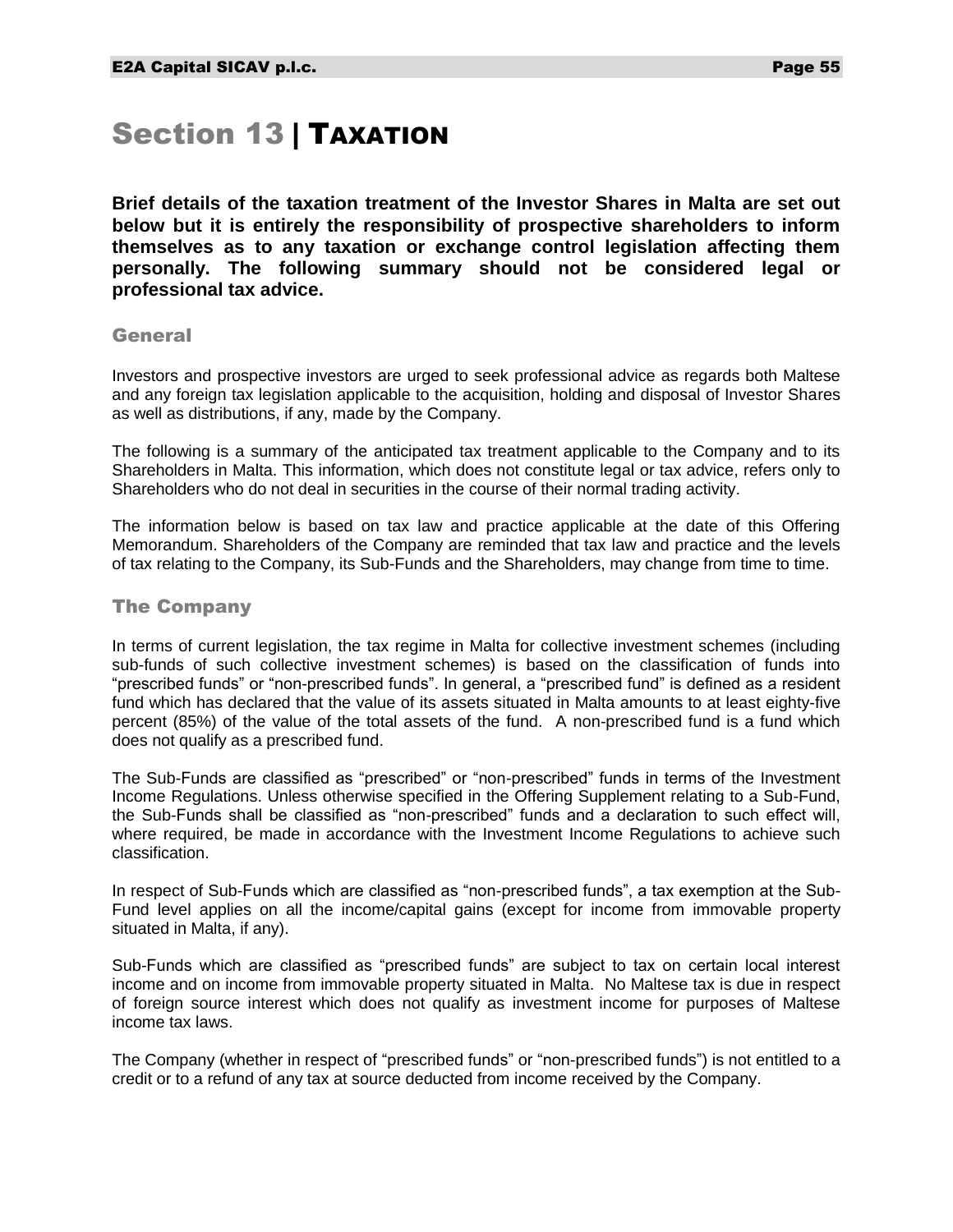In respect of both "prescribed funds" and 'non-prescribed funds", capital gains, dividends, interest and any other income from foreign securities held by the Company may be subject to tax imposed by the country of origin concerned and such taxes may not be recoverable by the Company or its investors.

Value Added Tax

Fees chargeable to the Company may be subject to VAT in accordance with applicable law. If any VAT is charged, this will generally not be recoverable by the Company.

The Shareholders

#### - *Capital Gains derived by Non-Maltese Resident Investors*

Capital gains realised by investors who are non-residents of Malta and who are not owned and controlled by, directly or indirectly, nor act on behalf of, individuals who are ordinarily resident and domiciled in Malta, on the transfer or redemption of Investor Shares in "prescribed funds" or "nonprescribed funds" are exempt from tax in Malta.

#### - *Capital Gains derived by Maltese Resident Investors*

#### Non-Prescribed Funds

Capital gains realised by Maltese resident investors on redemption of Investor Shares or the transfer of Investor Shares to third parties in a Sub-Fund classified as a "non-prescribed fund" are treated as follows:

In case of redemption of the Investor Shares by Maltese resident investors (other than (a) persons carrying on banking business or (b) persons carrying on the business of insurance or (c) companies owned and controlled, directly or indirectly, by such persons in (a) and (b)) any capital gain realised upon the redemption of units will be subject to a withholding tax of 15%. Such withholding tax will be deducted at source by the Company. In the case of Maltese resident persons carrying on banking business or carrying on the business of insurance or companies owned and controlled, directly or indirectly, by such persons and in case of Maltese resident investors who opt not to receive the capital gains subject to a 15% withholding tax, such investors will be bound to declare such capital gains in their personal income tax return and would be subject to tax at the normal rates of tax which are applicable to them.

In case of transfers of the Investor Shares by Maltese resident investors to third parties, the transferor is obliged to declare any capital gains in the income tax return and pay tax at the normal rates. Any capital gains on an eventual redemption will be calculated without reference to any intermediate transfer.

#### Prescribed Funds

Where the Investor Shares in a "prescribed fund" are listed on the Malta Stock Exchange or another recognised exchange any transfer or redemption of the said Investor Shares will be exempt from Maltese tax. Where the Investor Shares in a "prescribed fund" are not so listed then the transferor will be obliged to declare any capital gains in the income tax return and pay tax at the normal rates.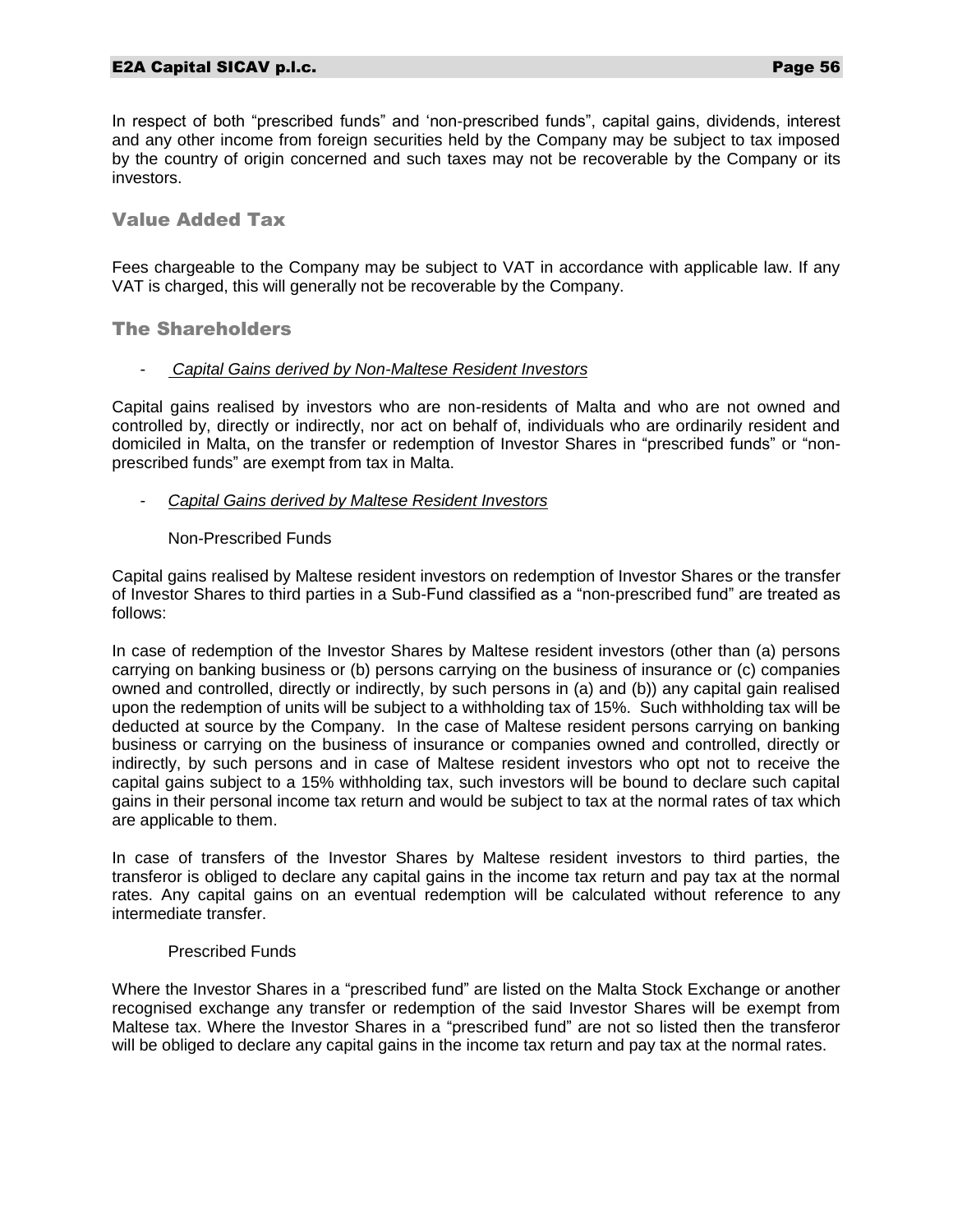#### - *Capital Gains on Switches*

Capital gains arising from the exchange of investor shares from one Sub-Fund to another Sub-Fund within the same Company are only taxable when the investor shares are eventually disposed of. Any gains or losses arising from the intermediary exchange of investor shares will be taken into account in the computation of any final taxable capital gains.

## - *Distributions by the Sub-Funds*

Distributions by the Sub-Funds (both "prescribed funds" and "non-prescribed funds") will be subject to a withholding tax is such distribution by the Sub-Fund is made out of what is known as the untaxed account and is made to:

- a. Maltese resident investors (other than Maltese resident companies), and
- b. non-Maltese resident investors (including non-resident companies) who are owned and controlled by, directly or indirectly, or who act on behalf of, individuals who are ordinarily resident and domiciled in Malta

The rate of withholding tax is 15% and such withholding tax will be deducted by the Company. Investors who receive dividends out of the Untaxed Account subject to the said 15% withholding tax are not required to declare such dividends in their Maltese income tax returns. However, such investors are entitled, depending on their personal circumstances, to declare such dividends in their income tax return and claim a credit of the 15% tax withheld.

The distribution of profits out of the untaxed account to persons (other than those mentioned in (a) and (b)) is not subject to withholding tax.

In view of the fact that a "non-prescribed fund" will likely receive foreign source income from its investments and such foreign source income will be exempt from Maltese tax in the hands of the said "non-prescribed fund", it is expected that such Sub-Fund will be allocating the majority of its profits to its untaxed account.

## Duty on Documents and Transfers

Redemptions of Investors Shares by the Company and transfers of Investor Shares to third parties are exempt from duty on documents and transfers in Malta, as the Company is a licensed collective investment scheme and will apply for a stamp duty exemption in terms of the applicable Maltese stamp duty legislation.

## FATCA Implementation in Malta

On 16 December 2013, the governments of Malta and the United States signed an agreement to "Improve International Tax Compliance and to Implement FATCA" (the "Inter-Governmental Agreement"). This agreement will significantly increase the amount of tax information automatically exchanged between Malta and the United States. It provides for the automatic reporting and exchange of information in relation to accounts held in Maltese "financial institutions" by U.S persons and the reciprocal exchange of information regarding U.S. financial accounts held by Maltese residents. One or more Sub-Funds may be subject to these rules.

The Inter-Governmental Agreement provides that Maltese financial institutions will report to the Malta Finance Ministry or its delegates in respect of U.S. account-holders and, in exchange, U.S. financial institutions will be required to report to the U.S. Secretary of the Treasury or his delegates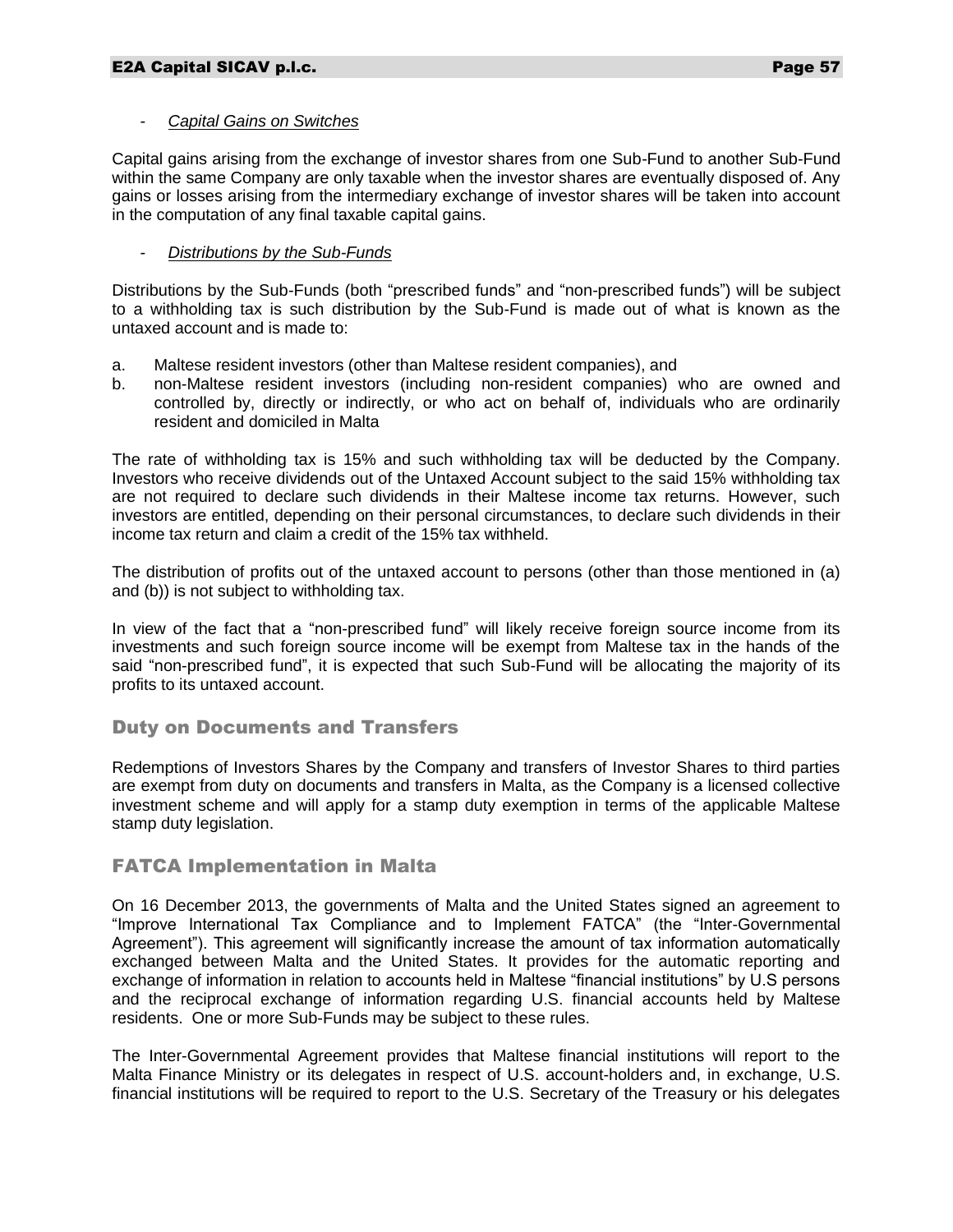in respect of any Malta-resident account-holders. The two tax authorities will then automatically exchange this information on an annual basis.

A Sub-Fund (and / or the Administrator) shall be entitled to require investors to provide any information regarding their tax status, identity or residency in order to satisfy any reporting requirements which a Sub-Fund may have as a result of the Inter-Governmental Agreement or any legislation issued in connection with the agreement and investors will be deemed, by their subscription for or holding of Shares to have authorised the automatic disclosure of such information by the issuer or any other person to the relevant tax authorities.

Other jurisdictions may enact legislation, regulations or official guidance which may result in further intergovernmental agreements with potentially similar reporting exchange of information and/or withholding obligations.

## Common Reporting Standards

The Organisation for Economic Co-operation and Development (OECD) has developed a new global standard for the automatic exchange of financial information between tax authorities (the "Common Reporting Standard"), which is similar to FATCA. Malta is a signatory jurisdiction to the Common Reporting Standard.

The European Union directive regarding the taxation of interest income (the "EU Savings Directive") has been repealed and was effectively replaced by EU Council Directive 2014/107/EU. EU Council Directive 2014/107/EU extends the scope of mandatory exchange of information between EU member states to financial account of information. This extension effectively incorporated the Common Reporting Standard in the EU Directives concerning automatic exchange of information.

The EU Council Directive 2014/107/EU and the Common Reporting Standard have been implemented in Maltese legislation through the publication of the Co-Operation with Other Jurisdictions on Tax Matters (Amendment) Regulations with effect from 1 January 2016 and the Inland Revenue has published guidelines in this respect.

The said requirements, may impose additional burdens and costs on the Company (or each Sub-Fund) and/or its Investors.

The Company (or each Sub-Fund) may require certain additional financial information from Investors and financial intermediaries acting on behalf of Investors to comply with its diligence and reporting obligations. If the Company (or each Sub-Fund) is unable to obtain the necessary information from Investors, it may take any steps necessary to avoid resulting sanctions, which may include (but are not limited to) compulsorily redeeming the relevant Investor.

## Financial Transaction Taxes

A number of jurisdictions have implemented, or are considering implementing, certain taxes on the sale, purchase or transfer of financial instruments (including derivatives), such taxes commonly known as the "Financial Transaction Tax" ("FTT"). Prospective investors should consult their own tax advisers in relation to the consequences of any FTT associated with subscribing, purchasing, holding and disposing of shares in Sub-Funds.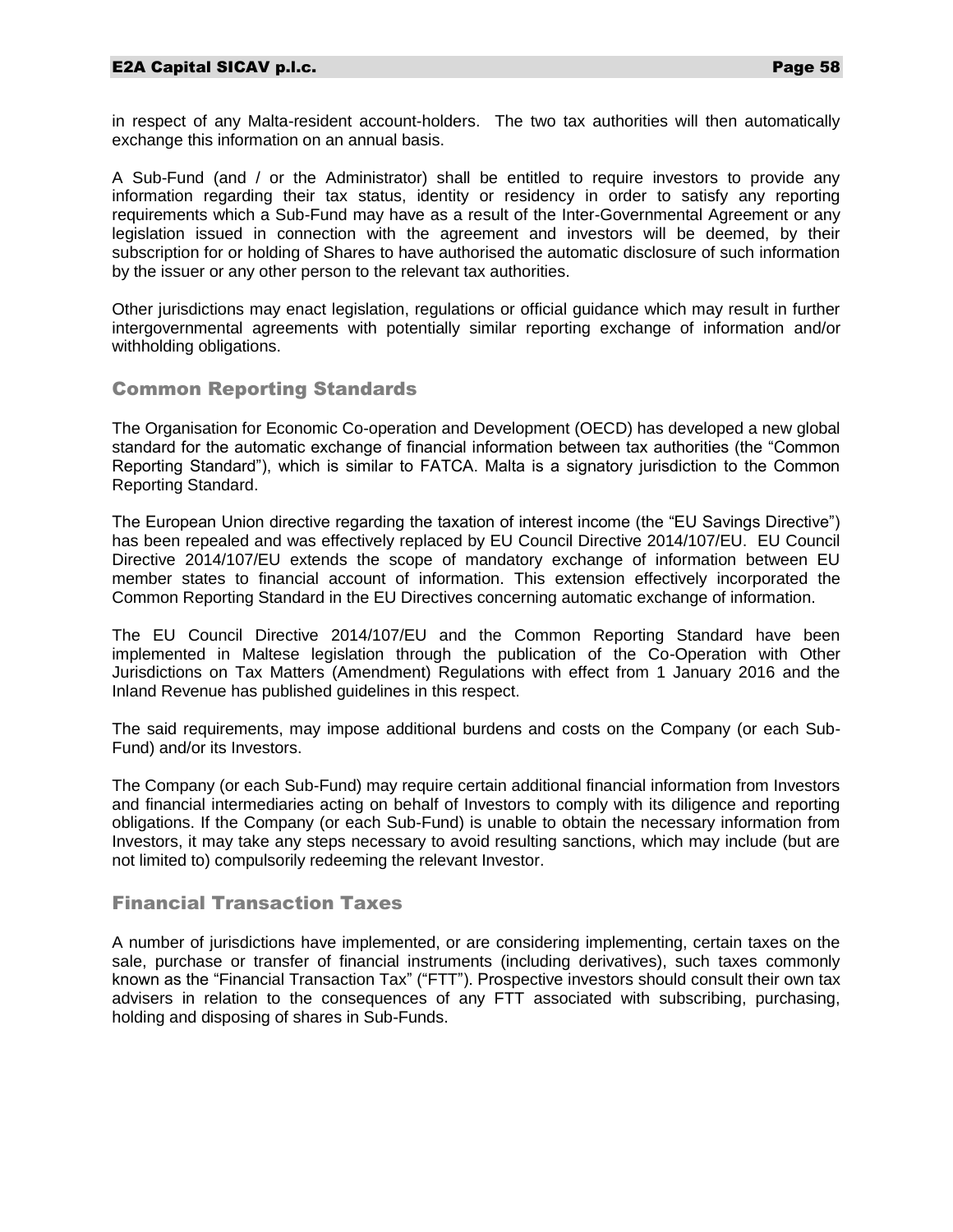Other Taxes

Prospective shareholders should consult their own counsel regarding tax laws and regulations of any other jurisdiction which may be applicable to them.

Potential investors should consult their own professional advisor on the possible tax implications of buying, holding, transferring or selling any of the Shares under the laws of their countries of citizenship, residence and domicile.

No warranty is given or implied regarding the applicability or interpretation of the tax laws in any jurisdiction.

**PROSPECTIVE SHAREHOLDERS SHOULD CONSULT THEIR OWN PROFESSIONAL TAX ADVISOR REGARDING THE TAX CONSEQUENCES OF AN INVESTMENT IN THE SHARES OF THE COMPANY TO THEM INDIVIDUALLY.**

**TAX CONSEQUENCES MAY VARY DEPENDING UPON THE PARTICULAR STATUS OF AN INVESTOR.**

**THE TAX AND OTHER MATTERS DESCRIBED IN THIS OFFERING MEMORANDUM DO NOT CONSTITUTE, AND SHOULD NOT BE CONSIDERED AS, LEGAL OR TAX ADVICE TO INVESTORS.**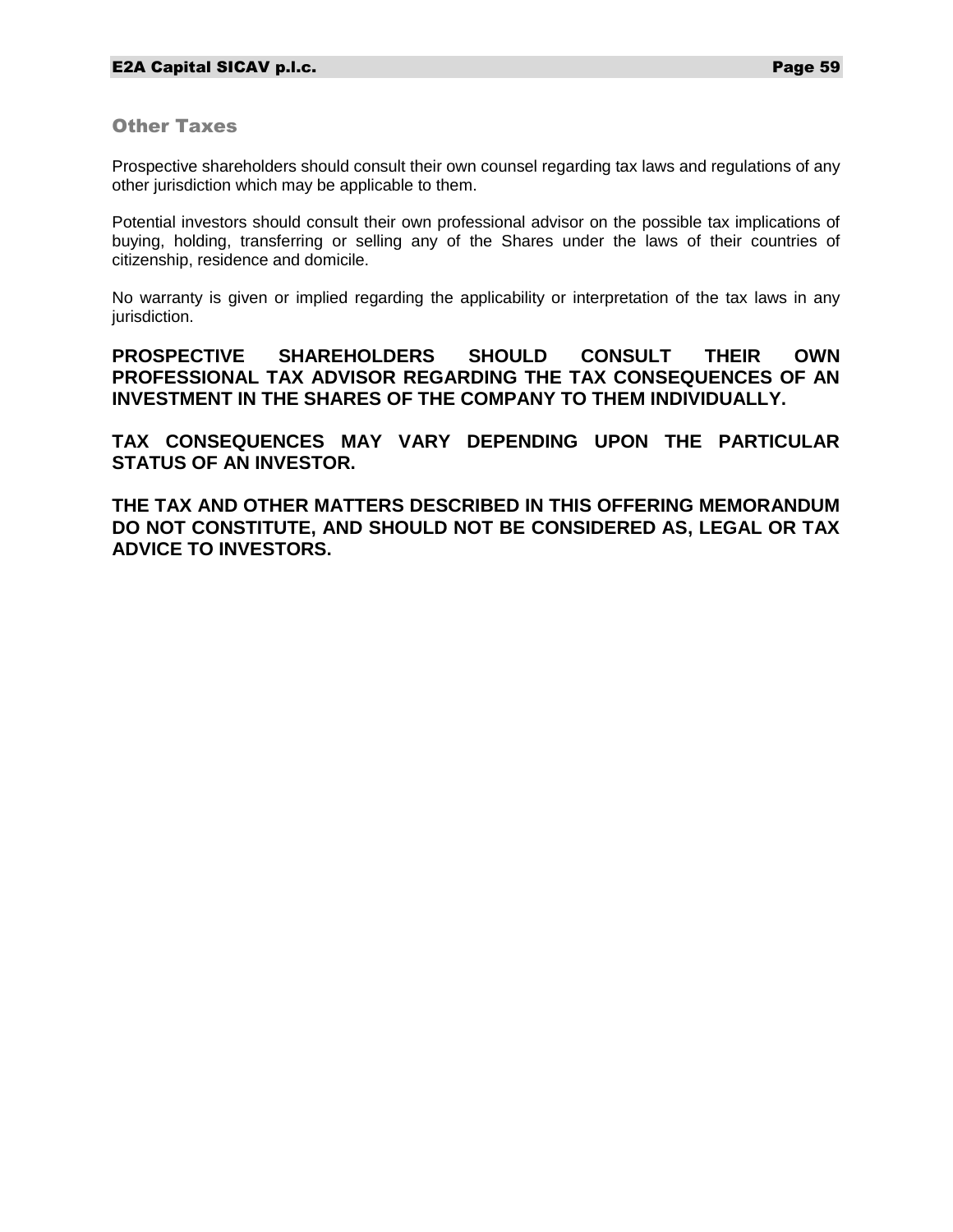## Section 14 | INDEMNITIES

The Company has agreed that with respect to any actions in which any of its Directors, Officers, employees and agents are a party, the Company shall indemnify and hold harmless such person against any loss, claim, damage, charge, liability or expense (including reasonable attorneys' and accountants' fees), judgements and amounts paid in settlement, provided such actions did not involve negligence/ gross negligence (as applicable), wilful default or fraud. Expenses may be paid by the Company in advance of the final disposition of such action if the indemnified person agrees to reimburse the Company in the event indemnification is not permitted. Details of the indemnities granted by the Company are set out in the agreement with the respective service provider.

The Company may purchase and maintain insurance in relation to the Directors against any liabilities asserted against them.

In addition, the Company has granted indemnities to the members of the Investment Committee, the Investment Manager, the Executing Broker and the Administrator and their respective directors, officers, employees and agents (including any Investment Advisors, Sub-Investment Managers and Investment Distributors) in respect of actions brought against them in their respective capacities provided that such actions did not involve negligence, wilful default or fraud.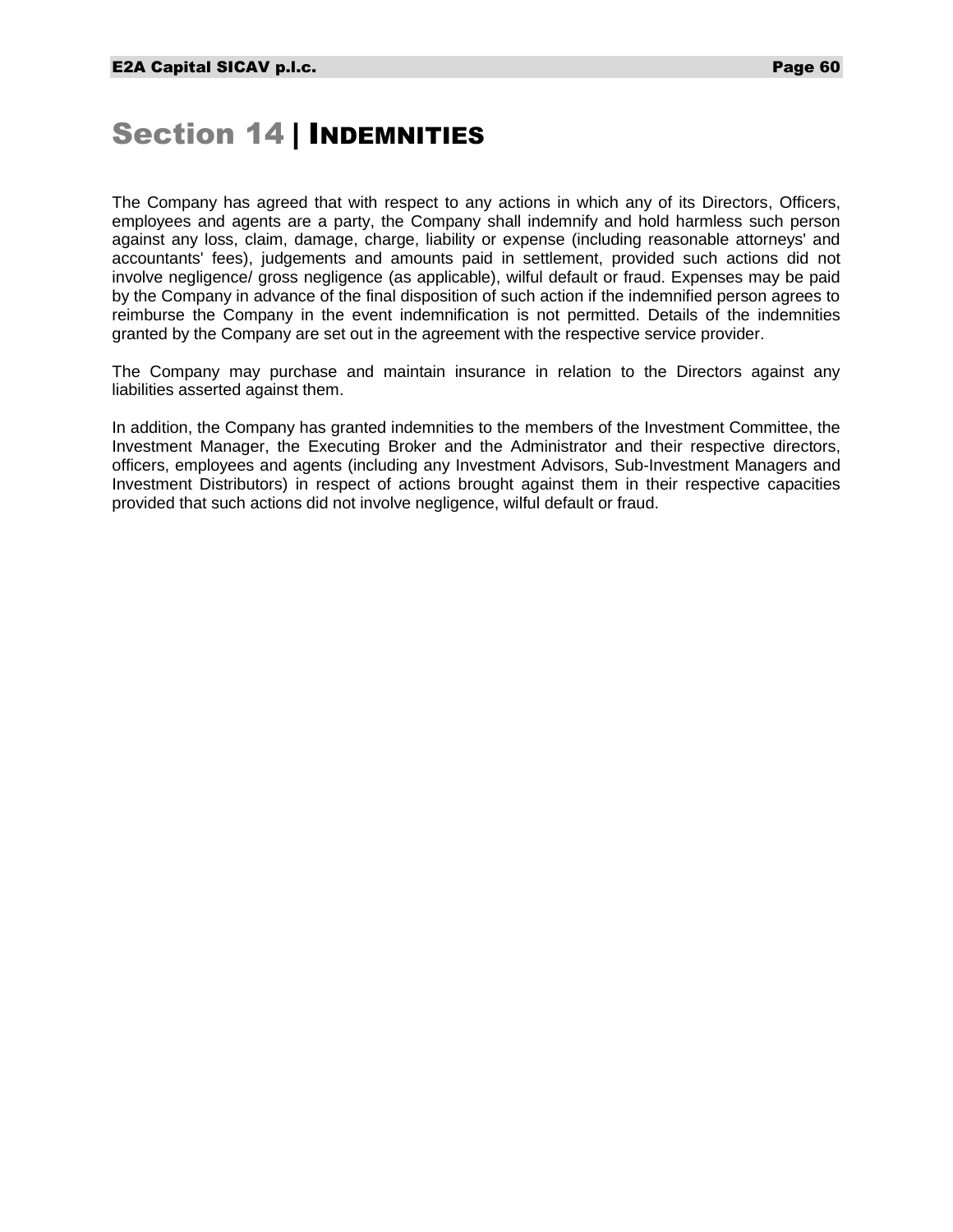# Section 15 | DETERMINATION OF NET ASSET VALUE

## NAV per Share

The NAV per Share will be determined by the Administrator, except when the determination of same has been suspended in accordance with the Memorandum and Articles, on each Valuation Day and is calculated to four (4) decimal figures by aggregating the value of the assets owned or contracted by the relevant Sub-Fund and attributable to the relevant class and deducting all of the liabilities of the Sub-Fund attributable to the relevant class (including accrued liabilities and such provisions and allowances for contingencies as the Administrator considers appropriate in respect of the costs and expenses payable by the Sub-Fund and attributable to the relevant class including any accrued performance fees) and dividing such sum by the number of Investor Shares of the relevant class as may be outstanding at the close of business on that Valuation Day.

The Administrator shall not be responsible for any error in calculating the value of assets except in case of fraud, wilful default or negligence, and no adjustment shall be made to the values of any assets unless the valuation error exceeds 0.5% (half a percentage point) of the NAV in which case it shall be adjusted.

## Calculation of NAV and valuation of assets

In general, the assets of the Sub-Funds will be valued as follows:

- (a) The value of any investment which is quoted, listed or normally dealt in on a market shall be calculated by reference to the price appearing to the Company to be the last available bid price if bid and asked prices are available (or if bid and asked prices are not available, the closing price) on the market on which the investment is quoted, listed or ordinarily dealt in for such amount of such investment as the Company may consider in the circumstances to provide a fair criterion, provided that:
	- (i) if an investment is quoted, listed or normally dealt in on more than one market, the Company shall adopt the last available bid price or, as the case may be, the closing price, on the market which in their opinion provides the principal market for such investment; and
	- (ii) in the case of an investment which is quoted, listed or normally dealt in on a market but in respect of which for any reason, prices on that market may not be available at any relevant time, the value therefore shall be certified by a person firm or association making a market in such investment and qualified, in the opinion of the Company, to provide such a certificate in accordance with the principles for the appointment of independent valuers as referred to at the end this Section; and
	- (iii) there shall be taken into account interest on interest bearing investments up to the relevant Valuation Day.
- (b) The value of any investment, which is not quoted, listed or normally dealt in on a market shall be the value thereof ascertained by the Company in good faith. For this purpose: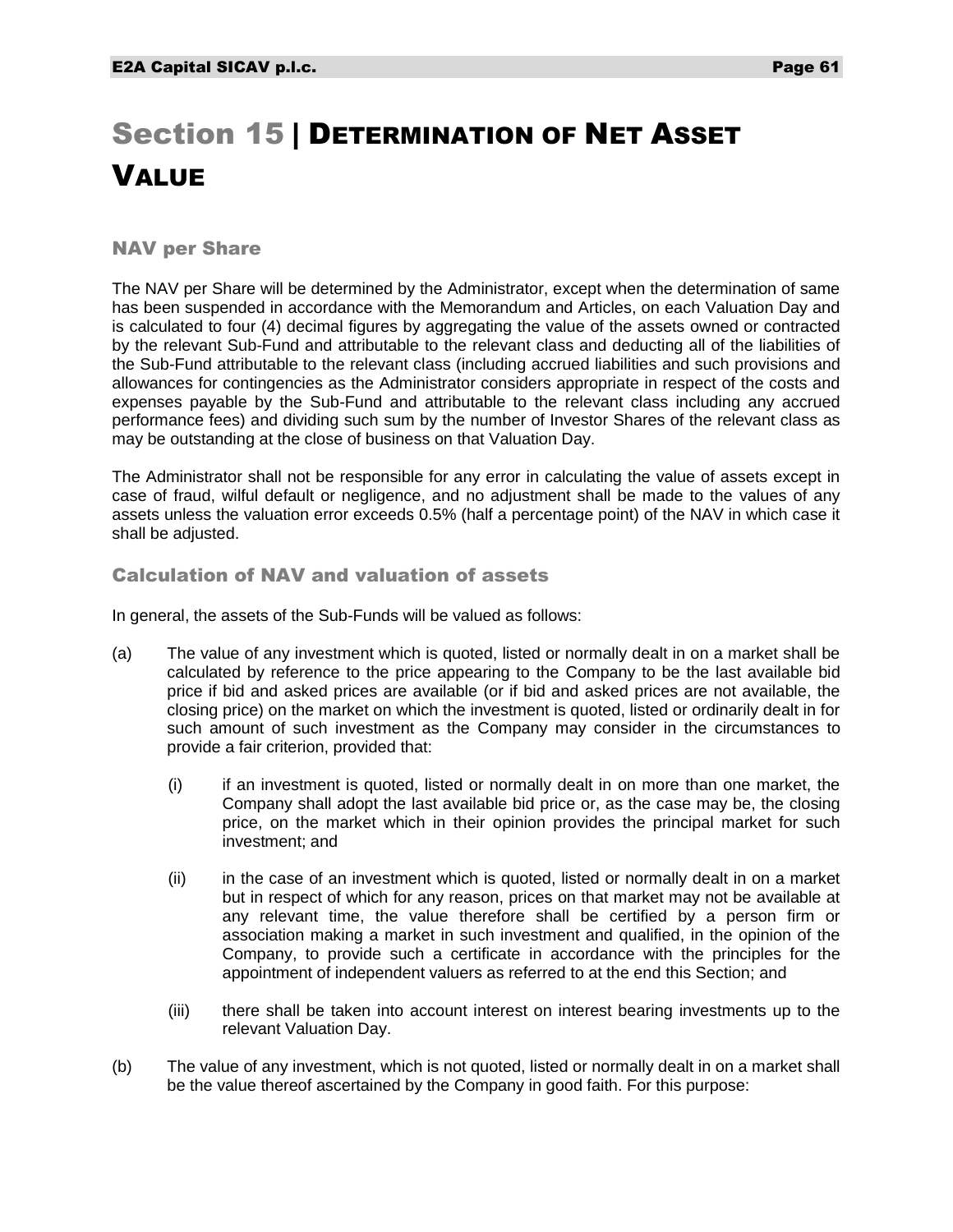- (i) the initial value of such investment shall be the amount expended in the acquisition thereof (including the amount of the stamp duties, commissions and other expenses incurred in the acquisition thereof and the vesting thereof in the Sub-Fund);
- (ii) there shall be taken into account interest on interest bearing investments up to the relevant Valuation Day;
- (iii) in valuing such investments the Company may consider, inter alia, the fundamental analytical data relating to the investments, the nature and duration of restrictions on disposition of the investments and the forces, which influence the market in which the investments are purchased and sold; and
- (iv) in the case of an investment which the Company is for any reason unable to obtain a reliable valuation, any valuation shall be certified by a person firm or association making a market in such investment and qualified, in the opinion of the Company, to provide such a certificate in accordance with the principles for the appointment of independent valuers as referred to at the end this Section.
- (c) The value of any future contracts, index futures contracts and options which are dealt in on a market shall be calculated by reference to the price appearing to the Company to be the settlement price as determined by the market in question provided that where it is not the practice of the relevant market to quote a settlement price or if such settlement price is not available for any reason, such value shall be calculated in such manner as the Company shall determine;
- (d) On each Valuation Day, the value of any investment vehicle in which a Sub-Fund is invested will be the final net asset value ("Final NAV") reported by the fund manager or administrator of the investment vehicle on the Valuation Day or, if not available, the most recent estimated net asset value based on preliminary returns reported by such fund manager or administrator ("Estimated NAV"). All values assigned to securities and other assets and liabilities by the relevant party shall be final and conclusive as to all holders of the Investor Shares in the Sub-Fund. The NAV per Share will be based on Estimated NAV when Final NAV is unavailable. The Company will obtain confirmation from the managers or administrators of the investment vehicle in which the Sub-Fund invests regarding their net asset value calculations (whether they are supplying Estimated or Final NAV) prior to the determination of the NAV per Share. Once the NAV per Share has been finalised as of any Valuation Day, whether or not based on Estimated NAV, no adjustments or restatements of such NAV per Share will be performed, even if the Final NAV for particular assets differs from the Estimated NAV used to value such assets. Thus, in the event that there is a difference between Estimated NAV and Final NAV, any necessary adjustments will affect, and be reflected in, the NAV per Share reported in subsequent periods only. Accordingly, any purchase or redemption of Investor Shares will be at NAV per Share as of the Valuation Day coinciding with or immediately preceding the relevant Dealing Day. If there is ultimately a difference between the Estimated NAV and the Final NAV for particular assets that results in an adjustment of NAV after the Dealing Day, the Company will not make any adjustment to the dealing price;
- (e) Currency and futures forwards and currency and futures options shall be valued at bid or offer values (as appropriate) in accordance with procedures determined by the Company, as at such time on the Valuation Day as shall be determined by the Company;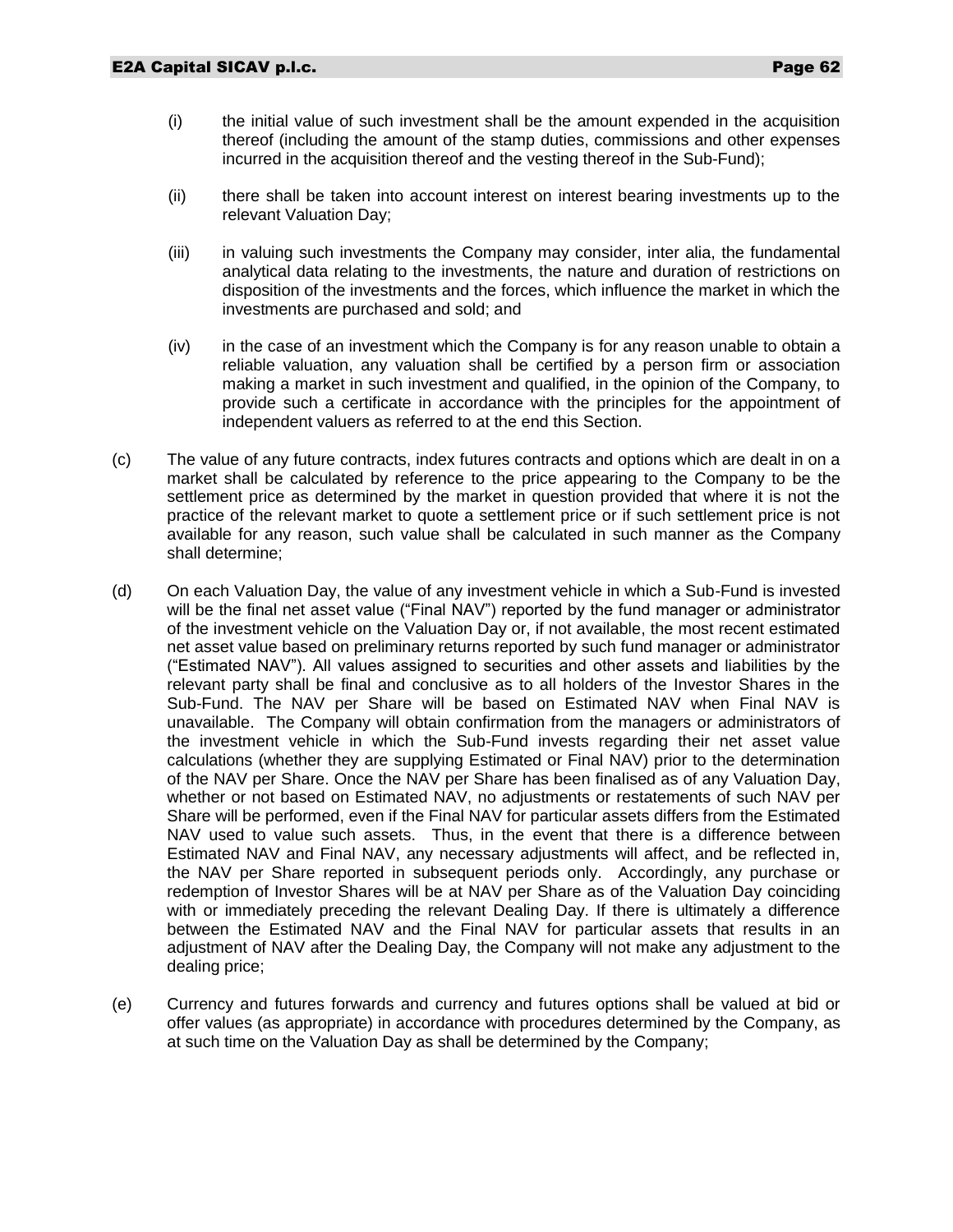- (f) Certificates of deposit acquired at their nominal value plus accrued interest (if any) shall be valued at cost plus accrued interest from the date of acquisition on the nominal value at the coupon rate;
- (g) Certificates of deposit acquired at a discount or premium on the sum of the nominal value and accrued interest at the date of acquisition shall be valued at their cost plus accrued interest from the date of acquisition on the nominal value at the coupon rate, and adjusted by an amount equal to the discount or premium at which they were acquired divided by the number of days unexpired at the date of acquisition and multiplied by the number of days elapsed from the date of acquisition to the relevant Valuation Day;
- (h) Interest bearing securities shall be valued at cost plus accrued interest from the date of acquisition and adjusted by an amount equal to any discount or premium on the sum of the nominal value and accrued interest at the date of acquisition divided by the number of days unexpired at the date of acquisition and multiplied by the number of days elapsed from the date of acquisition to the relevant Valuation Day;
- (i) In the case of any security or other property which in the opinion of the Company it would not be appropriate to value as above provided, the value thereof shall be determined in such manner as the Company shall from time to time determine;
- (j) In the case of any asset realised or contracted to be realised at a known value the net proceeds, discounted at a rate considered appropriate by the Company of such realisation shall be taken into account in lieu of any other method of determining the value of the asset concerned;
- (k) The value of any such securities or other assets listed above shall be determined having regard to the full amount of any currency premium or discount which may be relevant.

Prospective investors should be aware that situations involving uncertainties as to the valuation of investment vehicles may occur and could have an adverse effect on a Sub-Fund's net assets. Absent bad faith or manifest error, the NAV per Share as determined by the Administrator is conclusive and binding on all Shareholders.

The Company may, in respect of certain assets, appoint an independent valuer to value such assets. The independent valuer shall be: (a) independent from the Company, its officials, or any service provider to the Company; (b) of good standing with recognised and relevant qualifications and an authorised member of a Recognised Professional Body; and (c) appointed by the Directors in consultation with the Auditors.

## Suspension of Calculation of Net Asset Value

The Company may suspend the calculation of the NAV per Share of any Sub-Fund, whereupon the issue and redemption of Investor Shares of that Sub-Fund will be suspended, under any one or more of the following circumstances:

- (a) a closure of or suspension of trading on any market on which any assets of that Sub-Fund are traded; or
- (b) a breakdown occurs in any of the means normally employed by the Administrator or Investment Manager to ascertain the value of the assets of that Sub-Fund or when for any other reason the value of the assets of that Sub-Fund cannot reasonably be ascertained; or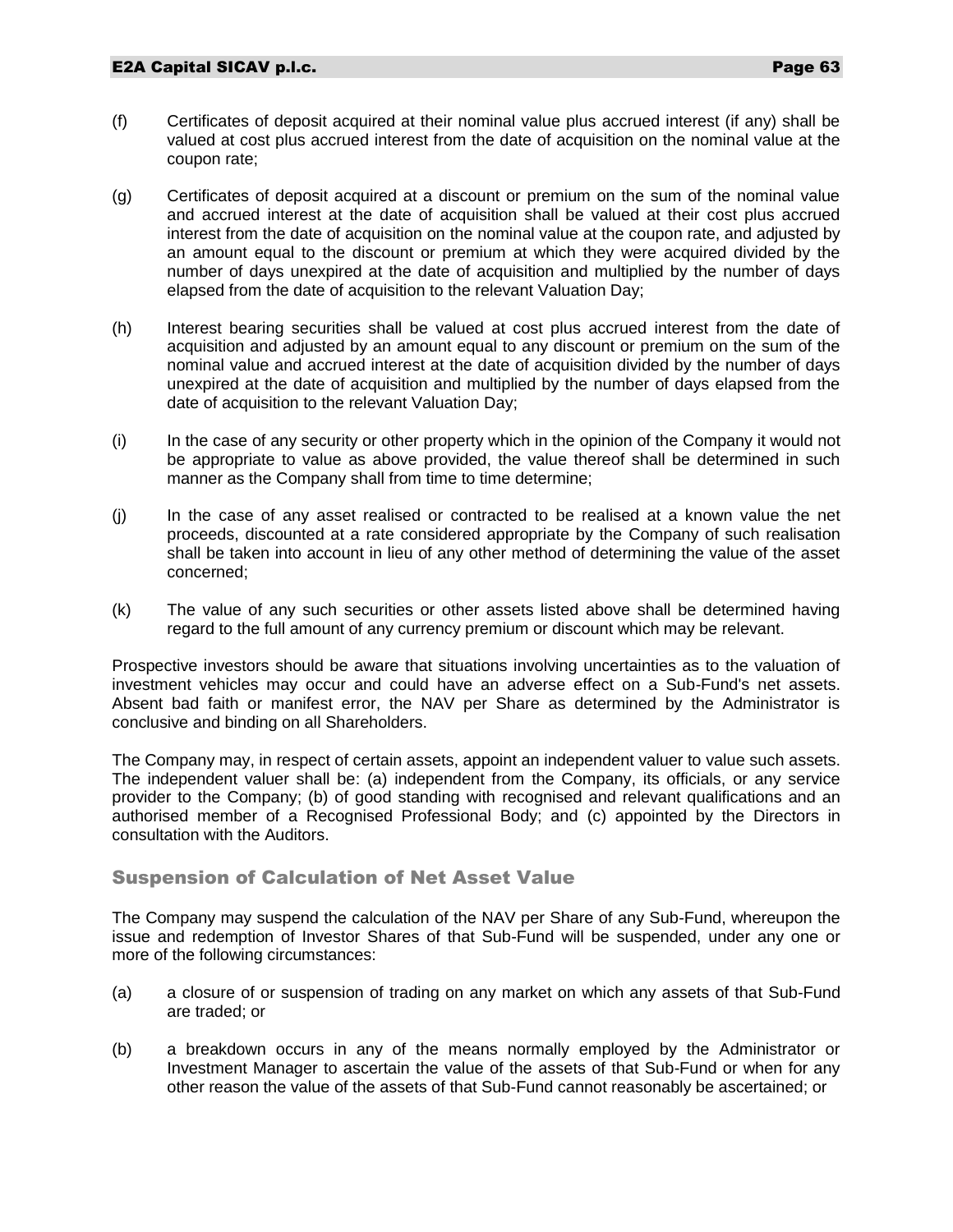- (c) circumstances exist as a result of which in the opinion of the Investment Manager in consultation with the Directors it is not reasonably practicable for the Sub-Fund to realise any investments or other assets owned or contracted for which together constitute a material proportion of the overall assets of that Sub-Fund; or
- (d) for any other reason that the Investment Manager in consultation with the Directors in their discretion deem is in the best interests of the Sub-Fund.

In determining the NAV per Share, the Administrator will follow the valuation policies and procedures adopted by the Company as set out above. For the purpose of calculating the NAV per Share, the Administrator shall, and shall be entitled to, rely on, and will not be responsible for the accuracy of, financial data furnished to it by the Executing Broker or the Investment Manager. The Administrator may also use and rely on industry standard financial models in pricing any of a Sub-Fund's securities or other assets. If and to the extent that the Investment Manager is responsible for or otherwise involved in the pricing of any of a Sub-Fund's securities or other assets, the Administrator may accept, use and rely on such prices in determining the NAV per Share and shall not be liable to the Company, any investor in the Company, the Directors, the Investment Manager or any other person in so doing. The Administrator is not required and is under no obligation to value underlying assets in calculating the Net Asset Value and/or verify pricing information. Accordingly, in calculating the Net Asset Value, the Administrator shall rely in absolute terms upon the Company, its delegates or the relevant service providers for the purpose of providing the valuation of the underlying assets. The Administrator shall have the right to request the Directors to confirm the sources used for the valuation of the underlying assets.

**Additional conditions or methodologies relating to the calculation of the NAV of any particular Sub-Fund (including any class thereof) will, if applicable, be found in the relative Offering Supplement.**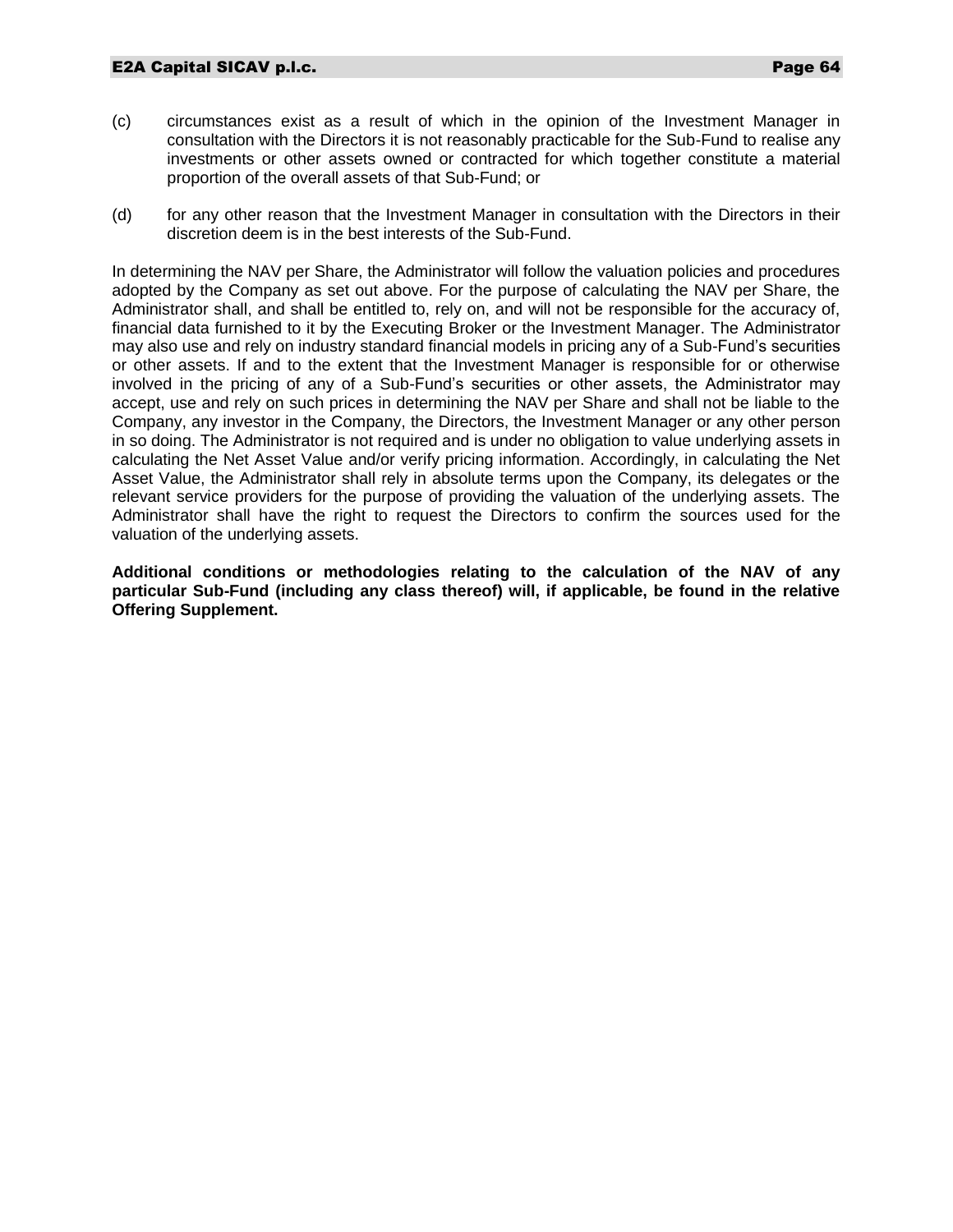## Section 16 | GENERAL INFORMATION

## Dividend Policy

Except where otherwise stated in the Offering Supplement of any particular Sub-Fund, it is not envisaged that any income or gains will be distributed by the Company to its Shareholders. The Company will accumulate all income received from its investments, which income will be reflected in the NAV per Share.

## Amendments to the Offering Memorandum and Offering Supplements

This Offering Memorandum and the Offering Supplements issued by the Company in respect of its Sub-Funds may be amended or supplemented at any time as determined by the Directors in their sole discretion for the purpose of: (i) clarifying any inaccuracy or ambiguity or reconciling any inconsistency in its provisions, or as between the provisions of this Offering Memorandum and/or any Offering Supplements and/or the provisions of the Memorandum and Articles, or to make any other provisions with respect to matters or questions arising under this Offering Memorandum and the Offering Supplements which are not inconsistent with the provisions of the Memorandum and Articles; (ii) deleting or adding any provision required to be deleted or added by the MFSA or any other governmental agency or official or in order to comply with any law, rule or regulation applicable to the Company or any of its service providers; (iii) reflecting a change of location of the principal place of business of the Company or its service providers, (iv) reflecting and describing an amendment to the terms of any agreement entered into by the Company and described herein, or reflecting and describing the terms of any new agreement entered into by the Company following the date of this Offering Memorandum or any Offering Supplement; (v) making provision for the offer of a new class of Investor Shares in an existing Sub-Fund; (vi) changing this Offering Memorandum and/or any Offering Supplements in any manner that does not, in the opinion of the Board of Directors, adversely affect the Shareholders in any material respect or that is required or contemplated by the provisions of the Memorandum and Articles or by any provision of this Offering Memorandum and/or Offering Supplements; or (vii) making any other amendment similar to the foregoing that the Directors determine to be in the best interests of the Company (provided always that such amendment does not conflict with the terms of the Memorandum and Articles).

Investors should note that, unless otherwise provided in this Offering Memorandum or relevant Offering Supplements for any specific cases or events, by subscribing for Investor Shares they accept that the terms of this Offering Memorandum and the Offering Supplements may be amended by the Board of Directors in accordance with the foregoing criteria without any advance notification to, or consent of, the Shareholders and that any amendments to this Offering Memorandum and/or the Offering Supplements effected by the Board of Directors in accordance with the foregoing criteria will be notified to the Shareholders following the adoption thereof.

## Annual Reports

The Accounting Reference Date adopted by the Company is the 31<sup>st</sup> December of each year. The first Accounting Period commenced on the date of registration of the Company and shall end on  $31<sup>st</sup>$ December 2014.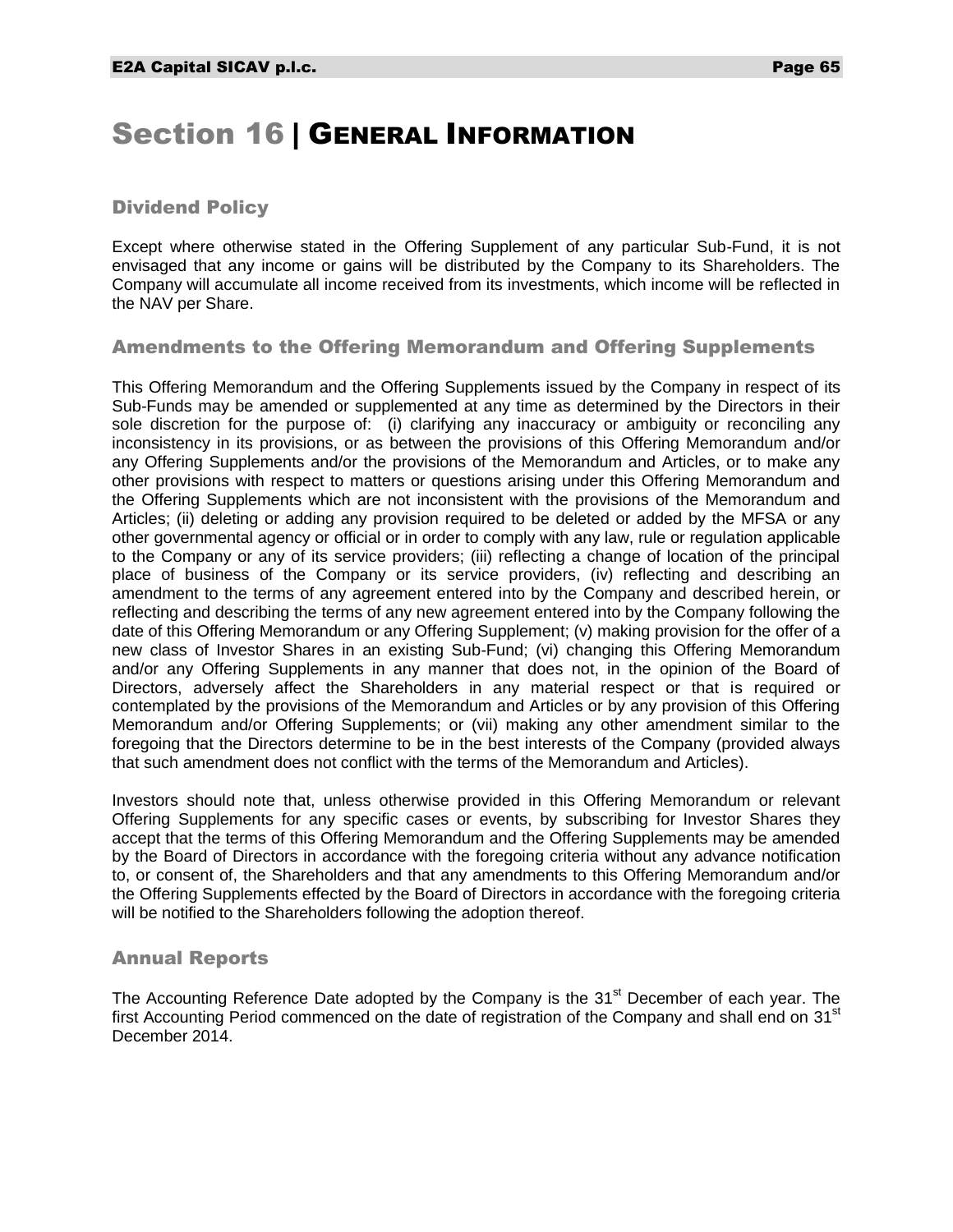#### E2A Capital SICAV p.l.c. Page 66

The financial statements of the Company are prepared in accordance with International Financial Reporting Standards and are audited annually at the Company's expense by an independent firm of auditors.

Copies of the audited yearly reports are normally mailed to registered Shareholders and to the MFSA within a maximum period of six (6) months from the financial year end.

#### Evidence of Ownership of Investor Shares

Ownership of Investor Shares in the Company shall be evidenced by book entries in registers maintained by the Administrator and Investor Shares shall not, unless specifically requested by the Subscriber, be certificated. Pledges of Investor Shares shall be notified to the Administrator and shall also be evidenced in the same manner.

#### Information, Reporting and Side Arrangements

The Company may enter into separate agreements with certain Shareholders, including, without limitation, those deemed to involve a significant or strategic relationship, granting such Shareholders access to additional information and reporting which information and reporting other Shareholders will not receive. Such information and reporting may provide the recipient greater insights into the Company and the Sub-Fund's activities than is included in standard reports to Shareholders, thereby enhancing the recipient's ability to make investment decisions with respect to the Company and the Sub-Funds and with respect to the investment of its own assets.

The Company may not, and is not required to, provide the same type or level of disclosure regarding such information to all Shareholders. Accordingly, certain Shareholders may invest on terms that provide access to information that is not generally available to other Shareholders and, as a result, may be able to act on such additional information (e.g., request redemptions) that other Shareholders do not receive.

The Directors may in their absolute discretion agree to provide certain strategic investors in the Company with information about the Sub-Funds and its investments which is not available to investors generally.

## Soft Dollar Arrangements

The Investment Manager may at its sole discretion, use certain brokers with which they have negotiated terms and conditions and commission rates.

The Investment Manager may also effect transactions or arrange for the effecting of transactions through brokers with whom they have soft dollar agreements. The benefits provided under such agreements will assist the Investment Manager in the provision of services to the Company and to other third parties. Specifically, the Investment Manager may agree that a broker shall be paid a commission in excess of the amount another broker would have charged for effecting such transactions so long as, in the good faith judgement of the Investment Manager, the amount of the commission is reasonable in relation to the value of the brokerage and other services provided or paid for by such broker. Such services, which may take the form of research, analysis and advisory services, market price services, electronic trade confirmation systems, third party electronic dealing or quotation systems, computer hardware associated with specialised computer software or research services may be used by the Investment Manager in connection with transactions in which the Company will not participate. The Investment Manager will only effect a transaction, with any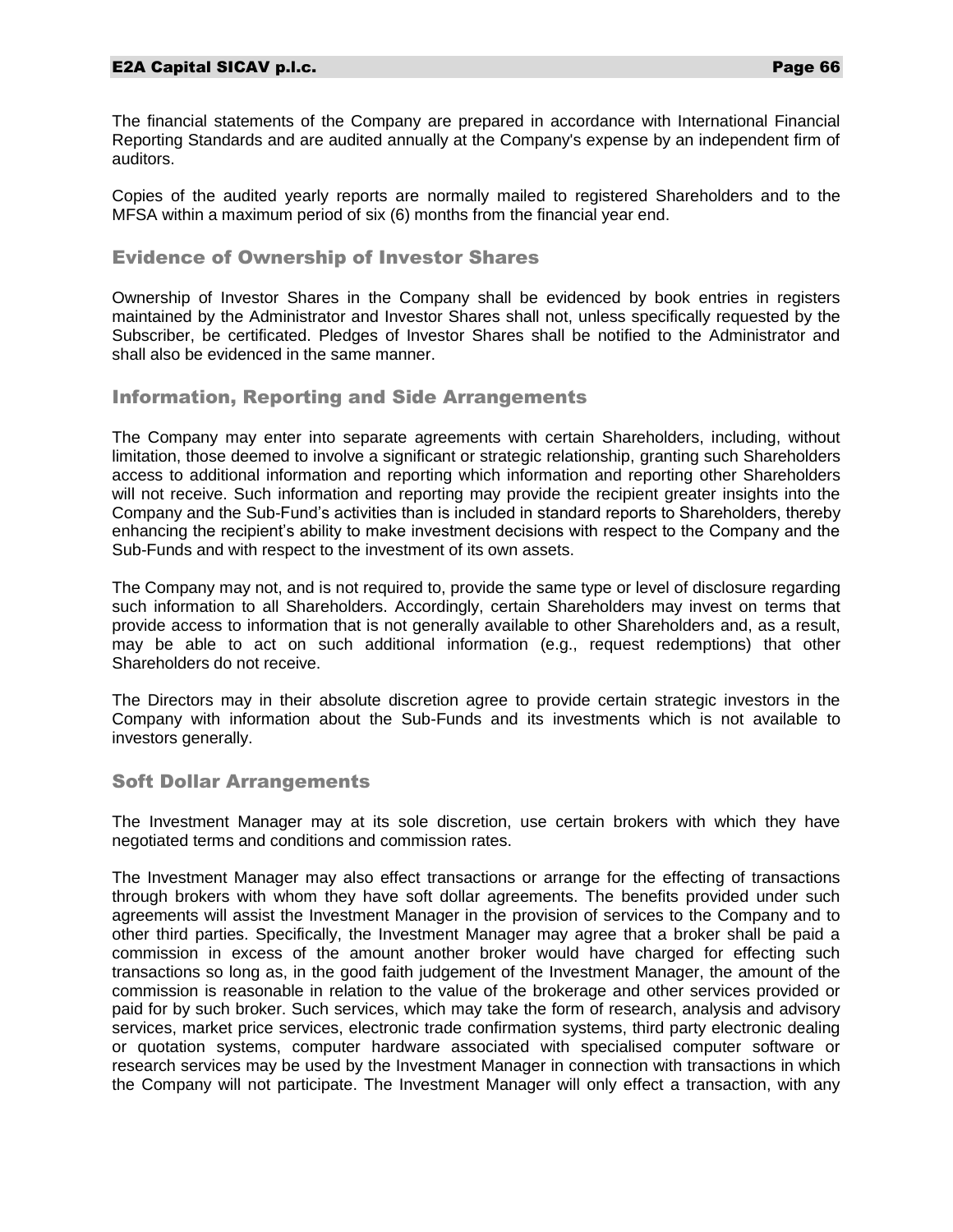person pursuant to a commission based agreement or a soft dollar arrangement, which is in the best interest of the Company.

#### Material contracts

The following contracts have been entered into by the Company, as the case may be, prior to the date of this Offering Memorandum and are, or may be, material:

- (A) An Investment Management Agreement dated 22<sup>nd</sup> December, 2014, between: (1) the Company; and (2) the Investment Manager whereby, subject to the control of and review by the Directors, the Company has delegated the task of the day-to-day portfolio and risk management of the Company and the Sub-Funds to the Investment Manager, who has undertaken to do perform such functions in accordance with the general directions of Investment Committee and the relevant investment objectives, strategies and restrictions established in the Offering Memorandum of the Company and the Sub-Funds. The Investment Management Agreement will continue in force until terminated by any party on 90 days' notice in writing to the other parties. It may be terminated forthwith by any party on immediate written notice if another party commits any material breach of its obligations and fails to remedy the breach within 30 days of receipt of written notice requiring the same, or if another party is dissolved or otherwise enters into insolvency proceedings. The Investment Manager will not be liable for any losses suffered by the Company or the Sub-Funds in connection with the performance or non-performance by it of its obligations and duties under the Investment Management Agreement in the absence of fraud, wilful default or gross negligence on the part of the Investment Manager. The Company has agreed to indemnify the Investment Manager against all losses incurred by it in the performance of its functions or services under the Investment Management Agreement other than liabilities arising out of the fraud, wilful default or gross negligence on the part of the Investment Manager in the performance or nonperformance of its obligations and duties.
- (B) An Administration Agreement dated  $22^{nd}$  December, 2014, between: (1) the Company; and (2) the Administrator pursuant to which the Company has appointed the Administrator to provide certain administration, accounting, registration, transfer agency and related services to the Company and the Sub-Funds. The Administrator is entitled to be indemnified by the Company, in respect of its relevant Sub-Funds, against all liabilities, damages, loss, claims and expenses (including without limitation legal fees on a full indemnity basis and amounts reasonably paid in settlement) arising out of any claims asserted or threatened against the Administrator (other than those as a direct result of the Administrator's own gross negligence, fraud, wilful misconduct or, reckless or wilful disregard of its duties) in performing its obligations or duties. The Administration Agreement is entered into for a fixed period until  $31<sup>st</sup>$  December, 2015. Following this period, the Administration Agreement may be terminated by either party upon not less than 90 days' prior written notice (or such other shorter period as the parties may agree). In all cases including during the Initial Date, the Administration Agreement may be terminated without notice in the case of material breaches, liquidation of a party, breach of representations and warranties and/or if it ceases to be lawful for the Administrator to continue to provide its services.

## Additional Information

The Company intends that all prospective investors be given access to information appropriate for their consideration in determining whether to invest in the Company and its Sub-Funds. Accordingly, prospective investors may communicate in this regard with the Company and/or the Investment Manager.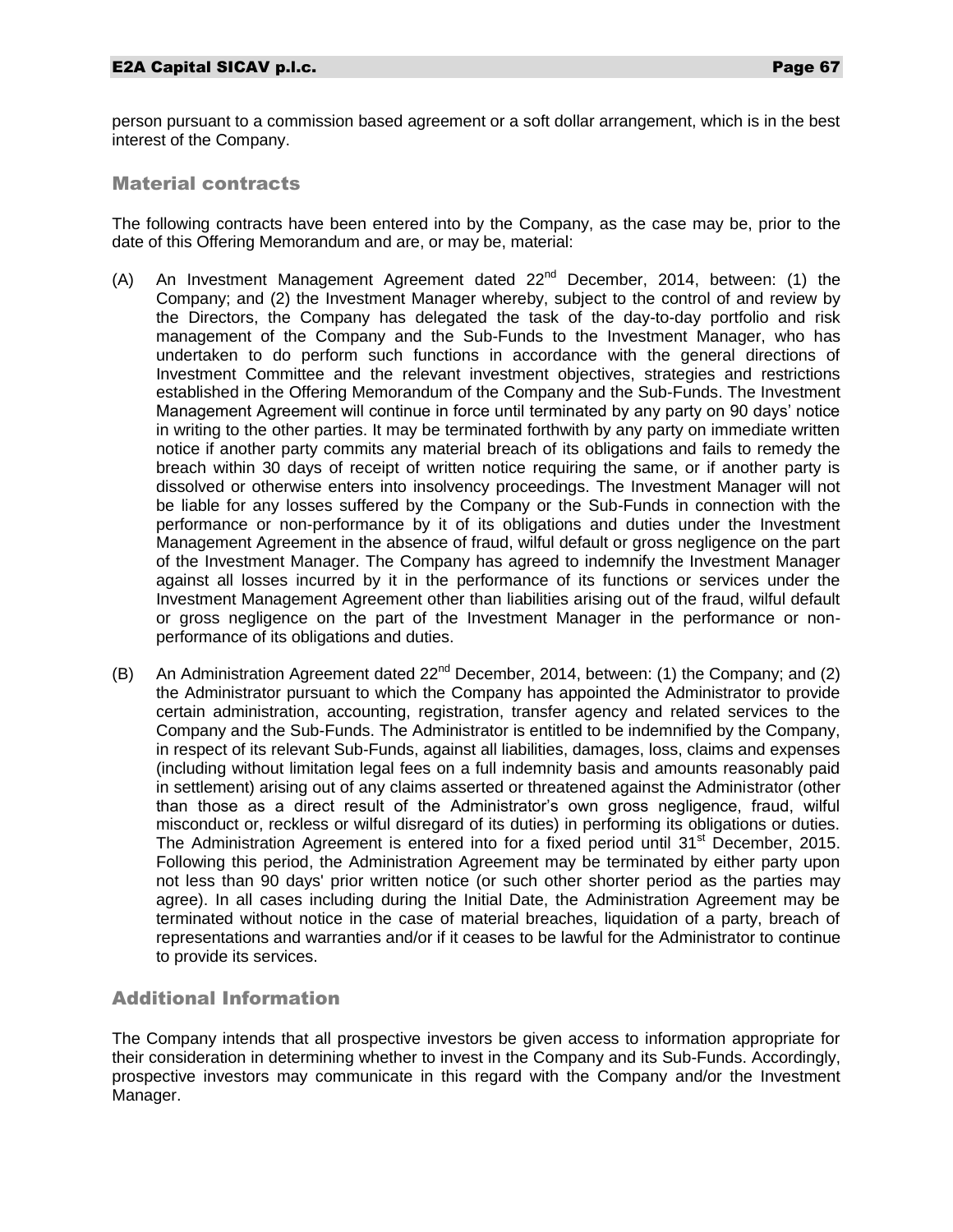Copies of the following documents will be available for inspection by prospective investors (and Shareholders) or their representatives at the registered office of the Company, or at the offices of the Administrator:

- the Memorandum and Articles, and the certificate of incorporation of the Company;
- the collective investment scheme licence issued in respect of a Sub-Fund;
- the latest Offering Memorandum and Offering Supplement of the Sub-Funds;
- the Investment Management agreement;
- any executing brokerage Agreement
- the Administration Agreement
- the ISAct
- $-$  the audited financial statements of the Company, when available
- the memorandum and articles of association, and certificate of incorporation of any underlying special purpose vehicle
- the audited financial statements of any underlying special purpose vehicle, when available.

In addition to the documents referred to above, certain additional documents may be made available to prospective investors upon written request. The Company or its representatives will also answer enquiries from prospective investors concerning matters relating to a Sub-Fund. Prospective investors will be afforded the opportunity to obtain additional information (to the extent that the Company possesses such information or can acquire it without unreasonable effort or expense) necessary to verify the accuracy of any representation or information set forth in this document.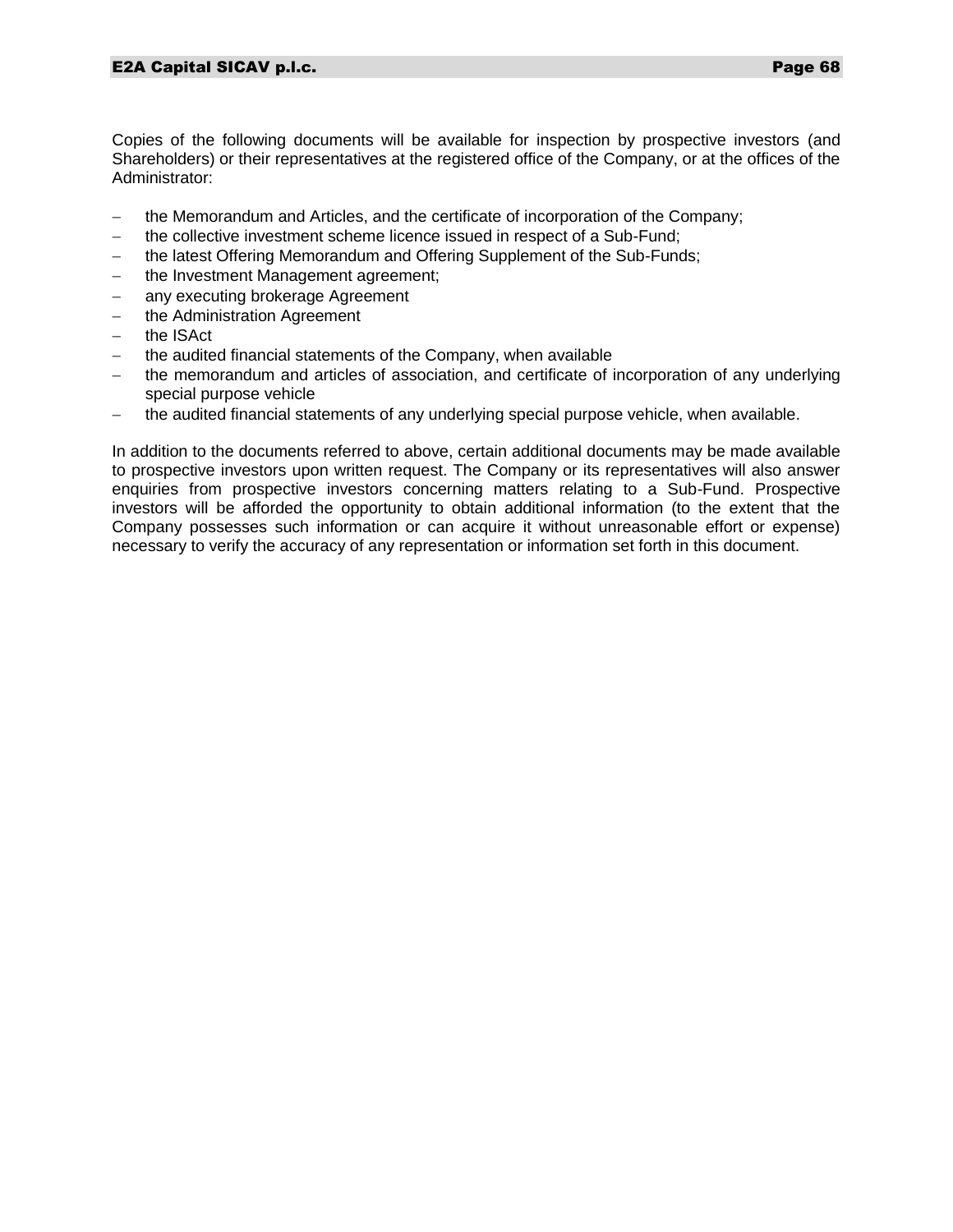## Section 17 | UNDERTAKINGS AND WARRANTIES

Subscribers should take notice that by completing and executing the Subscription Agreement and the Qualifying Investor Declaration Form, the Subscriber is entering into the following undertakings and giving the following warranties specified herein below:

- (a) The Subscriber irrevocably subscribes for the Investor Shares as specified in the Subscription Agreement, as may be determined in accordance with the Memorandum and Articles at the Initial Offering Price or, if the subscription is made after the Closing Date, at the prevailing Offering Price on the next Subscription Day following acceptance of the application by the Company. The Subscriber understands that fractional shares may be issued up to four (4) decimal places.
- (b) The Subscriber acknowledges that Investor Shares will be issued on the next Subscription Day following receipt of both the Subscription Agreement and the subscription monies in cleared funds, the former of which must be received by the Company at the office of the Administrator and the latter of which must be received by the Company in acceptable form, no later than the Closing Date and thereafter no later than one Business Day prior to the close of business on the relevant Subscription Day.
- (c) The Subscriber agrees that subscriptions and redemptions made in currencies other than the Base Currency of the relevant class of Investor Shares will be sold or purchased on behalf of the Company by the Investment Manager at the current market rate for the said designated currency and Investor Shares will be issued, or payment of redemption proceeds will be made, to the value of the said designated currency proceeds and the Subscriber accepts the exchange risk and costs relating to that transaction.
- (d) The Subscriber acknowledges and confirms receipt of, and that he has read, is familiar with and understands this Offering Memorandum and the Offering Supplement of the relevant Sub-Fund.
- (e) The Subscriber recognises that an investment in the Company involves a high degree of risk and has taken full cognisance of and understands all of the risk factors related to the purchase of Investor Shares, including but not limited to those set forth in this Offering Memorandum under "Section 3 | Risk Factors" and such other risk factors that may be set out in the Offering Supplement of the relevant Sub-Fund. In evaluating the suitability of an investment in the Company the Subscriber has not relied upon any representations or other information (whether oral or written) other than as set forth herein.
- (f) The Subscriber has taken the advice of professional advisors who have sufficient knowledge and experience in financial and business matters to be capable of evaluating the merits and risks of this investment and the Subscriber is fully capable of assessing and bearing the risks involved in the Subscriber's own right or with the benefit of such professional advice received.
- (g) The Subscriber acknowledges the Minimum Initial Subscription, Minimum Holding, Minimum Additional Subscription, Minimum Redemption and other minimum restrictions as outlined herein.
- (h) The Subscriber warrants that it is eligible to be treated as a Qualifying Investor.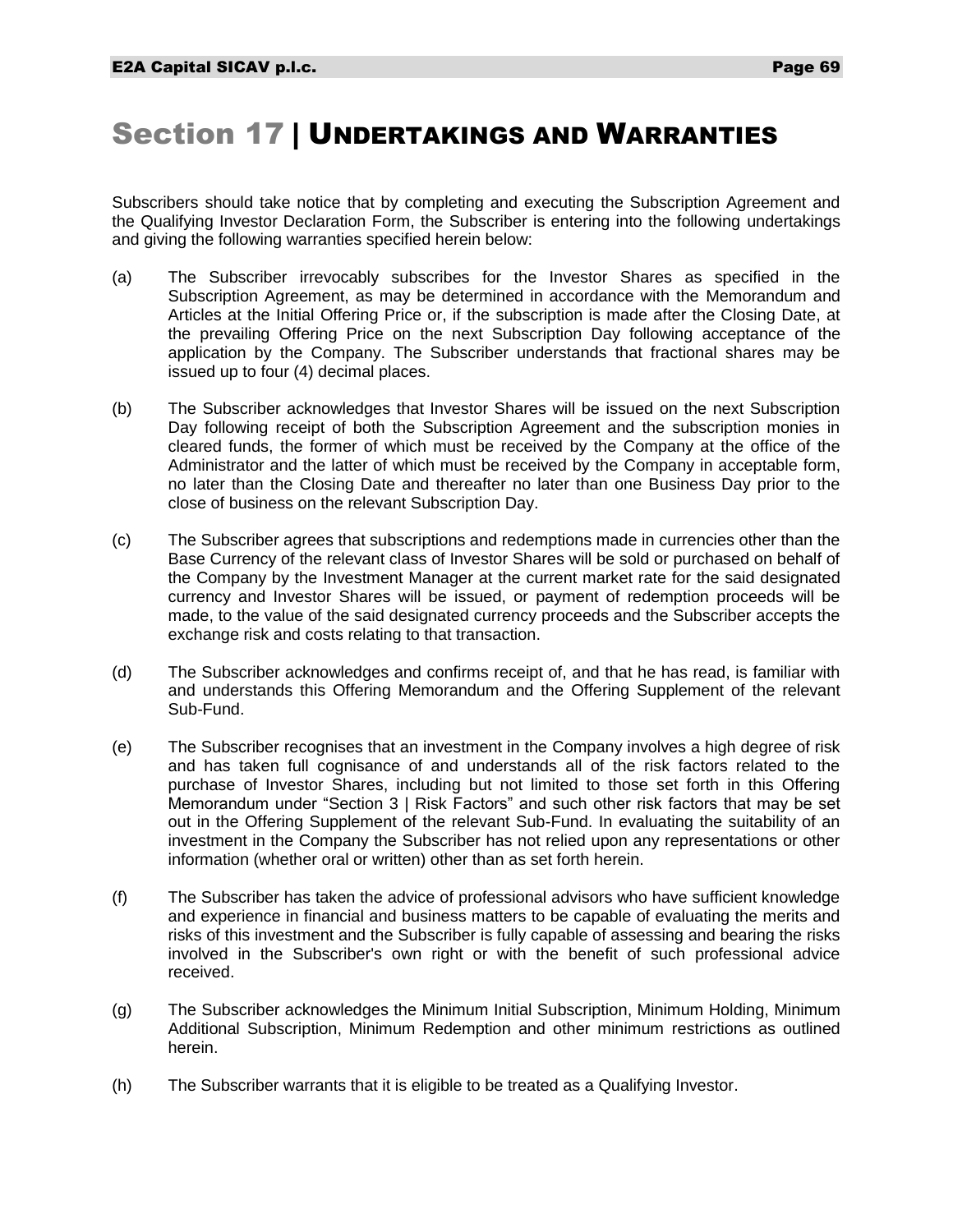- (i) The Subscriber warrants that it has the knowledge, experience, and expertise in financial matters to evaluate the risks and understand the relevant Sub-Fund's investment policy, has received, read and understood this Offering Memorandum and the Offering Supplement relating to the relevant Sub-Fund and is aware of the risks inherent in investing in the Investor Shares relating to the Sub-Fund and the method by which the assets of the Sub-Fund are held and traded, as described in this Offering Memorandum and the Offering Supplement and the Subscriber can bear the risk of loss of his/her entire investment.
- (j) The Subscriber agrees that the Investor Shares hereby subscribed for will be held subject to the terms and conditions of the Memorandum and Articles and the Offering Memorandum as amended from time to time and that the Company may fully protect and indemnify its Directors, the members of the Investment Committee, the Investment Manager, the Executing Broker and the Administrator as set out in this Offering Memorandum.
- (k) The Subscriber fully appreciates the Company's rights to accept or reject all applications for subscription in its sole discretion.
- (l) The Subscriber agrees that no Investor Shares hereby subscribed for may at any time be transferred to any other person without first seeking the approval of the Company in accordance with the provisions of "Section 9 | Acquisition of Investor Shares".
- (m) The Subscriber acknowledges and accepts that no share certificates will be issued.
- (n) The Subscriber acknowledges and accepts that the Offering Memorandum, the Subscription Agreement including the Qualifying Investor Declaration Form are governed by Maltese law and hereby submits to the non-exclusive jurisdiction of the Courts of Malta.
- (o) The Subscriber confirms that, to the best of the Subscriber's knowledge and belief, the Subscriber's subscription moneys are not, in whole or in part, the proceeds of drug trafficking, terrorism or any other criminal activity, nor do they represent, in whole or in part, directly or indirectly, such proceeds.
- (p) If the Subscriber is an individual person, or is a nominee for an individual person, he warrants that he is, and the beneficial owners (if applicable) are, at the date of execution of this Subscription Application, the greater of 18 years of age, or the minimum age permitted to enter into a legally binding and irrevocable contract, such as the Subscription Application, in his, or the beneficial owner's, country of residence.
- (q) The Subscriber acknowledges that it has read and understood the contents of "Section 12 | AML and Data Protection" in the Offering Memorandum and further acknowledges that the Company, Administrator or other service provider to the Company may be required by applicable laws and/or regulations to take further reasonable steps to establish the identity of the Subscriber or of any other person whom the Company, Administrator or other service provider knows or has reason to believe is a person for whom or on whose behalf the Subscriber is acting and the Subscriber undertakes to co-operate with and assist the Company, Administrator or other service provider in relation to such steps and the Subscriber acknowledges that the Company, Administrator or other service provider shall be held harmless and indemnified by the Subscriber against any loss arising as a result of a failure to process the Subscription Application if any information required by the Company, Administrator or other service provider has not been provided by the Subscriber. In this context, the Subscriber hereby agrees that it will provide the relevant information requested in the AML Supplement, which forms part of the Subscription Agreement.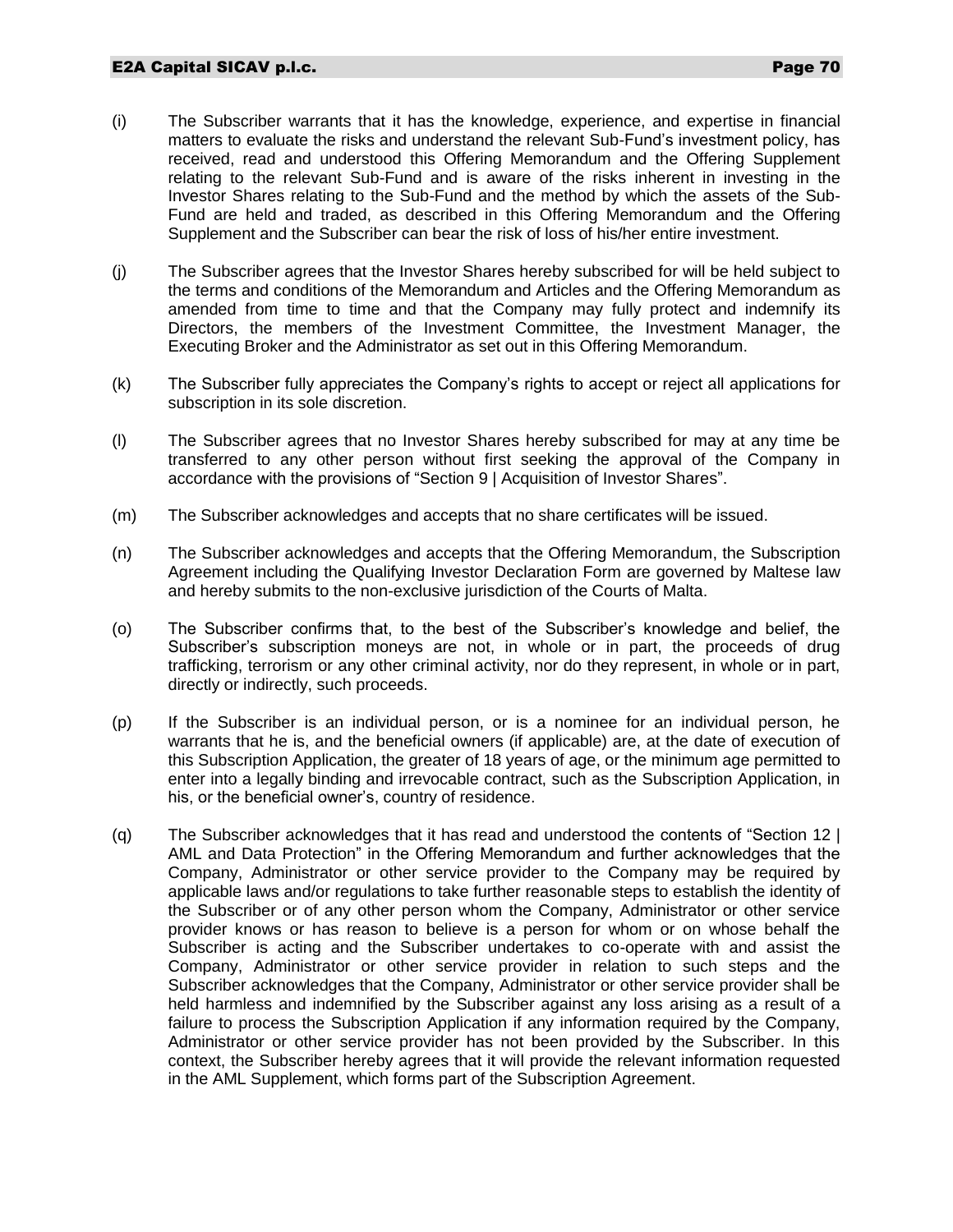- (r) If the Subscriber wishes to redeem his investment but the information has not been provided, the redemption will be acted upon but no monies will be paid to the Subscriber. Instead, the monies will be held in the Subscriber's name at the Company's account and the Subscriber will bear all associated risks.
- (s) The Subscriber confirms that, if it is a "Designated Body" (which is a bank, insurance company, or other financial institution, or financial intermediary, which is domiciled in an EU, OECD or FATF approved jurisdiction and is regulated by an approved regulated body), subscribing for and on behalf of another person as nominee, it has verified the identity of that other person in accordance with applicable anti-money laundering laws and/or regulations.
- (t) The Subscriber consents to the release by the Remitting Bank from which the subscription was made to the Company and/or the Administrator or other service provider of all evidence of the Subscriber's identity which said bank / financial institution shall have retained. The Subscriber agrees that such evidence may further be furnished by the Company and/or the Administrator to any other service provider to the Company upon request, to enable such other service provider to meet its obligations under applicable laws and/or regulations.
- (u) The Subscriber hereby authorises the Company and the Administrator to obtain verification of any information provided by the Subscriber as part of its subscription application.
- (v) The Subscriber agrees to provide any other information that may be required from time to time in compliance with relevant regulations.
- (w) Subscribers should be aware that suspicious events are reportable, under the Maltese prevention of money laundering laws and regulations and, by way of example, failure to provide justification for the change of bank account, or a request to pay the proceeds into a bank account in a jurisdiction which the subscriber is not a resident could be deemed suspicious and therefore would be reportable under the regulations and may cause the payment to be delayed or refused.
- (x) The Subscriber consents to the processing of any Personal Data by the Company and/or its data processors (which include the Administrator and the Investment Manager) as described in "Section 12 | AML and Data Protection" and specifically and unambiguously consents to the transfer of any such Personal Data to the persons and in the manner described in the aforementioned Section.
- (y) The Subscriber agrees that, where redemption requests made by the Subscriber are sent to the Company at the office of the Administrator by facsimile, the Subscriber shall immediately send the original such notice to the Company at the office of the Administrator by post or by courier but that the Administrator shall, nonetheless, be entitled, but not obliged, to treat such facsimile notice at face value and to act thereon if the original has not arrived by the relevant Subscription Day.

Exceptions are made where the delivery of the communication has been acknowledged by a signed receipt. The Subscriber further agrees to indemnify and hold harmless the Administrator, its directors and other officers, servants, employees and agents from and against any and all liabilities, obligations, losses, damages, penalties, actions, judgements, suits, costs, expenses or disbursements of any kind or nature whatsoever (other than those resulting from the gross negligence, fraud or wilful default of the Administrator, its directors or other officers, servants, employees or agents in its treatment of such facsimile notice) which may be imposed on, incurred by or asserted against Administrator, its directors or other officers, servants, employees or agents in its treatment of such facsimile notice.